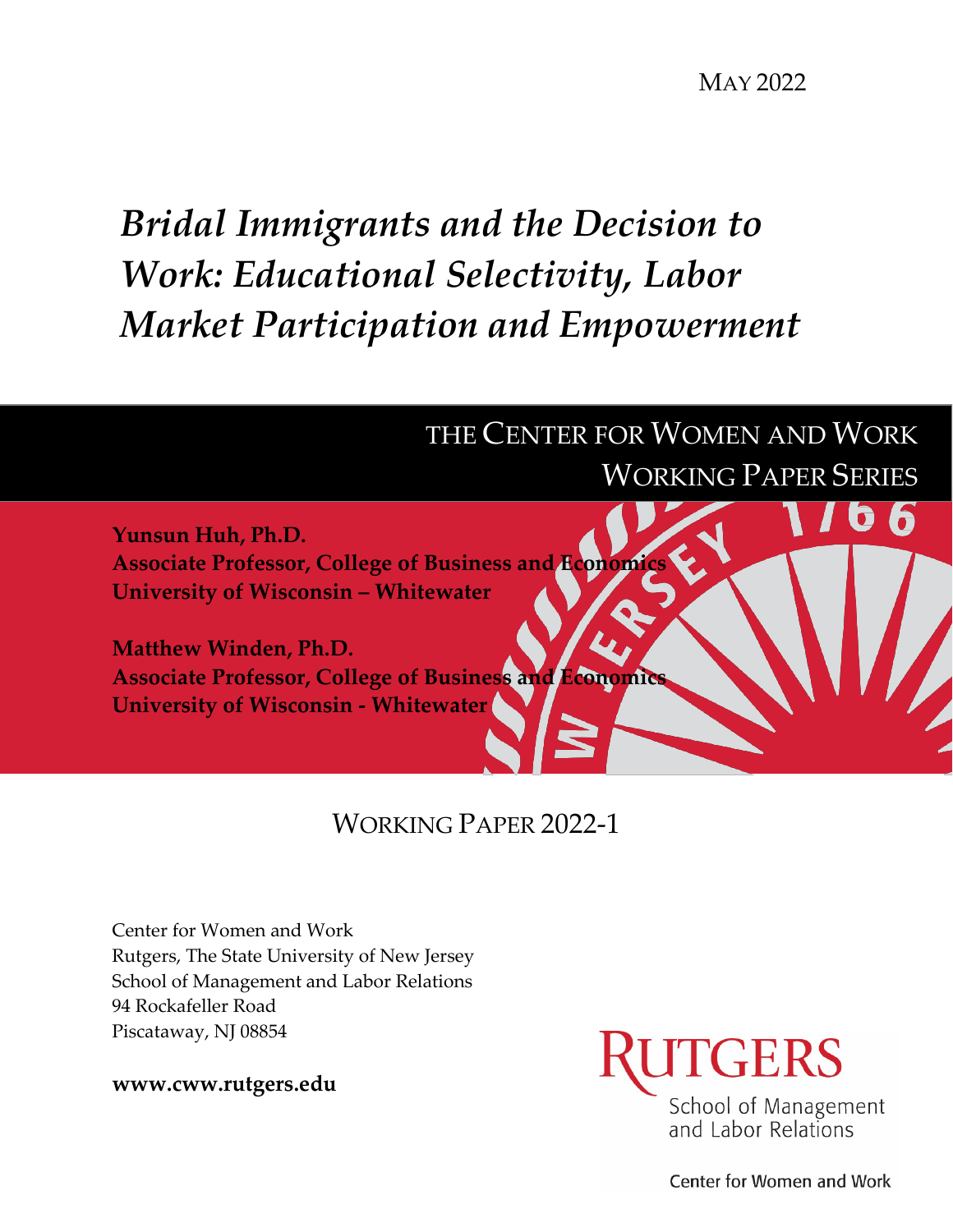## **Bridal Immigrants and the Decision to Work: Educational Selectivity, Labor Market Participation and Empowerment**

Yunsun Huh<sup> $\alpha$ </sup> University of Wisconsin - Whitewater

Matthew Winden $\beta$ University of Wisconsin - Whitewater

#### **Abstract**

This study explores how bridal immigrants, who migrate through a commercially arranged marriage, are different from their non-migrant home-country counterparts and what determines their decision to work in the paid labor market after migration. The study examines the educational selectivity of bridal immigrants and their labor market participation from a gendered perspective. Utilizing the unique 2015 Korea National Survey of Multicultural Families and 2013 Barro-Lee World Educational Attainment data, the educational attainment difference between bridal immigrants to South Korea and non-migrants who remain in their home country are compared. Bridal immigrants and their husbands gender attitudes, perceptions on gender roles within the family, and the impact of these attitudes and perceptions on labor market participation of bridal immigrants are then analyzed. Results demonstrate that all bridal immigrants in Korea are more educated than their home country counterparts (positive selection). Regression results further indicate husbands' perspectives on gender roles are more important than wives' gender attitudes regarding labor market participation decision-making for bridal immigrants themselves.

**JEL: B54, J12, J15, J16, J21** 

 $\overline{a}$ 

**Keywords: Bridal Immigrant, Mail-Order Bride, Women's Empowerment, Labor Market Participation, Educational Selectivity** 

<span id="page-1-0"></span> $\alpha$  Department of Economics, College of Business and Economics, University of Wisconsin-Whitewater, Hyland Hall 4400, 800 W. Main St, Whitewater, WI 53190; [huhy@uww.edu](mailto:huhy@uww.edu) phone: (262) 472-6941.

<span id="page-1-1"></span> $β$  Department of Economics, College of Business and Economics, University of Wisconsin-Whitewater, Hyland Hall 4304, 800 W. Main St., Whitewater WI 53190; [windenm@uww.edu](mailto:windenm@uww.edu) phone: (262) 472-5579.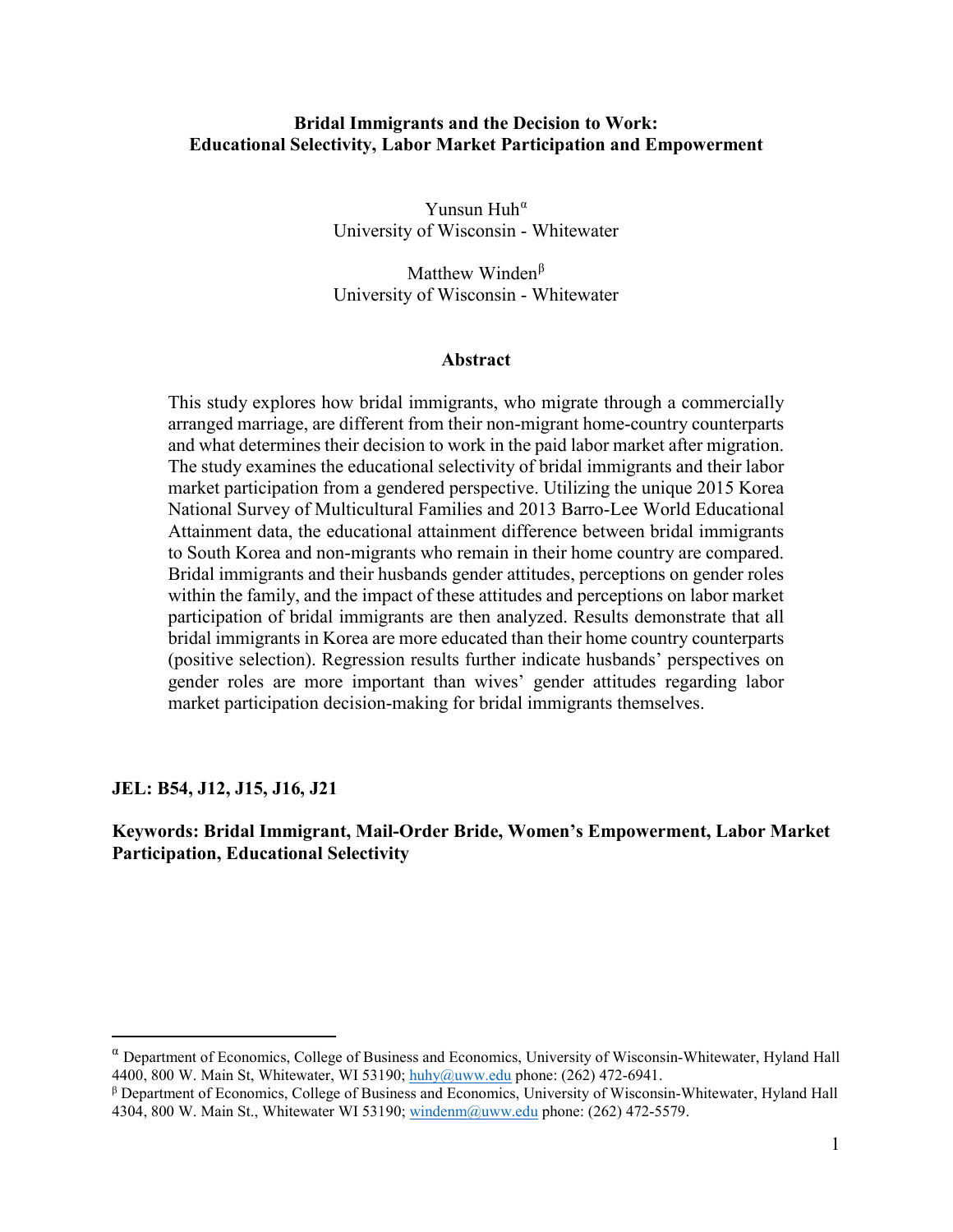## **I. Introduction**

Immigration studies tend to examine one of two types of migrants: labor migrants moving to pursue private success or family migrants moving as part of a household following a primary mover. These studies typically focus on the economic assimilation of the immigrant workers and their families or their impact on the host country's economy, without considering the family formation process itself. Although they have existed throughout history, recently a different type of international (cross-border) migrant has emerged and become more prevalent that does not fit neatly into either of these traditional migrant categories. These migrants are women who move through commercially arranged marriage with men. We call these women "bridal immigrants."[1](#page-2-0)

These bridal immigrants do not fit neatly in either of the traditional categories of labor or family migration because economic improvement is usually the immigrant's motivation; however, family formation itself is the central component of the migration process in-this-case. Given that the migration occurs at the onset of new family formation facilitated by an international marriage brokerage agency, these migrants are also different from married immigrants who meet their spouses in the host country after migration or marriage immigrants who meet their spouses through other methods of introduction, such as connections through family, friends or religious association. In these cases, immigration itself is usually a secondary consideration, while bridal immigrants' cross-border marriages arranged through an international marriage brokerage agency are explicitly depicted as a tool of migration. A bridal immigrant's

<span id="page-2-0"></span><sup>&</sup>lt;sup>1</sup> We define these immigrant women as "bridal immigrants" who choose commercially arranged marriage as a method of migration and move to a different country as brides of foreign husbands. Immigrant women who marry men in developed countries through international marriage brokerages are often referred to as "mail-order" brides. We choose the term "bridal immigrants" to be more respectful to women who choose their migration and marriage in this fashion, avoiding the historically pejorative "mail-order bride" term which devalues women and implies their commodification.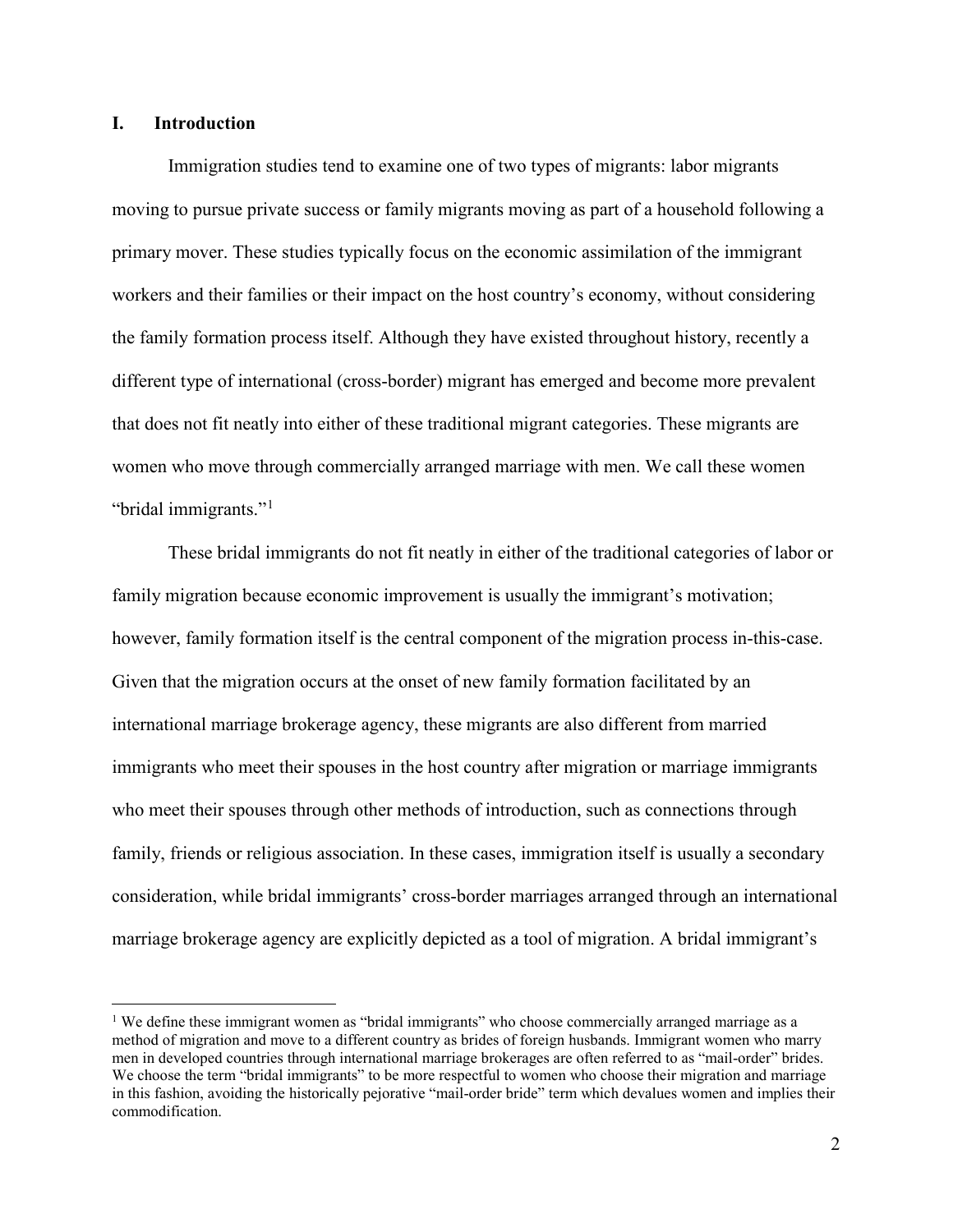marriage is different from typical love marriages motivated by romantic interest based on individual choice. It is also different than arranged marriages sometimes observed in nonwestern culture, in which those who contract may consider their arranged marriages to be a confirmation of an identity embedded in family and kinship, but which is often viewed as a violation of individual freedom by western culture (Robinson, 2015). These women choose this commercially arranged international marriage based on individual choice.

This special type of international migration facilitated through a marriage brokerage has only involved women moving from low-income, developing countries to marry men in highincome, developed countries. The reason for the non-existence of immigrant husbands migrating through commercially arranged marriage is explained by social and cultural logic, including gendered power geometry and the widely held belief that marriage should be upwardly hypergamous for women (Constable, 2005). In this regard, bridal immigrants demonstrate the global reality of traditional gender norms, which define women's role as housewife and men's role as breadwinner, as well as spatial hypergamy in relation to gender. Given bridal immigrants provide a system to maintain the sexual division of labor within the household, the existence of bridal immigrants reflects a deeper structure of patriarchy, and some have argued they could be considered migrant reproductive workers who maintain and produce human resources through women's domestic work (Kojima, 2001).

The unique gender relationship inherent in the marriage and migration of bridal immigrants has increasingly gained attention from scholars. Studies have focused on a range of issues including the process of bridal immigrant's cross-border marriage, policy impacts on their assimilation, and their vulnerable status in the host country, as well as issues such as bridal immigrant's life satisfaction, discrimination they face, their naturalization, or demographic and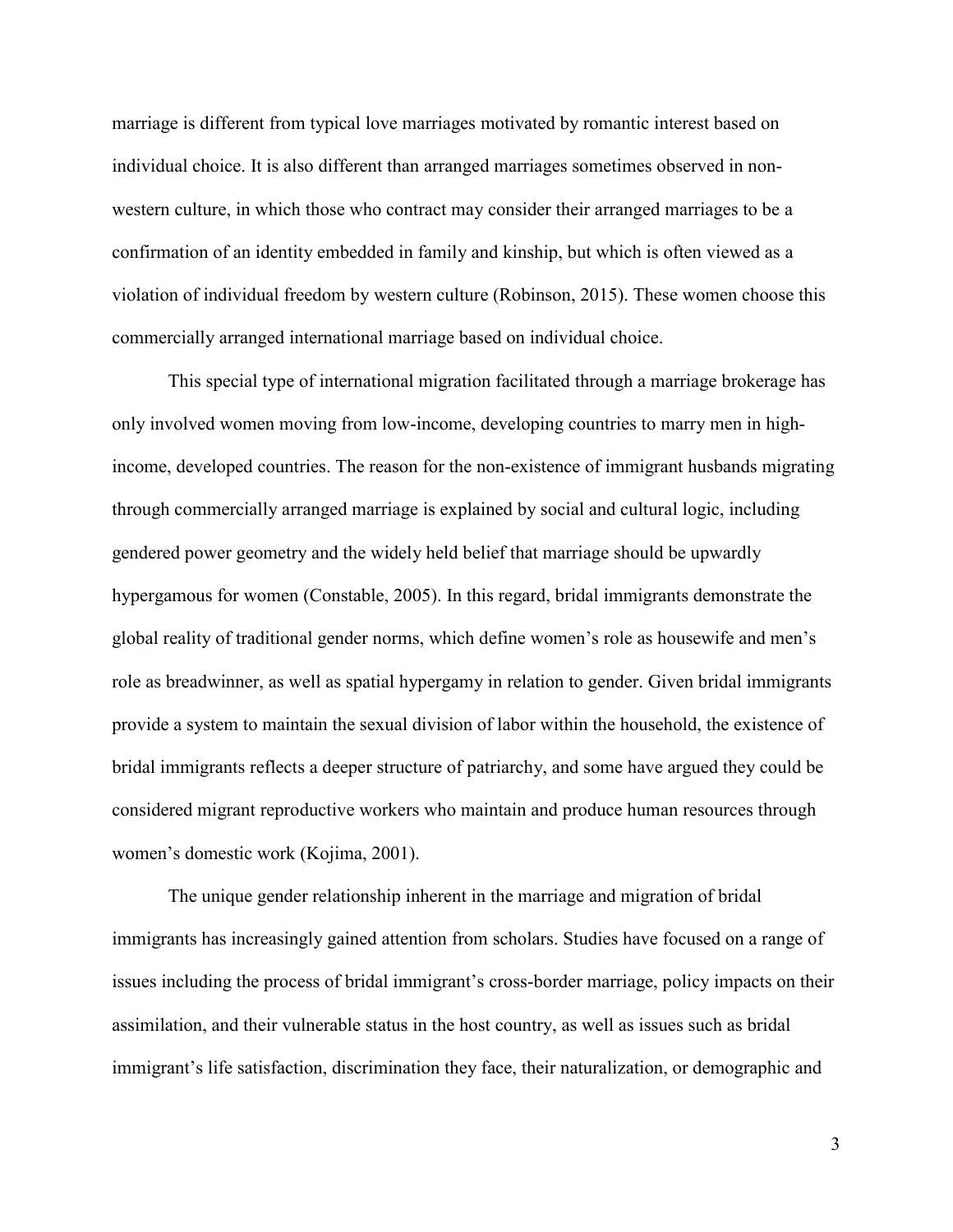economic impacts of marriage markets in the host country. However, few studies focus on the self-selection of bridal immigrants or their decision to work in the paid labor market in the host country, which are closely related to power dynamics within the new family and are influenced by the attitudes on gender equality of their spouses as well as themselves. While marriage is used as the method of migration, like other economic migrants, bridal immigrants also choose migration to pursue individual success and opportunities for a better life. In fact, the opportunity for bridal immigrants in developing countries to leave their home country is often seen as an upwardly mobile and empowering move by both the bridal immigrants and their families (Constable, 2014). Thus, bridal immigrants are a self-selected group, who choose to migrate through marriage to pursue a better life and opportunities for empowering themselves and yet do not fit neatly into the more traditional immigrant category types.

This study is motivated by the unique characteristics across labor, family and marriage that bridal immigrants embody. First, all immigrants are a self-selected group rather than a randomly selected sample. Although the method of migration is different from labor migrants, bridal immigrants are also a self-selected group who seek out opportunities to move for a better life through migration. Given bridal immigrants are self-selected, examining how they are different from those who do not migrate from their home country is important. In particular, this examination can help determine whether bridal immigrants are a more positively or negatively selected group. Second, some bridal immigrants participate in the labor market in the host country after their migration; however, women's labor market participation is impacted not only by economic resources but also by gender status in their societies and families. A married woman's decision to work is closely related to the power dynamics within the family, which are influenced by both the husband's and wife's perspective on gender roles and equality. As such,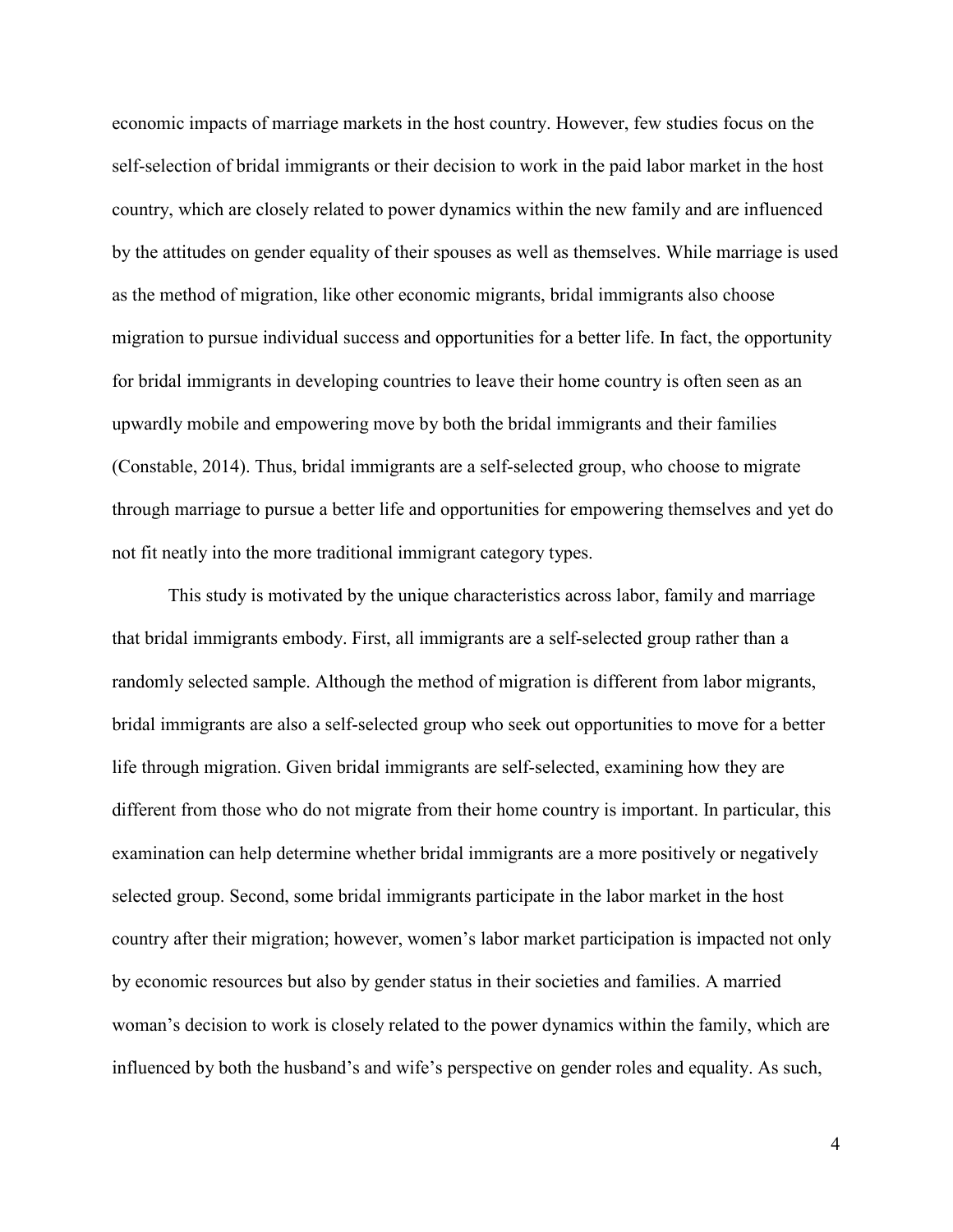bridal immigrants' decision to participate in the labor market may depend on the husbands' attitudes on gender equality as well as the attitudes of the bridal immigrants themselves. Determining whose gender attitudes, between husbands and wives, exert more influence on the labor market participation of bridal immigrants is therefore also important in better understanding the impact of gender power dynamics.

Utilizing the 2015 Korean National Survey of Multicultural Families and 2013 Barro-Lee World Educational Attainment data, we analyze the educational selectivity of bridal immigrants in South Korea, gender attitudes of bridal immigrants and their husbands, as well as the labor market participation of bridal immigrants after marriage. In the discussion of the selectivity of immigrants, positive (negative) selectivity typically means immigrants possess more (less) favorable characteristics for success compared to their non-migrant counterparts. While selectivity explains differences in both observable and unobservable characteristics between two groups, it is difficult to measure unobservable characteristics, such as ambition, motivation, and dedication to individual success. Therefore, selectivity is often analyzed by comparing differences in observable characteristics, such as educational attainment or wages. In our study, the selectivity of bridal immigrants is analyzed using educational attainment, which reflects not only human capital factors but also individuals' unobservable characteristics such as motivation, work ethic and intelligence. To do so, we compare the educational attainment difference between bridal immigrants and non-migrants who remain in the home country. Further, the study analyzes gender dynamics of bridal immigrants within the new family, measuring the attitude of bridal immigrants and their husbands regarding gender roles within the family and examining the associated effects on the labor market participation of bridal immigrants after migration.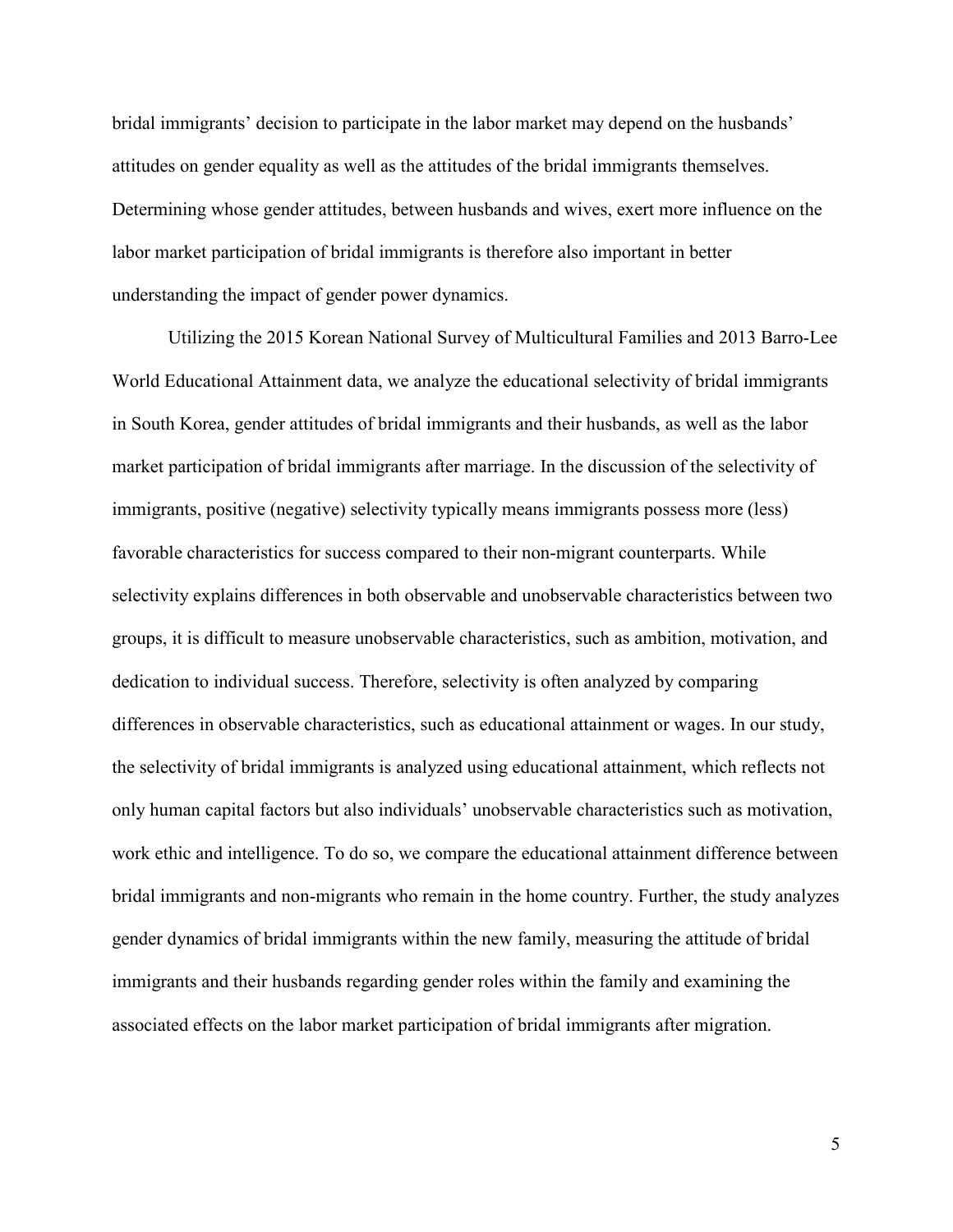This paper contributes to the growing literature on this important migrant type by examining the educational selectivity of bridal immigrants. The paper also provides a quantitative analysis of the differences between bridal immigrants and non-migrants in the home country, expanding our understanding of bridal immigrants' relative differences from nonmigrant women who remain in the home country. Lastly, the study provides an engendered analysis on the labor market decisions of bridal immigrants, considering not only human capital factors but also gender dynamics within the family. In this regard, the paper addresses an important gap in the literature on immigrant studies as well as gender and labor studies.

#### **II. Literature Review**

The early literature on bridal immigrants is mostly in feminist, anthropologic and legal studies focusing on issues such as labor servitude, human trafficking abuses, the legal aspects of the "mail-order" bride industry or the patriarchal ideologies embedded in global capitalism (Stacy 1993; Chun 1996; Robinson 1996; Kojima 2001; Kelly 2001; Jackson 2002; Constable 2005; So 2006; Johnson 2007; Mies and Federici 2014). While many legal experts and human rights advocates focus on elements of human trafficking and issues of abuse and fraud related to the bridal immigrant industry, feminist scholars challenge the idea that bridal immigrants are direct human trafficking victims and instead emphasize multiple factors related to gender, class, and race based on inequality and global colonial disparities between wealthy Western countries and other developing nations (Yakushko and Rajan, 2017). For example, Miles (1986) points out the phenomena of "mail-order" brides in Germany as an example of the link between the patriarchal ideology of women (which define women as housewives and sex objects) and the international division of labor in the capitalist system. Focusing on the gender division of labor and women's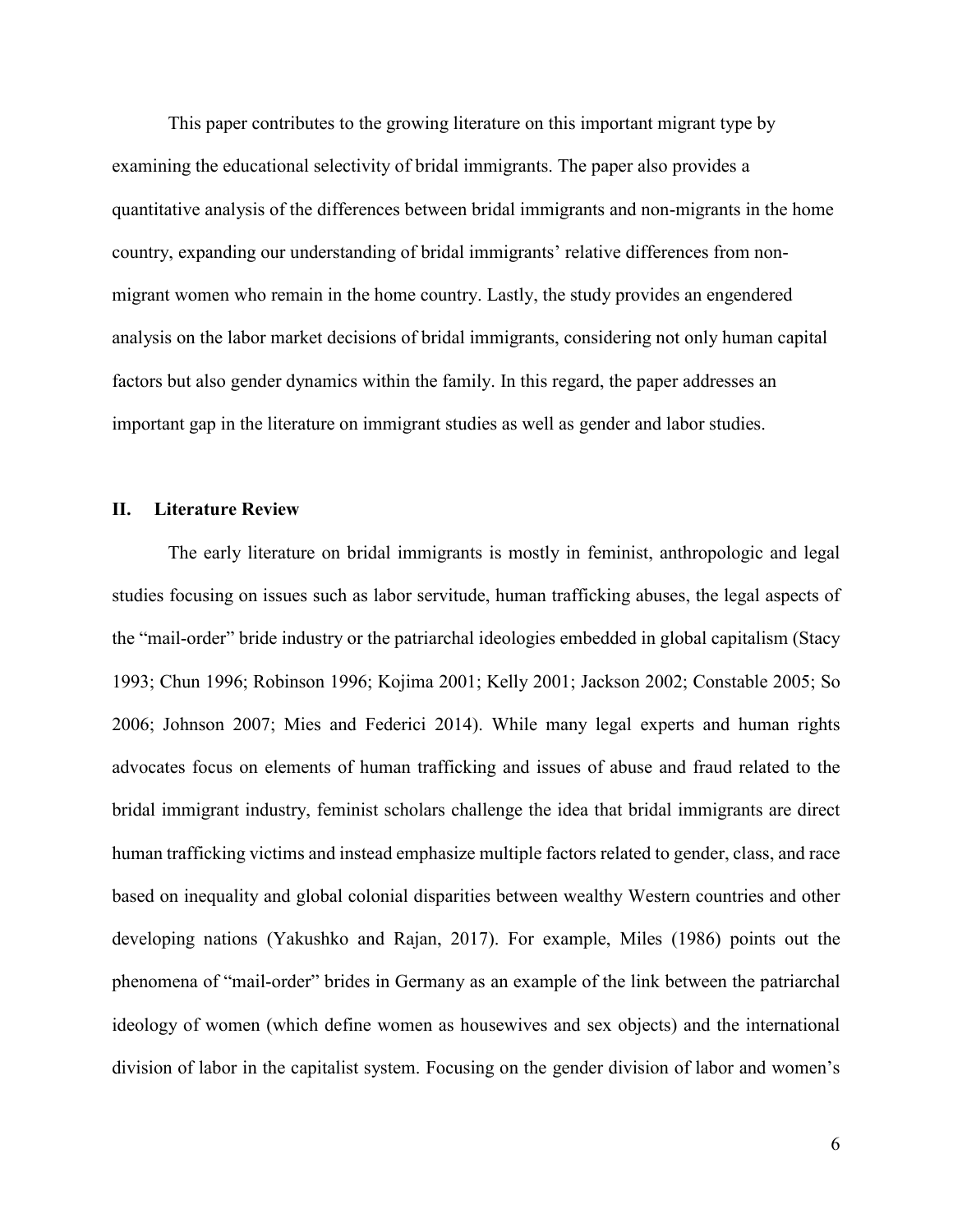reproductive work, Kojima (2001) considers bridal immigrants as reproductive migrant workers and the commercially arranged international marriage system as a coping strategy in response to women's resistance to the patriarchal capitalist system. Meanwhile, historic and anthropologic studies examine the historical and institutional circumstances around the marriage system process and experiences of "mail-order" brides, as well as how they changed over time (Constable 2005; Zug, 2016). While these studies analyze the phenomena of bridal immigrants, recognizing the reality of the sexual and international division of labor and the patriarchal relationship embedded in the capitalist system which has historically existed and continues today, most of them examine bridal immigrants using qualitative approaches based on case studies, narratives or theoretical analysis.

With the recent influx of bridal immigrants to developed East Asian countries, recent studies on marriage migrants specifically dealing with issues related to bridal immigrants have arisen in sociology and economics. While bridal immigrants are also categorized as marriage migrants, the term marriage migrant is used more broadly in the immigrant literature to address all cross-border marriage-related migrants. This includes interethnic or interracial marriage, and intergenerational marriage.

Interethnic marriage encompasses various combinations of racial marriage. Most previous studies on interethnic marriage focus on non-white and white coupling in majority white countries, addressing issues of assimilation or assortative matching (Meng and Gregory, 2005; Furtado and Theodoropoulos, 2011; Furtado, 2012; Qian et al, 2012). However, none of these studies of interethnic marriage examine marriage between strangers.

Intergenerational marriage studies examine marriage patterns over generations. These studies focus on the marriage of children of immigrants who are looking for their spouses from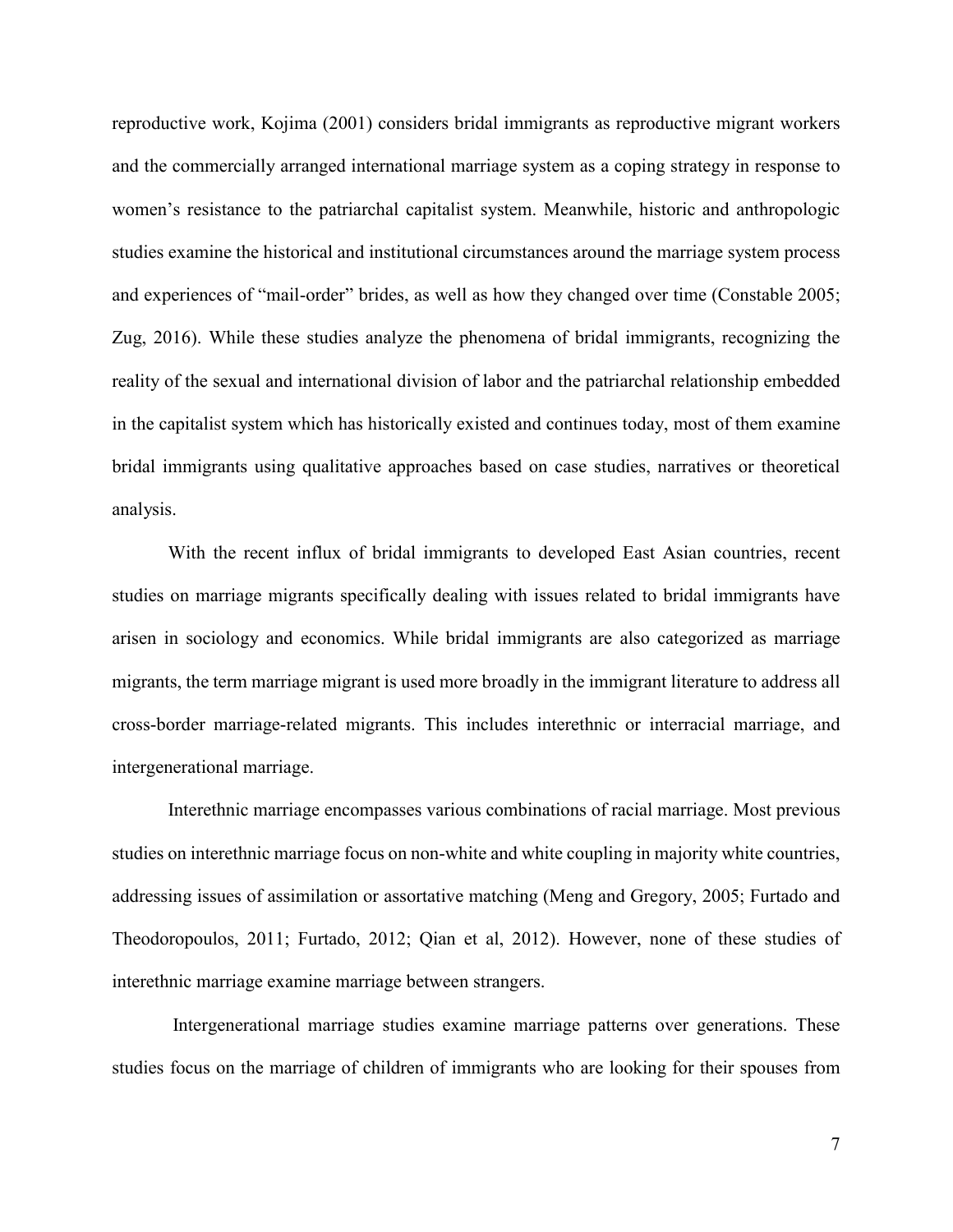their parents' home countries (Çelikaksoy et al, 2006; Jakobsen and Liversage, 2017). These intergenerational marriages between natives (children of immigrants) and immigrants from the familial home country are more associated with the preference for a spouse from the same ethnicity and culture. Given bridal immigrants choose marriage with previously unknown men from other ethnicities and cultures to migrate internationally, the marriage decision of bridal immigrants is quite different from all other types of cross-border marriage migrants.

Among those studies dealing with recent bridal immigrants in developed East Asian countries, many studies focus heavily on foreign wives in South Korea. The large systematic influx of foreign wives to the ethnically homogeneous society of Korea has caused unprecedented demographic changes and consequently socioeconomic and political issues. Both interested scholars and the Korean government have increased efforts to comprehend these new demographic changes and collect information on marriage migrants and their families using large-scale nationwide surveys. The large-scale collection of data on this recent influx of bridal immigrants led to a growing literature on bridal immigrants and their families in Korea.

The early literature on bridal immigrants in Korea mostly focuses on capturing demographic changes (through summary statistics) of the immigrant population in Korea and exploring the marriage immigration process and related government policies (Seol, 2006; Lee et al, 2006; Kim 2010; Kim 2013; Kim et al, 2014). However, with increasing numbers of marriage immigrants and implementation of additional nationwide surveys regarding their status and characteristics, more extensive research on marriage immigrants in Korea has been conducted over time. Most of these later studies focus on issues related to the well-being or life satisfaction of the foreign wives themselves (Lee, 2013; Sung et al., 2013; Chang and Wallace, 2016; Chang, 2016; Kim 2017; Oh, 2018; Yu and Chen, 2018; Hwang 2015; Cheon and Chung, 2016; Lee and Wie,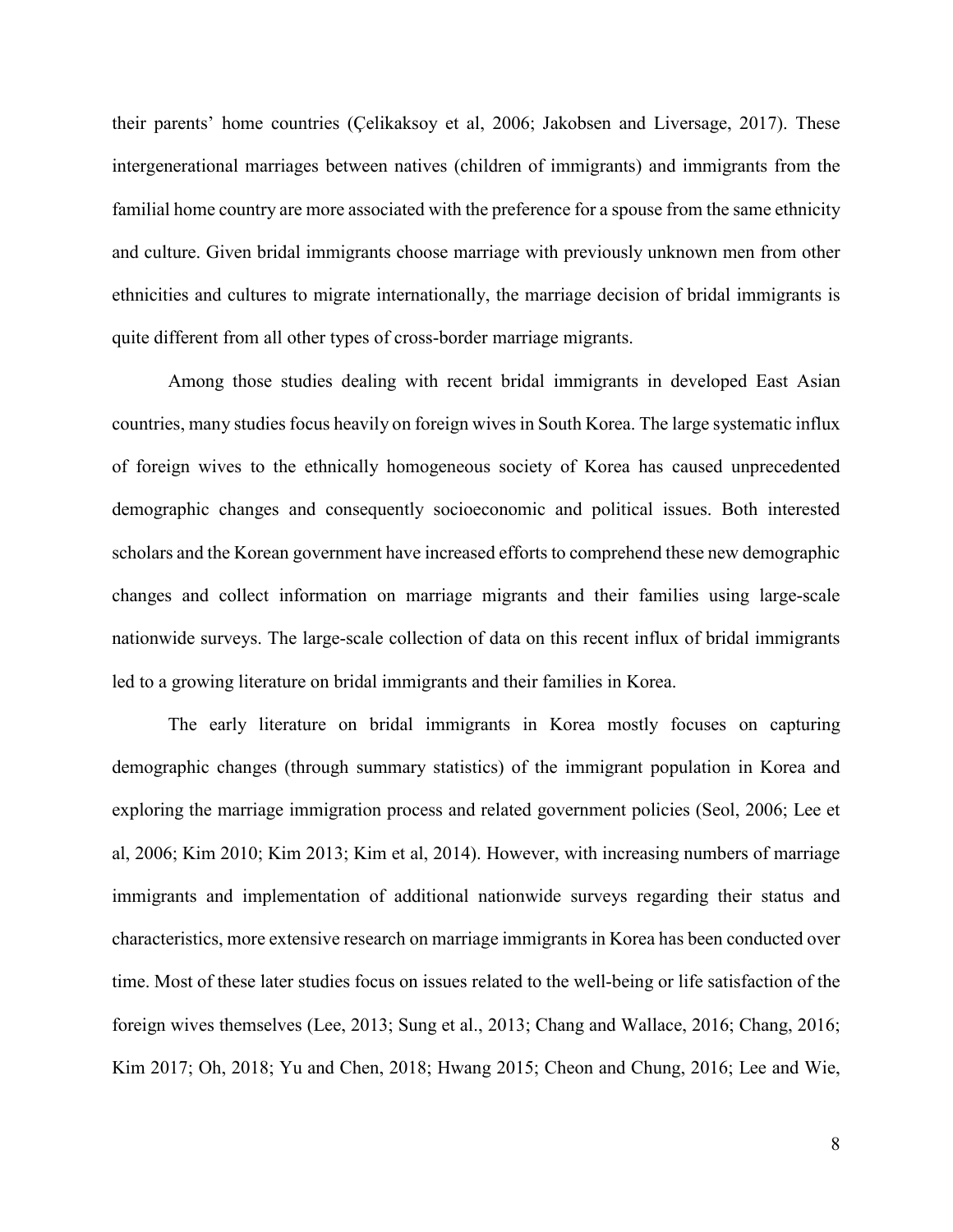2020). For example, Lee (2013) finds the level of satisfaction of foreign wives varies across different home countries, while Sung et al. (2013) find variations across ethnicities in which factors contribute to life satisfaction of foreign wives. Examining a range of factors which influence the well-being of foreign wives, these studies consider not only individual factors such as age, education, language proficiency and household income, but also community-level factors, such as social network, institutional support, citizenship acquisition, discrimination and social attitudes. Considering social integration factors, Chang and Wallace (2016) find that having more social relationships with Koreans has positive effects on the self-rated health of Chinese and Vietnamese marriage migrants and Kim (2017) finds the size of the social support network of a marriage migrant significantly reduces the probability of living in poverty. Both, Chang and Wallace (2016) and Cheon and Chung (2016) find a positive relationship between migrants' perceived postmigration socioeconomic status and the subjective health of foreign wives. Comparing the socioeconomic gap between the husband and wife's natal families, Chang (2016) argues that marriage migrant women who married to husbands of higher socioeconomic status have better well-being, confirming the male breadwinner gender norms in their marriage.

Other research on the well-being of foreign wives has extended to naturalization and citizenship acquisition (Hwang, 2015; Lee and Wie, 2020). For instance, Hwang (2015) examines factors associated with citizenship acquisition and finds home country characteristics of foreign wives (such as GDP per capita, geographic distance to Korea, or allowing dual citizenship) matter in addition to other factors, such as the size of the same ethnic population in Korea, experience, length of stay, language proficiency, and household income. Focusing on Vietnamese wives, Lee and Wie (2020) also find that citizenship acquisition lowers the experience of discrimination for foreign wives, although it does not have a significant impact on their empowerment. Most of these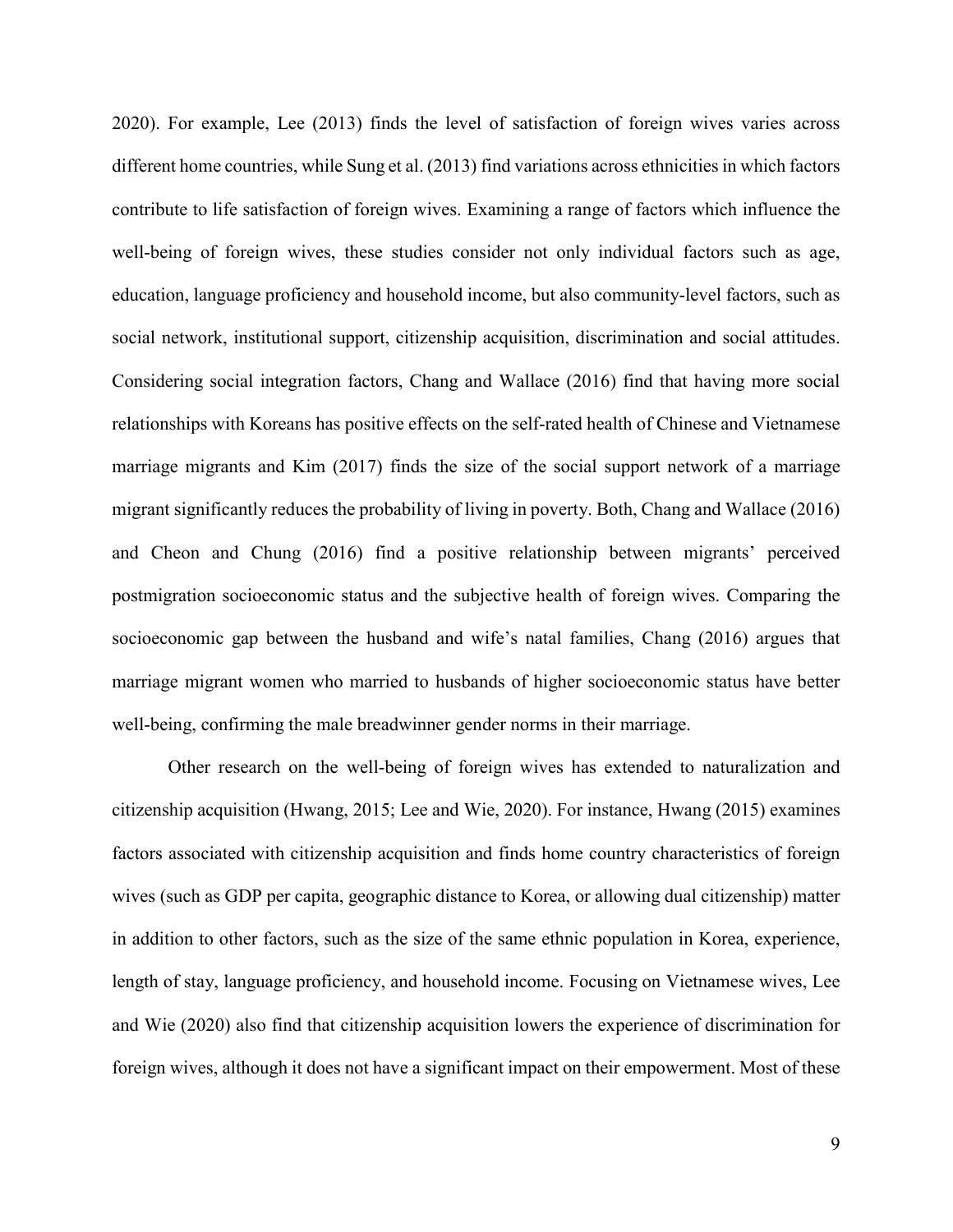studies focus on marriage migrant women from four large national groups – Joseonjeok (Korean) Chinese, Han Chinese, Vietnamese, and Filipina – while only a few studies consider additional nationalities (such as Japanese or Cambodian) in their analysis (Lee 2013; Hwang 2015; Chang 2016). Importantly, these previous studies simply examine foreign wives without separately identifying bridal immigrants.

Only a few limited studies separate bridal immigrants who met through a brokering agency from the broader marriage migrant category which includes migrant women who met their spouses through personal networks (e.g., families or friends) (Yu and Chen, 2018; Oh, 2018). Comparing life satisfaction between bridal immigrants and other marriage immigrants, both Yu and Chen (2018) and Oh (2018) find that foreign wives who married through a personal network are more satisfied than those who used brokers. While they specify bridal immigrants separately from other marriage migrants, they do not focus on the self-selection of bridal immigrants, labor market participation, or gender empowerment of bridal immigrants within the new family.

Instead of focusing on bridal immigrants and the "supply-side" of the market, other scholars focus on gender status and the marriage market conditions in Korea itself (the "demandside") to explain the large influx of bridal immigrants (Lee et al, 2006; Chung et al., 2016; Kawaguchi and Lee, 2017; Weiss et al., 2018; Raymo and Park, 2020). In contrast to Western countries, traditional gender norms based on strong patriarchal family cultures are more prevalent in East Asian countries which emphasize women's value as household wives and mothers (Huh, 2013; Kawaguchi and Lee, 2017; Rindfuss and Choe, 2015). With increases in economic development and women's education, women in developed Asian countries are more reluctant to accept the gender-discriminatory division of labor within marriage, and this contributes to the declining marriage rate seen in many Asian countries (Raymo and Park, 2020). Marriage mismatch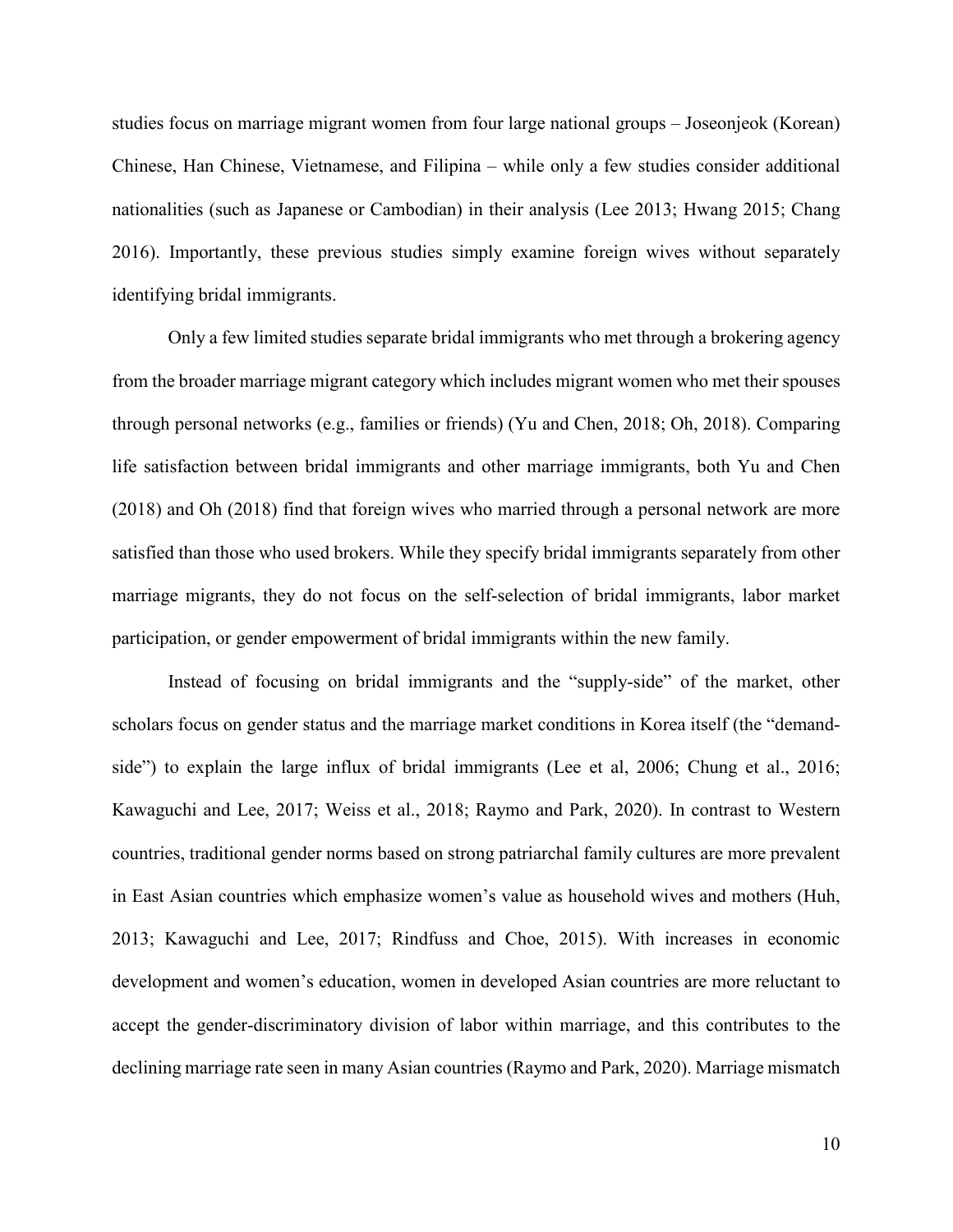between educated women and uneducated men (or the marriage penalty of educated women) is often discussed in close relation to gender-based hypergamy in marriage and the notion of the male breadwinner. For example, Raymo and Park (2020) find that increasing cross-border marriage prevented further declines in the marriage rate of less-educated men in Korea and conclude marriage market mismatches contribute to lower marriage rates in gender-inegalitarian societies. Other studies comparing marriage market conditions and gender status across different host countries in East Asia similarly find that gender-discriminative household arrangements, which fail to incorporate women's improved status in host countries, are one of the main reasons for the increasing demand for bridal immigrants and that men in the lower tail of male attribute distribution in a rich country are more likely to pursue cross-border marriage (Chung et al., 2016; Kawaguchi and Lee, 2017; Weiss et al., 2018). Focusing on host country marriage market conditions and gender status, these studies all provide important insights for demand-side stories of bridal immigrants in East Asian countries from a gendered perspective. However, none of these studies directly address the conditions, characteristics or decisions of the bridal immigrants themselves.

Different from this previous literature examining marriage migrants in Korea, which mostly focus on the well-being or living conditions of foreign wives, the government policies related to marriage immigrants, or host country conditions related to the demand of bridal immigrants, this paper investigates the decision making of bridal immigrants themselves by examining their educational selectivity and labor market participation. Research on the selfselection of bridal immigrants and their economic performance in the host country provide information on not only their selectivity and labor supply but also the socioeconomic and demographic changes which occur through their social integration from a gendered perspective.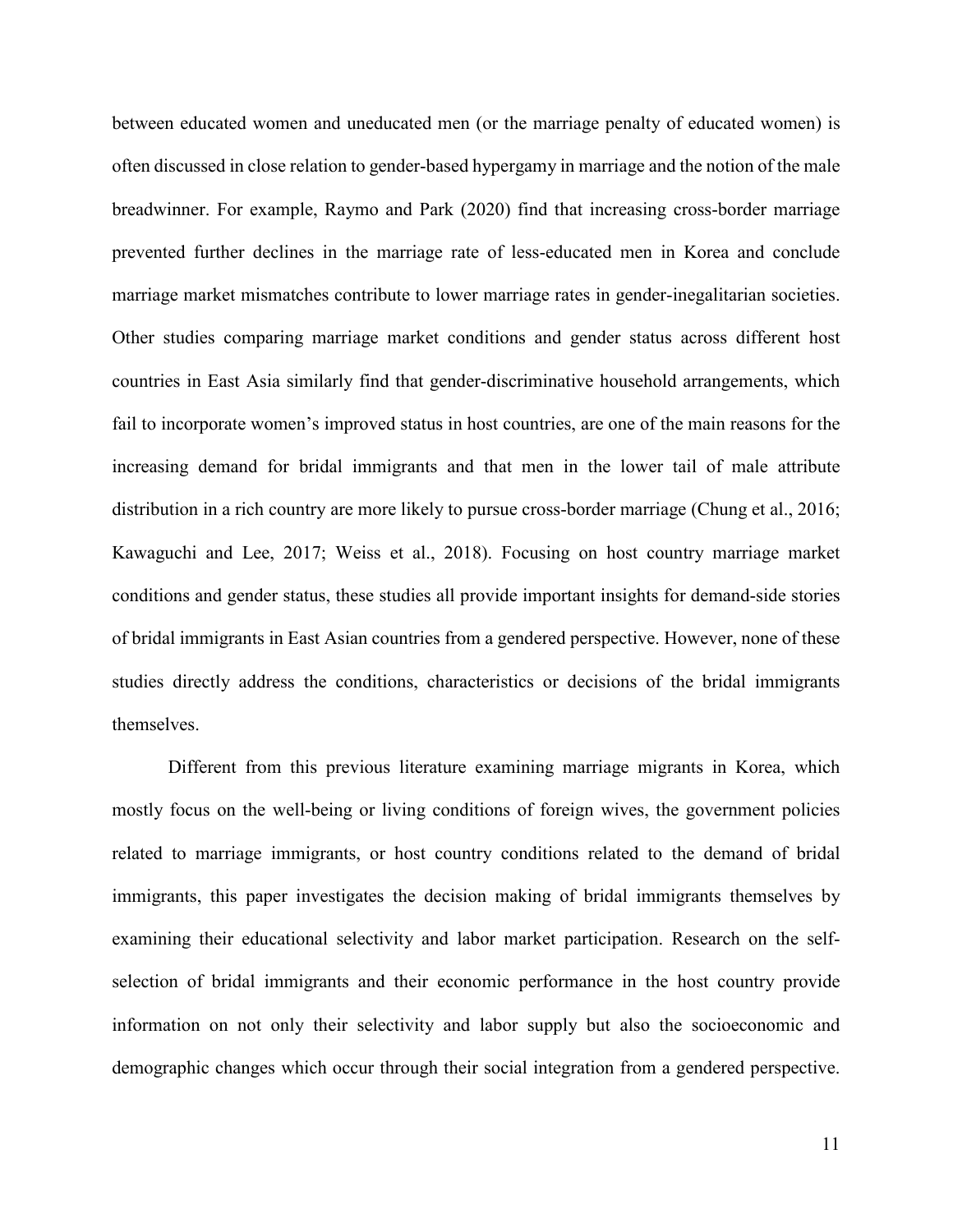In addition, examining gender empowerment of bridal immigrants within the family and its impact on their decision to work in the paid labor market, the paper contributes to studies on gender, labor, and migration. Furthermore, by specifying bridal immigrants who migrated through commercially arranged marriage accurately with the recent and extensive 2015 Korea National Survey of Multicultural Families dataset, this study provides a more precise and in-depth quantitative analysis on issues of (previously called) "mail-order" brides, addressing a gap in the literature on this issue from a data-driven perspective.

#### **III. Institutional and Cultural Context of South Korea**

#### *Gender Equity in Korea*

In terms of cultural gender norms and family gender relations, patriarchal Confucian values have been preserved in Korean society through the family, economic and political systems, creating barriers to gender equality (Huh, 2013). Gender equity issues within the family and labor market contribute to rising concerns about marriage for Korean women due to difficulties in managing work and family obligations within marriage. Most workplaces in Korea are still not family-friendly, and many married women quit their jobs to raise children (Lee and Choi, 2015). Traditional patriarchal gender norms in Korean society have contributed to a highly discriminative gender division of labor within marriage and this is one of the main reasons for Korean women's declining interest in marriage (Raymo and Park, 2020). In addition, issues of gender equity are a considerable factor that reduces not only the marriage rate but also the fertility rate in Korea, given the strong marriage-fertility link in developed Asian countries in contrast to other developed countries in the U.S., Europe, and Australia (Rindfuss and Choe, 2015). These factors contribute to the demand for bridal immigrants in South Korea.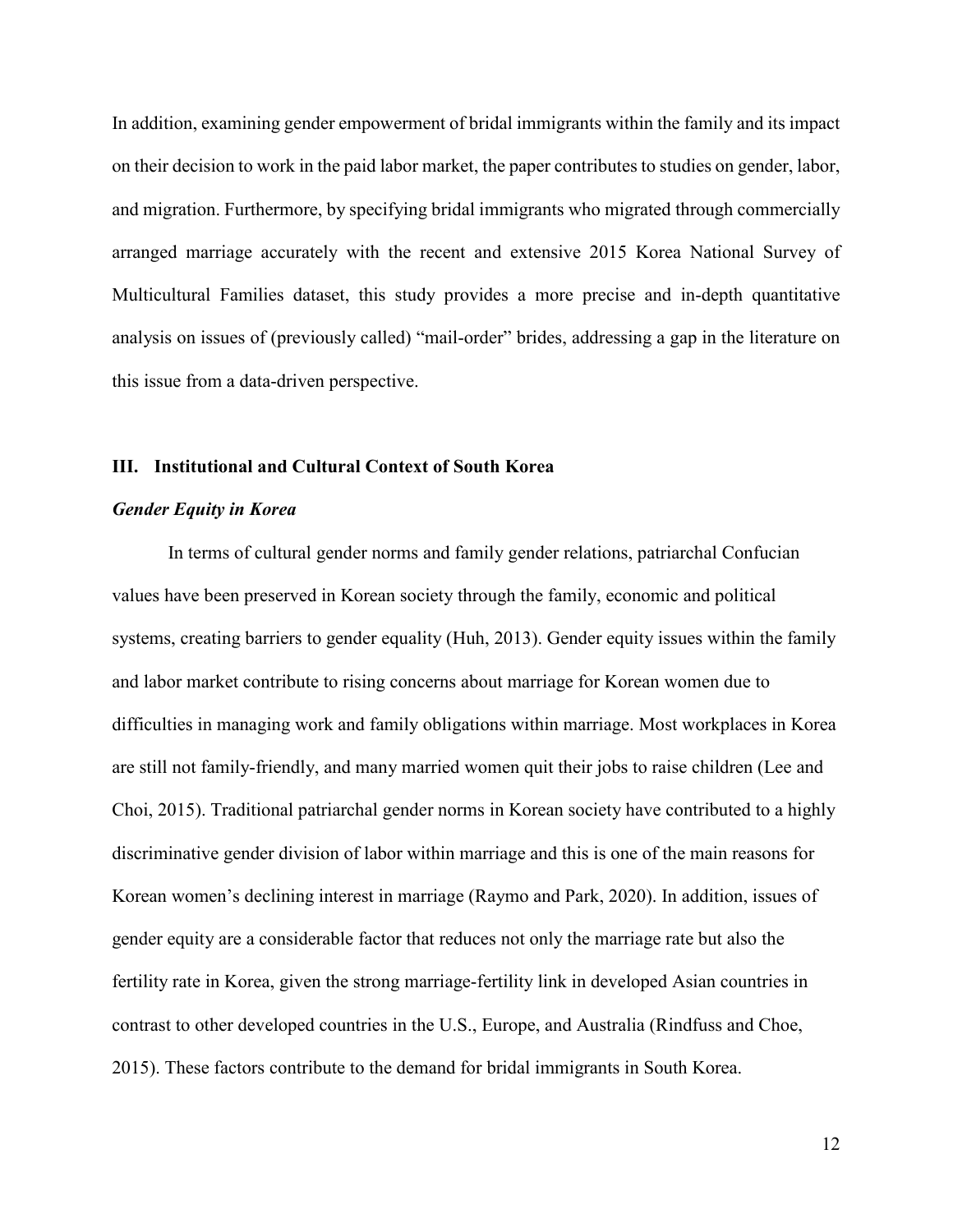#### *The Bridal Immigrant Phenomenon in South Korea*

Historically, Korea has been one of the most homogeneous countries in terms of ethnic and cultural diversity in the world (CIA World Factbook, 2022; Fearon, 2003). However, the immigrant population in Korea has increased dramatically in recent years. The number of foreigners living in Korea has gone up by a factor of ten in two decades, from 123,886 (0.28% of total population) in 1995 to 1,327,324 (2.64 % of total population) in 2015. The immigrant population in Korea reached 1.73 million persons (3.3% of the total population) in 2019 (Statistics Korea<sup>a</sup>, 2020; Macrotrends, 2022). With Korea's rapid growth and economic development, it has become a popular destination for not only labor migrants but also bridal immigrants. The number of bridal immigrants who married South Korean men increased significantly in the 2000s, leading to demographic changes in Korea through the growing number of multicultural families.<sup>[2](#page-13-0)</sup> For example, Korean husbands with foreign brides accounted for 2.1% of total marriages in 2000, quadrupling in a single decade to 8.1% of total marriages in 2010. Marriage between Korean men and foreign women increased slightly more to 8.3% of total marriages by 2019 (Korean Women's Development Institute, 2011; Statistics Korea<sup>b</sup>, 2020).

Compared to wealthy Western countries where modern bridal immigrants available through international brokerages have existed since World War II (Bankston III and Hidalgo, 2015), the large influx of bridal immigrants in South Korea is a new phenomenon. Bridal immigrants from various developing nations have increased dramatically only since the early 2000s. Historically, most international marriage migrants (up until the 1990s) were Japanese

<span id="page-13-0"></span> <sup>2</sup> Korea's Multicultural Families Support Act in 2008 defines a multicultural family as a family composed of a Korean national and a foreign national (or a naturalized person) based on marriage, and does not include families composed of foreigners only (Korean Women's Development Institute, 2011)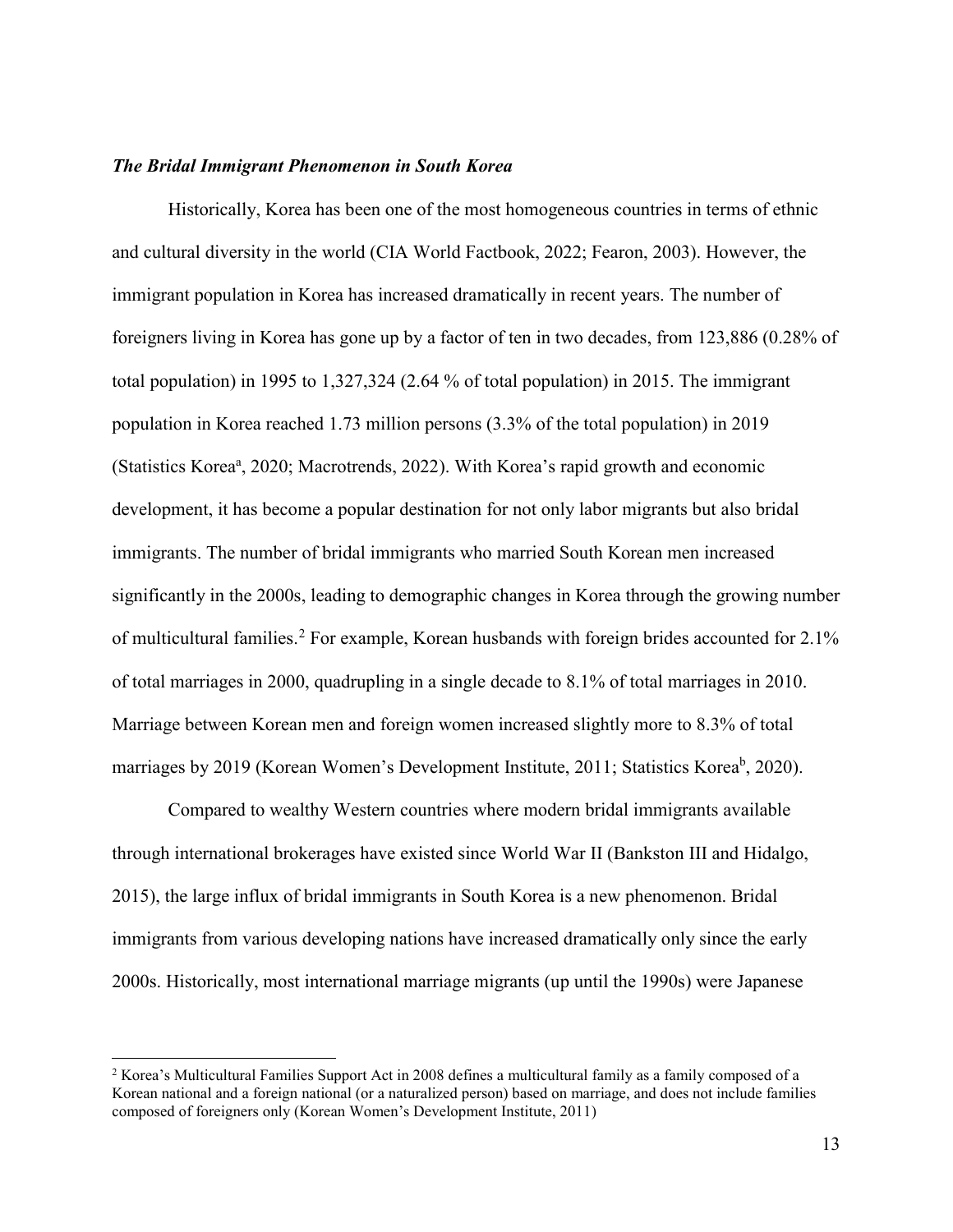women who married Korean men through religious association (Korean Immigration Service, 2014). The increasing number of bridal immigrant marriages between Korean husbands and foreign wives reached a peak in 2005, declined slightly in each subsequent year until 2015 (likely due to the enhanced visa process for marriage-related immigrants and restrictions on international marriage brokerages) and then rebounded slightly with increases through 2019.<sup>[3](#page-14-0)</sup>

#### *Government Policies Regarding Bridal Immigrants in Korea*

The fast growth of bridal immigrants to ethnically homogeneous Korea caused new social, political, and economic situations to arise. This subsequently resulted in new government policies and changes to existing policies regarding immigration and naturalization processes, as well as social support programs for the assimilation of immigrants and their families. For example, the category of "Marriage Immigrants" was added in the annual immigration report in 2005 (Kim et al, 2014).

Different from a love marriage developed from a romantic relationship, bridal immigrants depend only on information from a brokerage that provides a few contacts with their future spouse. International marriages delivered through commercial brokerages pursuing economic profit created social concerns regarding bridal immigrants' human rights during the marriage and assimilation process. Moreover, Korea's drastically declining population coupled with decreasing marriage and fertility rates brought additional attention to bridal immigrants. These circumstances coupled together resulted in the creation of new policies to encourage international marriage and support programs for the assimilation of marriage immigrants and

<span id="page-14-0"></span><sup>&</sup>lt;sup>3</sup> The number of marriages between Korean husbands and foreign wives more than quadrupled between 2000 and 2005, from 6,900 to 30,700. In 2020, the numbers of both labor and marriage migrants significantly decreased due to Covid restrictions. Yu and Chen (2018) report a 10% to 30% annual increase of the number of marriage migrants in Korea since the early 2000s, which plateaued in 2014 when the strict marriage visa control was introduced.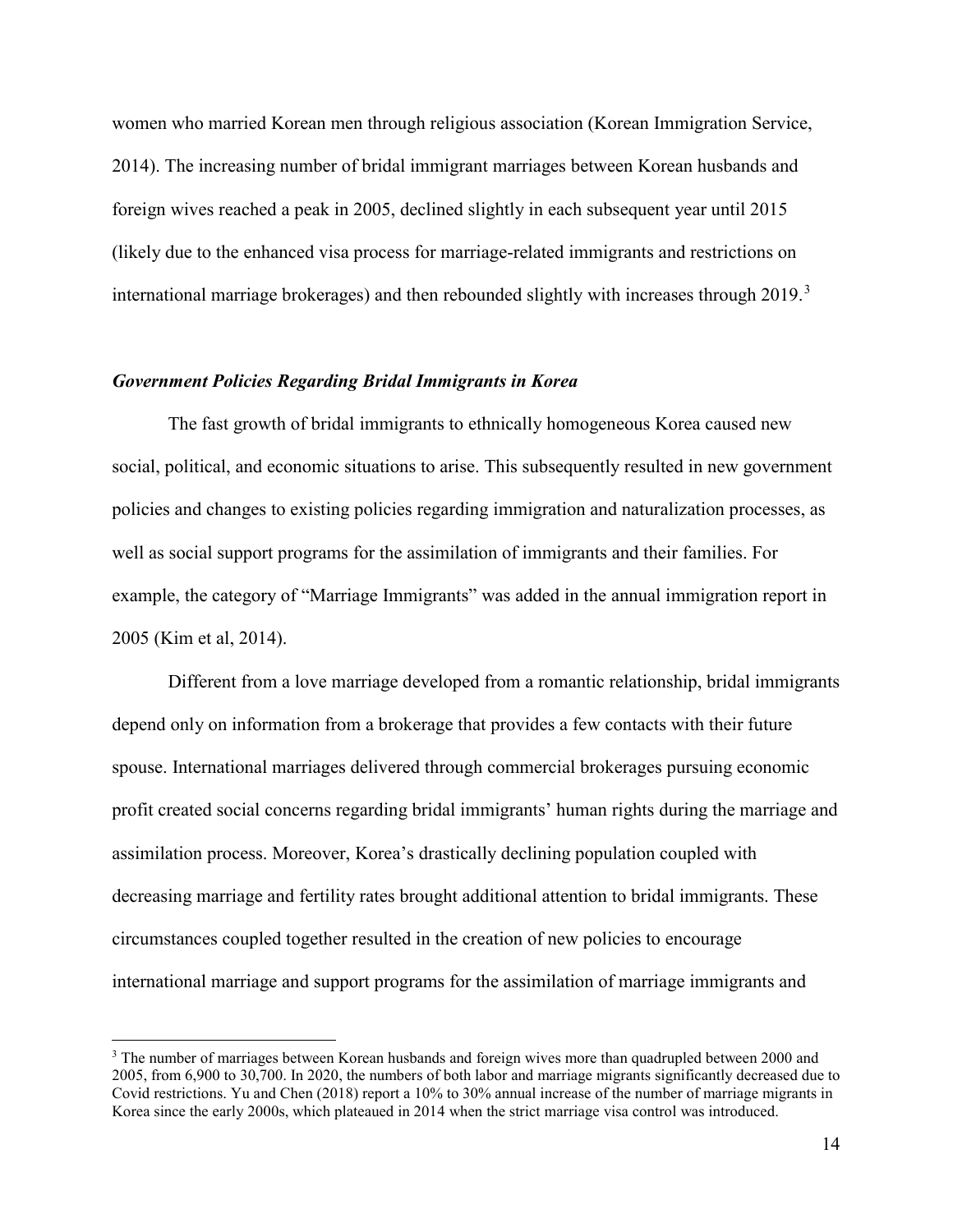multicultural families. Consequently, the Korean government initiated various policies to increase marriage rates and childbearing by supporting bridal immigrants, such as the "International Marriage for Rural Bachelors Act" in 2006,<sup>[4](#page-15-0)</sup> the "Regulation of Marriage Brokerage Agent Act" in 2007, and the "Support for Multicultural Families Act" in 2008 (Choi, 2019). These policies have been revised repeatedly to address issues regarding international marriage and multicultural families that are observed as they arise. For example, since 2014 the Korean government includes Korean language fluency as a requirement for the marriage visa (F6) so that foreign wives have basic communication skills to ensure they have the best chance at effective assimilation and can navigate Korean society.

#### *The International Marriage Brokerage Process*

With the influx of bridal immigrants to Korea, the number of international marriage brokerages initially saw large increases. For example, since the "Regulation of Marriage Brokerage Agent Act" was first enacted in 2007, the number of international marriage brokerages in Korea increased from 922 in 2008 to 1,519 in 2011 (Korean Ministry of Gender, Equality and Family 2017). However, the rapid growth of bridal immigrants and brokerage companies brought many problems. These included fraud and misinformation to both foreign wives and Korean husbands, as well as difficulties for bridal immigrants, including vulnerability to domestic abuse. To address these issues, the Korean government enhanced regulations on not only the visa process for marriage immigrants but also marriage brokerages. The number of

<span id="page-15-0"></span><sup>&</sup>lt;sup>4</sup> As problems regarding abuse toward bridal immigrants, criticism of commercial marriage and human rights concerns from civic organizations arose, many local governments stopped projects to support international marriage for rural bachelors. The number of municipalities which have local rural bachelors' marriage projects have declined from 60 in 2007 to 10 in 2011 (Seoul Public News, Nov. 4<sup>th</sup>, 2011). Recently, the Korean Ministry of Gender, Equality and Family officially announced a recommendation to abolish local governments' projects for supporting international marriage for rural Korean men (The Korea Economic Daily, June 2<sup>nd</sup>, 2021).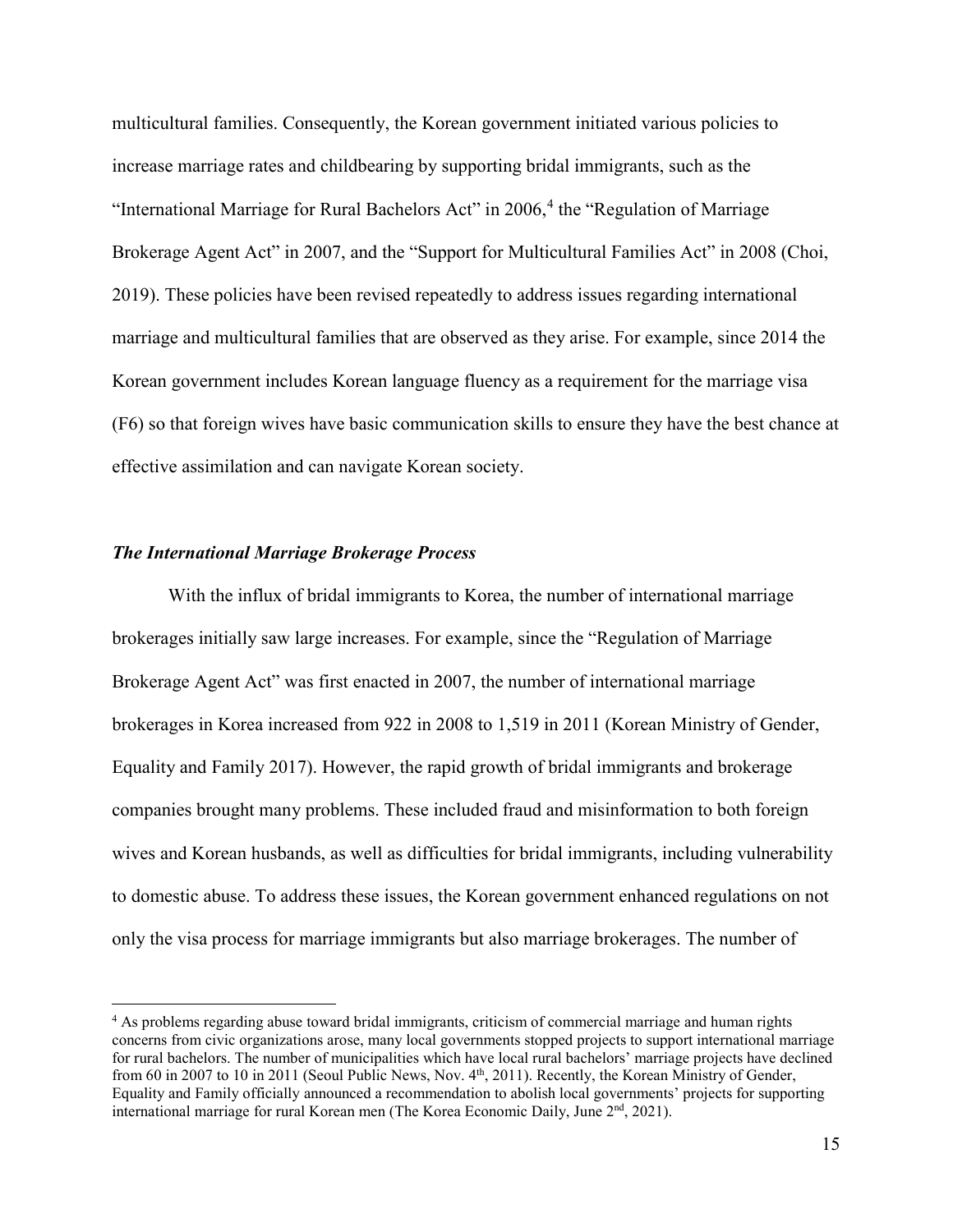brokerages decreased dramatically to 366 in 2017 from 1,463 in 2012 (Korean Ministry of Gender, Equality and Family 2014; 2017), when the revised "Regulation of Marriage Brokerage Agent Act" enhanced restrictions by creating direct oversight on brokerages through public disclosure requirements and a minimum capital investment of approximately \$100,000 U.S. dollars  $(\text{W100,000,000}$  won).<sup>[5](#page-16-0)</sup>

The marriage process for bridal immigrants coming to South Korea (especially before 2012 when the government policy was first implemented to restrict international marriage brokerages) mostly involved "marriage tours" which include in-person meetings with female wife candidates facilitated by the brokering agency (Seol, 2006; Yu and Chen, 2018). Bachelors who want brides stay about a week in the bridal immigrant's home country and choose their bride through in-person meetings. Commercial marriage agencies typically provide "one to group" meetings (one man with multiple women), followed by a few personal meetings (one-toone dates).[6](#page-16-1) In the process, the main economic transaction occurs between the prospective husband paying the marriage brokerage (about \$10,000 to \$18,000 U.S. dollars). Sometimes the bridal immigrant also pays a small amount to brokerage companies. [7](#page-16-2) Most marriages occur within a week after the first meeting, involving a mutual agreement for marriage by both the woman and the man after the personal, one-to-one meetings. In this regard, the marriage of bridal immigrants is also determined by the women's decision to migrate through these available means

<span id="page-16-0"></span> <sup>5</sup> We use an exchange rate of \$1 U.S. dollar to ₩1000 Korean won for simplicity. The exchange rate fluctuated between ₩900 to ₩1180 to \$1 during the 2000s through 2015.

<span id="page-16-1"></span><sup>6</sup> While one-to-one dates have increased since one-to-group meetings were banned in 2012, about 50% of bridal immigrants and Korean men in 2017 who use marriage brokerages still did not know that one-to-group meetings are illegal (Korean Ministry of Gender, Equality and Family 2017)

<span id="page-16-2"></span><sup>7</sup> According to a Korean Ministry of Gender, Equality and Family announcement, the average cost paid to marriage agencies between 2017 and 2019 by Korean men is about \$13,000 dollars (₩13,718,000 won) and by foreign wives is about \$680 dollars ( $\text{W688,000}$  won) (Yonhap News, April 1<sup>st</sup>, 2021).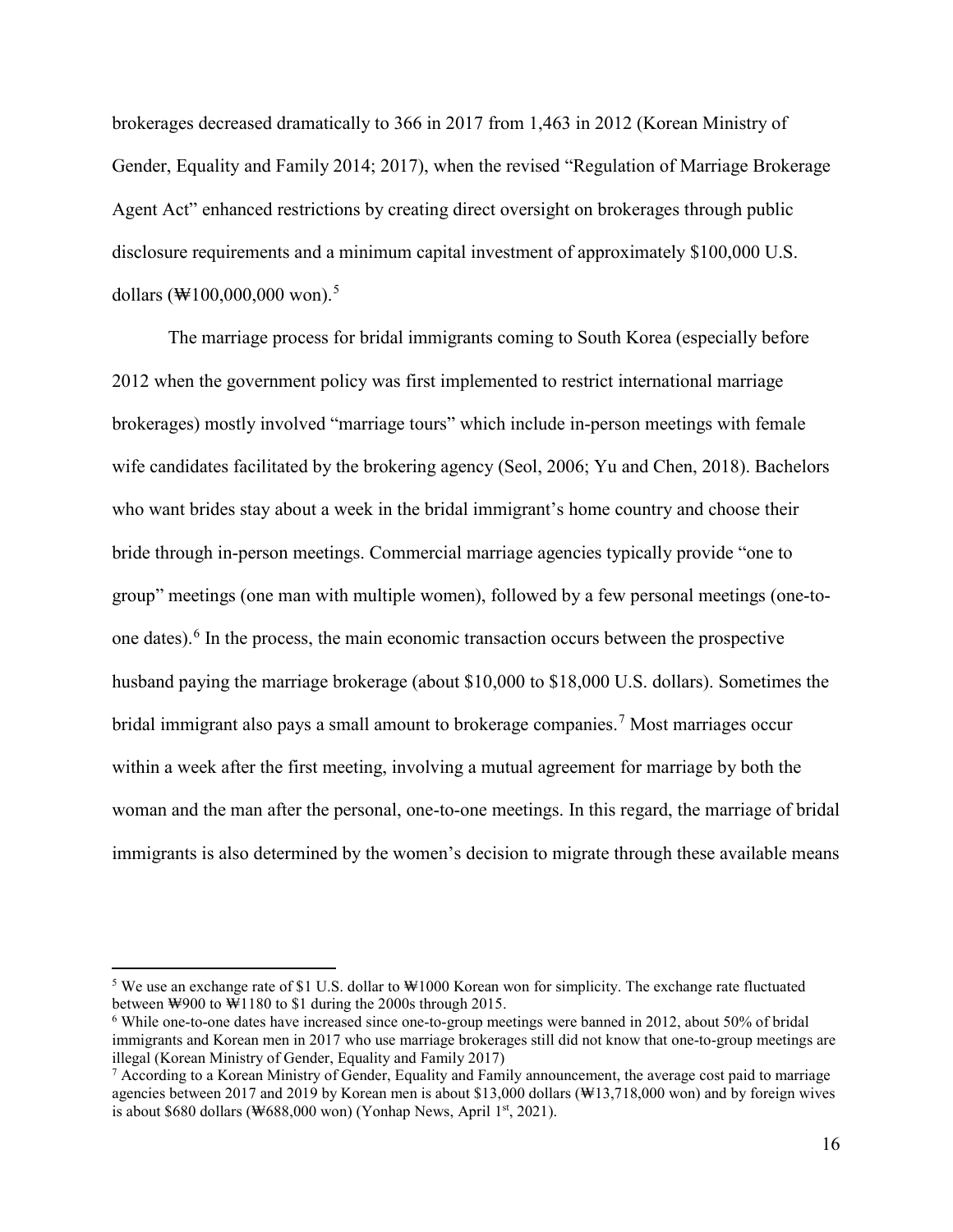and is not a simple purchase from the internet or a catalog by bachelors in the host country (Yu and Chen, 2018).

#### **IV. Data**

We utilize two types of data in the analysis: individual-level data for bridal immigrants and their families in Korea and country-level data for the educational attainment of the 10 primary home country populations bridal immigrants come from to Korea.

#### *Bridal Immigrant Data*

For individual immigrant data, we utilize the 2015 Korea National Survey of Multicultural Families (KNSMF 2015) administered by the Ministry of Gender, Equality and Family and Korea National Statistics Office.<sup>[8](#page-17-0)</sup> It is a national survey of multicultural families, which are defined as families composed of either a married immigrant and a Korean or include a non-native citizen who obtained citizenship later. The surveys were conducted through face-toface interviews with individual immigrants, immigrants' spouses, children, and family members (e.g., the married immigrant, immigrant's spouse, children, immigrant's parents, spouse's parents, or grandchildren, etc.), from July 22 to August 11 in 2015. A 10% sample of multicultural households in Korea (27,120 households) were extracted based on 2014 Population House Research Data and from this pool 17,846 household surveys (65.8% of the sample) were completed. KNSMF 2015 includes five surveys based on questionnaire and respondent:

<span id="page-17-0"></span> <sup>8</sup> KNSMF 2015 is an updated and improved survey compared to KNSMF 2009 or KNSMF 2012 with changes in survey methods, questionnaire, foreign language service, and survey process to improve the quality of the survey and data generated (Statistics Korea 2015, Korean Women's Development Institute, 2016).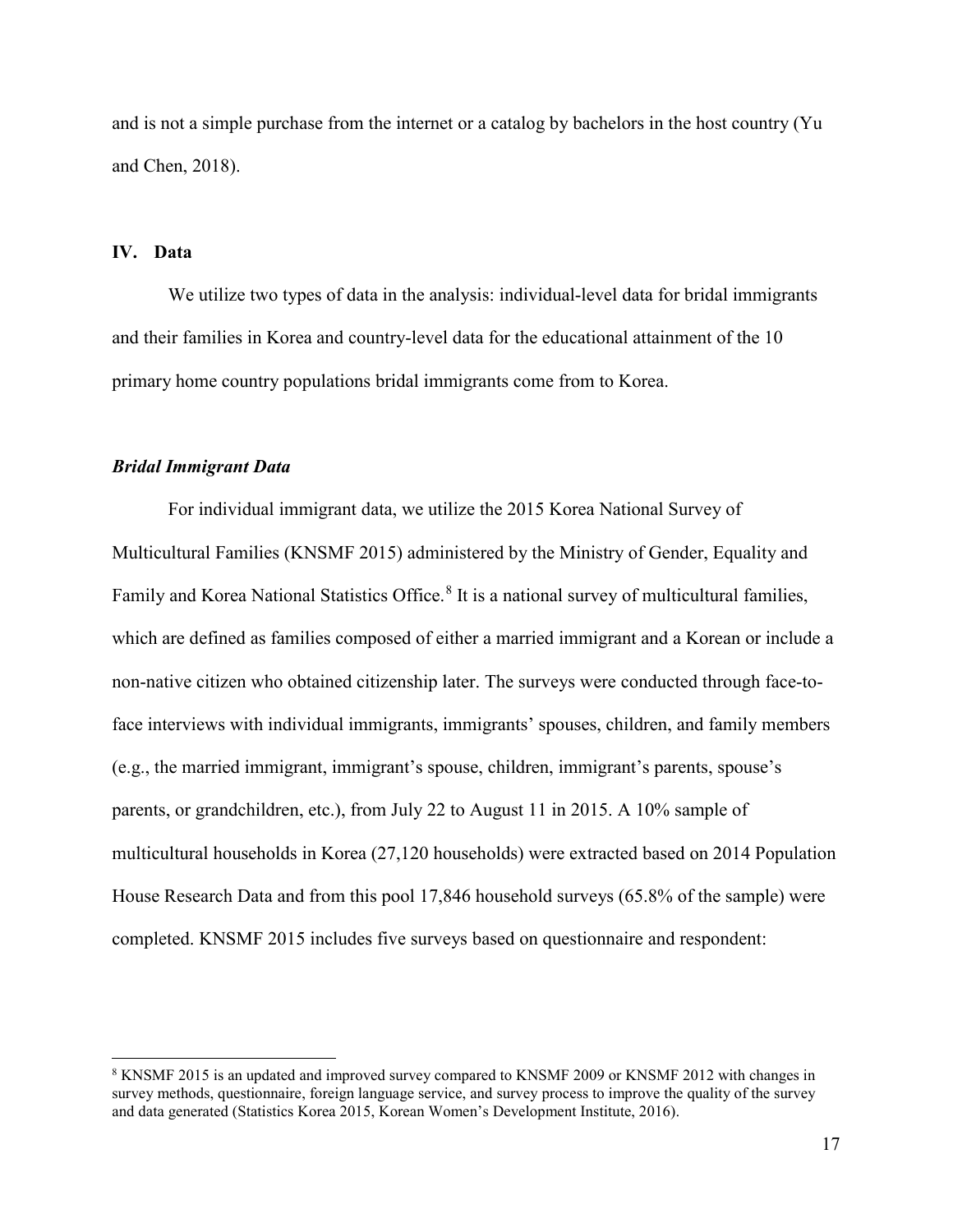*Immigrant survey, Spouse survey, Children survey*, *Family Member survey[9](#page-18-0)* and *Household Information survey.* KNSMF 2015 is an ideal source of data on bridal immigrants since it includes detailed personal, social, and economic data from immigrants as well as their families in addition to household-level information.

To construct the most complete picture of bridal immigrants and their household, we merge four of the KNSMF 2015 surveys (*Immigrant, Spouse, Family Member,* and *Household Information*) linking across household identifiers. This provides relevant socio-demographic information on the bridal immigrant, spouse and household. To specifically identify bridal immigrants (separate from other marriage migrants), we restrict the sample to married immigrant women who migrated after the age of 18, their spouses are Korean men, and their visa status is matched with one of three types: marriage immigrant status holder (F6), spouse of Korean (F2- 1), or Green Card holder (F5). Most importantly, we further restrict the sample only to married immigrant women who met their spouses through a commercial marriage brokerage agency, using the responses to the question about how the immigrant women met their spouses for the first time. In conjunction with the previous restrictions, this effectively distinguishes bridal immigrants from other marriage immigrant types. All these restrictions result in a sample size of 1,633 bridal immigrants from 10 home countries. [10](#page-18-1)

<span id="page-18-1"></span> $10$  An additional restriction was at least 20 or more bridal immigrants must have come from a country to be included. This restricts the sample to 10 primary home countries and only reduces the sample size by 15 (from 1,648 to

<span id="page-18-0"></span> <sup>9</sup> 17,109 immigrants responded to the *Immigrant survey* while 15,540 spouses and 6,079 children (9 - 24 years old) responded to the *Spouse survey* and *Children survey,* respectively.

<sup>1,633).</sup> Out of the 15 bridal immigrants removed from the analysis, 7 are from Japan and the remaining 8 each come from a unique home country.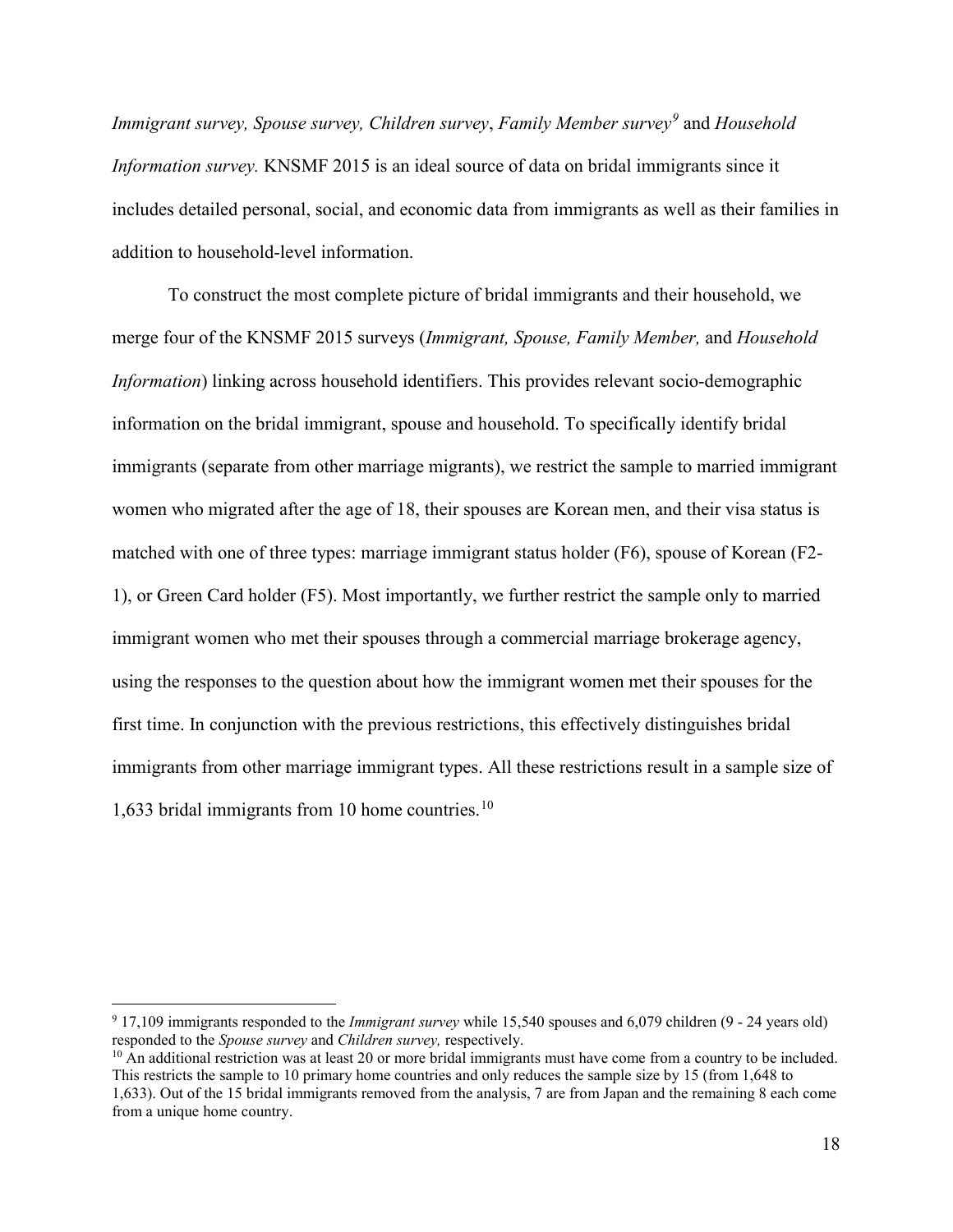#### *Home Country Population Data*

To compare bridal immigrants' educational attainment to their home country population, Barro and Lee educational attainment data is utilized for the home country. Barro and Lee (2013) have measured the educational attainment of 142 countries in a consistent manner across time. Barro and Lee (2013) include the population percentage of educational attainment in seven categories (no school, complete and non-complete primary school, complete and non-complete secondary school, complete and non-complete tertiary school) by sex and age at 5-year intervals between 1960 and 2010. For the study, we use the 2005 educational attainment of home country populations aged 25 to 64. Since year of migration for the sample ranges from 1994 to 2015, the 2005 educational attainment home country values represent most of the period that most bridal immigrants would have finished their education in the home country.

#### *Descriptive Statistics*

Table 1 and Table 2 provide the list of the 10 home countries of bridal immigrants to Korea and basic descriptive statistics of the sample. Most bridal immigrants (75.5%) are from Southeast Asia (Cambodia, Vietnam, Philippines, and Laos), while 13% are from East Asia (China and Mongolia), 6% from Central Asia (Uzbekistan and Kyrgyzstan) and 5.5% from South Asia (Nepal and Thailand). The four largest home countries for bridal immigrants in Korea are Vietnam, the Philippines, China, and Cambodia, representing 84% of the sample, while the largest home country for bridal immigrants is Vietnam (42%). The year of migration ranges from 1994 to 2015; however, 95% of bridal immigrants migrated after 2005 and 68% migrated in 2010 or later. Bridal immigrants from Kyrgyzstan, Laos, and Nepal mostly migrated very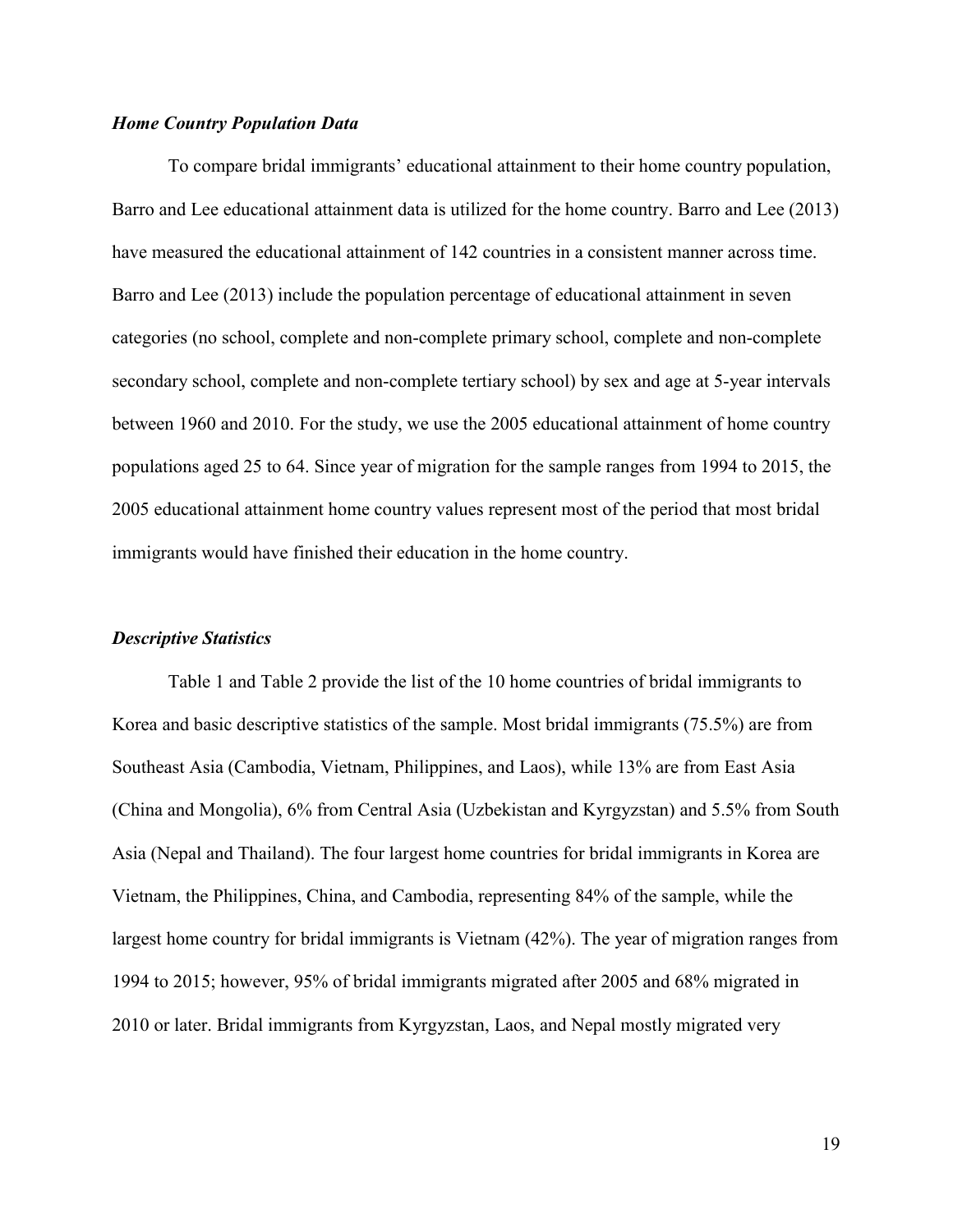recently, with the 2010 Cohort representing more than 90% of bridal immigrants from these three countries. Details in country composition over time can be seen in Table 1.

|                     | <b>Full Sample</b> |               | 1994-2010        |               | 2010-2015        |               |
|---------------------|--------------------|---------------|------------------|---------------|------------------|---------------|
| <b>Home Country</b> | <b>Frequency</b>   | $\frac{0}{0}$ | <b>Frequency</b> | $\frac{0}{0}$ | <b>Frequency</b> | $\frac{0}{0}$ |
| Vietnam             | 691                | 42.31         | 207              | 39.13         | 484              | 43.84         |
| Cambodia            | 283                | 17.33         | 91               | 17.20         | 192              | 17.39         |
| Philippines         | 228                | 13.96         | 68               | 12.85         | 160              | 14.49         |
| China               | 175                | 10.72         | 78               | 14.74         | 97               | 8.79          |
| Uzbekistan          | 73                 | 4.47          | 36               | 6.81          | 37               | 3.35          |
| Nepal               | 69                 | 4.23          | 5                | 0.95          | 64               | 5.80          |
| Mongolia            | 39                 | 2.39          | 30               | 5.67          | 9                | 0.82          |
| Laos                | 30                 | 1.84          | 1                | 0.19          | 29               | 2.63          |
| Kyrgyzstan          | 25                 | 1.53          | 3                | 0.57          | 22               | 1.99          |
| Thailand            | 20                 | 1.22          | 10               | 1.89          | 10               | 0.91          |
| Total               | 1,633              | 100           | 529              | 100           | 1,104            | 100           |

**Table 1. Home Countries of Bridal Immigrants** 

Source: Author Calculations.

As expected, bridal immigrants and their husbands show a large age gap (16 years) with the mean age of bridal immigrants and their husbands being 29 and 45 years old respectively (See Table 2). Also, most bridal immigrants in the sample moved to Korea when they are young, as the mean age at migration is 24 years old.

| <b>Table 2. Summary Statistics</b> |           |      |      |  |  |  |
|------------------------------------|-----------|------|------|--|--|--|
| Mean                               | Std. dev. | Min  | Max  |  |  |  |
| 28.9                               | 6.54      | 19   | 64   |  |  |  |
| 45.3                               | 6.62      | 24   | 80   |  |  |  |
| 2010                               | 2.76      | 1994 | 2015 |  |  |  |
| 24.3                               | 5.97      | 18   | 53   |  |  |  |
| 4.5                                | 2.76      |      | 21   |  |  |  |
|                                    |           |      |      |  |  |  |

**Table 2. Summary Statistics** 

Source: Author Calculations.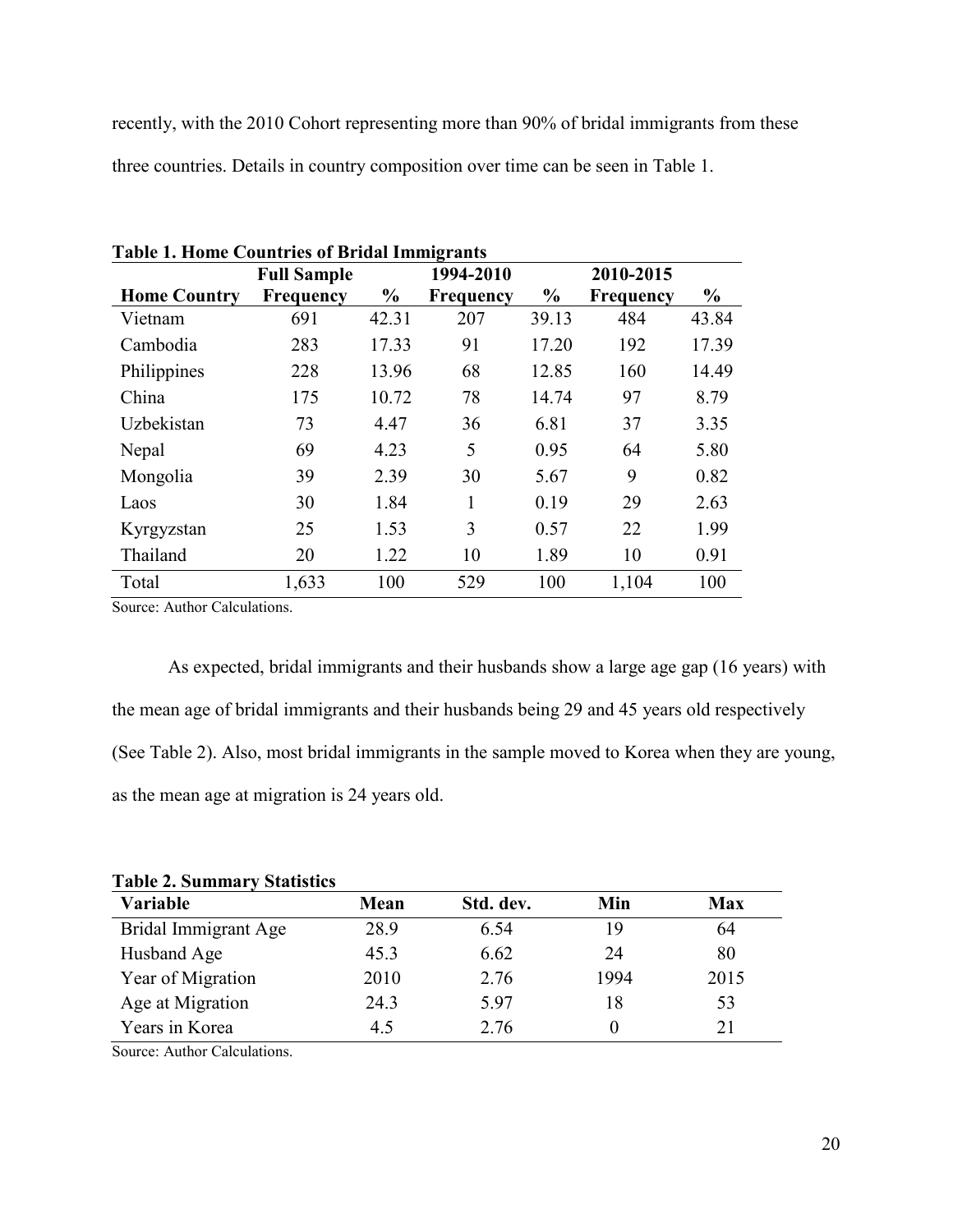Table 3 and Table 4 present employment status and occupational categories of labor market participants from the sample. Out of 1,633 bridal immigrants, 39% (634) participate in the paid labor market in Korea and 5% (86) work unpaid for the family business.

| Tabic 9. Employment Status of Driual Hillingrant Labor Market Farticipants<br><b>Employment Status</b> | <b>Frequency</b> | $\frac{6}{9}$ |
|--------------------------------------------------------------------------------------------------------|------------------|---------------|
| <b>Full Time Worker</b>                                                                                | 198              | 27.50         |
| Temporary worker                                                                                       | 283              | 39.31         |
| Daily worker                                                                                           | 131              | 18.19         |
| Self-employed with employees                                                                           | 4                | 0.56          |
| Self-employed without employees                                                                        | 18               | 2.50          |
| Unpaid worker helping family business                                                                  | 86               | 11.94         |
| Total                                                                                                  | 720              | 100           |

**Table 3. Employment Status of Bridal Immigrant Labor Market Participants**

Source: Author Calculations

As seen in Table 3, out of 720 bridal immigrants who answered that they are in the labor market,  $11$  27.5% are full-time workers while only about 3% are self-employed. The majority (57.5%) of labor market participants are part-time workers, answering that their employment status is either as a temporary or daily worker.

As seen in Table 4, most bridal immigrant labor market participants (44%) classified themselves as elementary workers who provide simple labor. Bridal immigrants who classified themselves as service workers or machine operating/assembling workers were about 31%, while only 3% answered that they are professional or related workers. None of the bridal immigrants in the sample work as managers.

<span id="page-21-0"></span><sup>&</sup>lt;sup>11</sup> While 78% of bridal immigrants (1,272 persons) answered that they have work experience in their home country in the survey, only 44% responded that they participate (paid and unpaid) in the Korean labor market.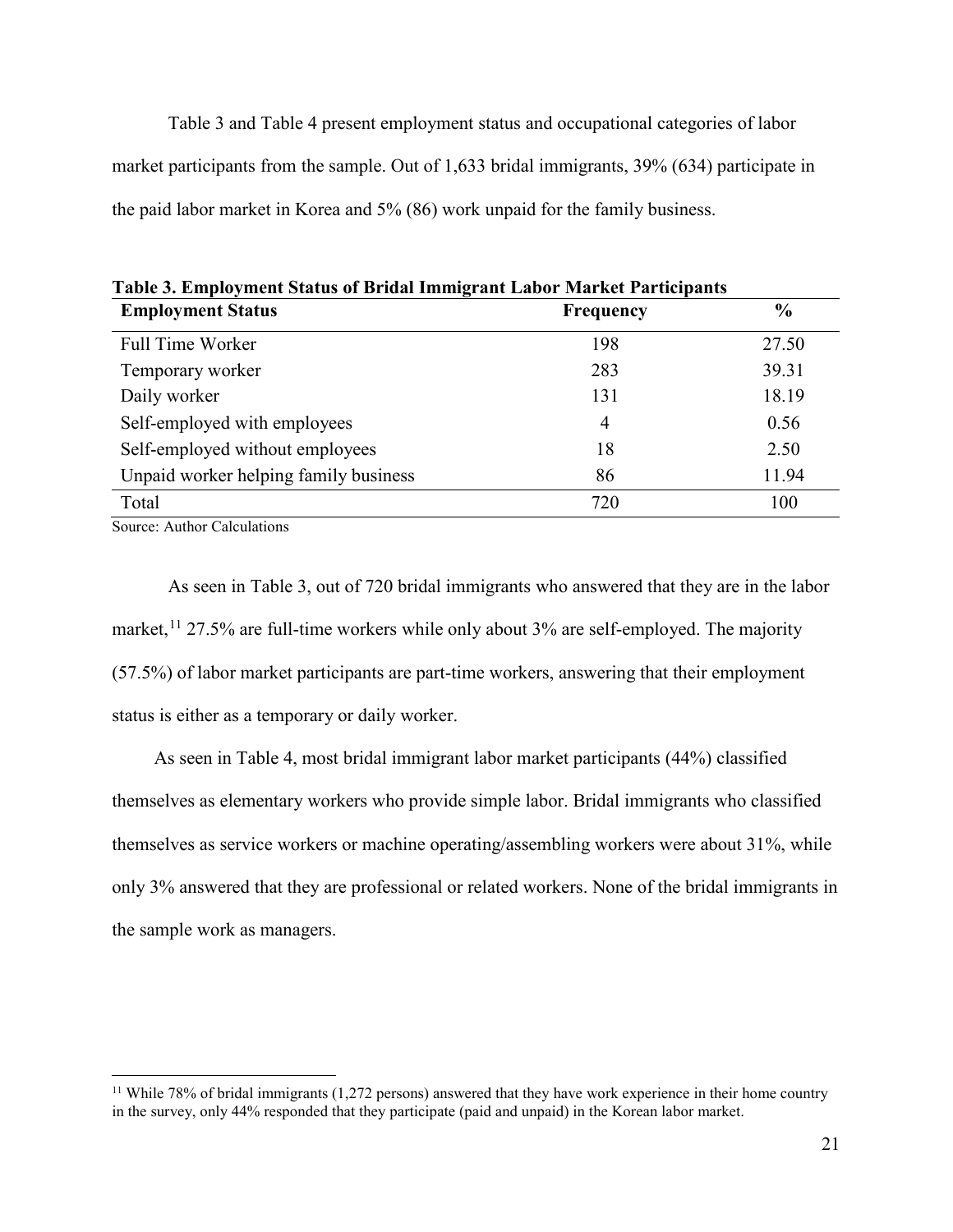| <b>Korean Occupational</b>   | <b>Total LMP</b> <sup>*</sup> |               | <b>Paid LMP</b> |      | <b>Unpaid LMP</b> |               |
|------------------------------|-------------------------------|---------------|-----------------|------|-------------------|---------------|
| <b>Classification</b>        | <b>Frequency</b>              | $\frac{6}{6}$ | Frequency       | $\%$ | <b>Frequency</b>  | $\frac{1}{2}$ |
| Managers                     | 0                             | $\theta$      | $\theta$        | 0    | 0                 | 0             |
| Professionals & Related      | 21                            | 2.9           | 21              | 3.3  | $\theta$          | $\theta$      |
| Clerks                       | 4                             | 0.5           | 3               | 0.5  |                   | 1.2           |
| Service                      | 107                           | 14.9          | 99              | 15.6 | 8                 | 9.3           |
| <b>Sales</b>                 | 29                            | 4.0           | 23              | 3.6  | 6                 | 6.9           |
| Agriculture/Forestry/Fishery | 69                            | 9.6           | 9               | 1.4  | 60                | 69.8          |
| Crafts & Related Trades      | 59                            | 8.2           | 58              | 9.2  |                   | 1.2           |
| Machine Operating/Assembly   | 117                           | 16.3          | 117             | 18.5 | $\theta$          | $\theta$      |
| Elementary                   | 314                           | 43.6          | 304             | 47.9 | 10                | 11.6          |
| Total                        | 720                           | 100           | 634             | 100  | 86                | 100           |

## **Table 4. Occupations of Bridal Immigrant Labor Market Participants (LMP)**

Source: Author Calculations. \*Total LMP comprised of both paid and unpaid labor market participants

# **V. Methodology**

# *Educational Attainment Net Difference Index*

The educational selectivity of bridal immigrants explains how the educational attainments of bridal immigrants are different from those of their non-migrant counterparts in their home country. To compare the educational attainment between bridal immigrants and their nonmigrant counterparts, we construct the Net Difference Index (NDI) of educational attainment between two populations. NDI is a measure of the differences in a given characteristic between two populations. Stanley Lieberson (1976) originally developed it to compare differences in given characteristics when the population largely overlaps but one population has a few members who have unusually high or low values.<sup>[12](#page-22-0)</sup> Therefore, it is an ideal measurement for this study which compares immigrants to their home country population.

The Net Difference Index between the bridal immigrant population  $(X)$  and the home

<span id="page-22-0"></span> $12$  Lieberson (1976) removes the problem in nonparametric rank tests between two samples, which could not distinguish when two populations largely overlap but one population has a few members who are unusually high or low from the situation in which there was absolutely no overlap between the groups.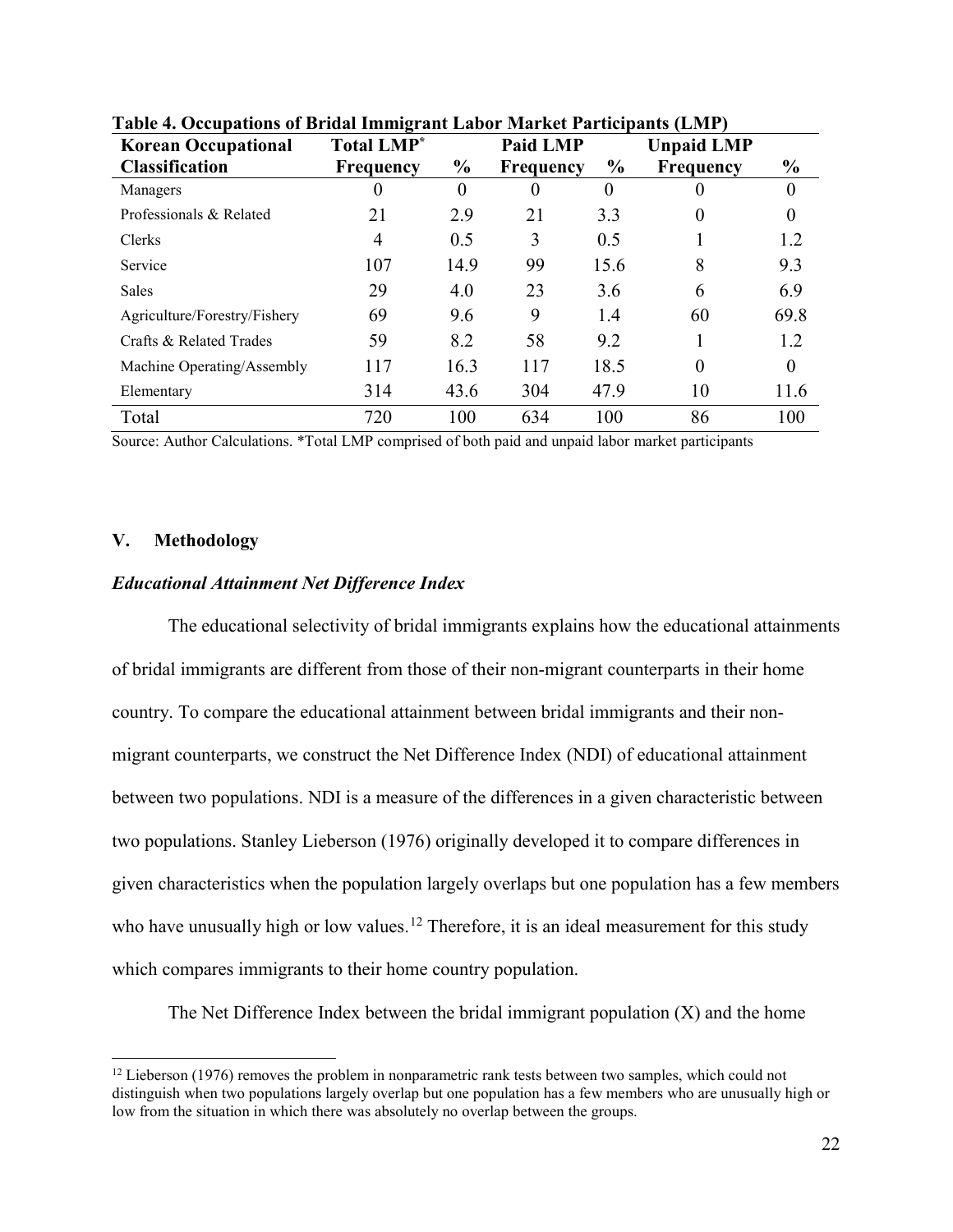country population (Y) is calculated by comparing two probabilities, illustrated in equation (1).

$$
(1) NDI_{xy} = \Pr(X > Y) - \Pr(X < Y)
$$

where  $Pr(X > Y)$  denotes that the probability that the education level of a bridal immigrant in X will exceed the education level of a female non-migrant in Y, and  $Pr(X \leq Y)$  denotes the probability that the education level of a female non-migrant in Y will exceed the education level of a bridal immigrant in X.

Since probability ranges between 0 and 1, the value of NDI ranges from  $+1.0$  to  $-1.0$ . Thus, NDI would be zero if the two probabilities ( $Pr(X > Y)$ ) and  $Pr(X \le Y)$ ) are the same. Importantly, the sign and the magnitude of *NDIxy* indicate the direction of selectivity and the level of difference between the two probabilities, respectively. For example, *NDIxy* = +1 means that the educational attainment of all bridal immigrants exceeds that of all female non-migrants. Conversely, an *NDIxy* = -1 means that the educational attainment of all female non-migrants exceeds that of all bridal immigrants. An *NDIxy* value of 0.30 indicates that bridal immigrants' educational attainment exceeds that of female non-migrants from the same home country 30% more often than female non-migrants' educational attainment exceeds that of bridal immigrants from that country (Lieberson 2019). A positive (negative) NDI indicates positive (negative) selectivity in educational attainment and therefore bridal immigrants are more (less) highly educated than their home-country non-migrant counterparts.

To calculate the NDI for bridal immigrants, we first construct the population percentages of educational attainment for bridal immigrants across the seven Barro-Lee (2013) education categories. Then, the NDI of educational attainment for bridal immigrants is calculated based on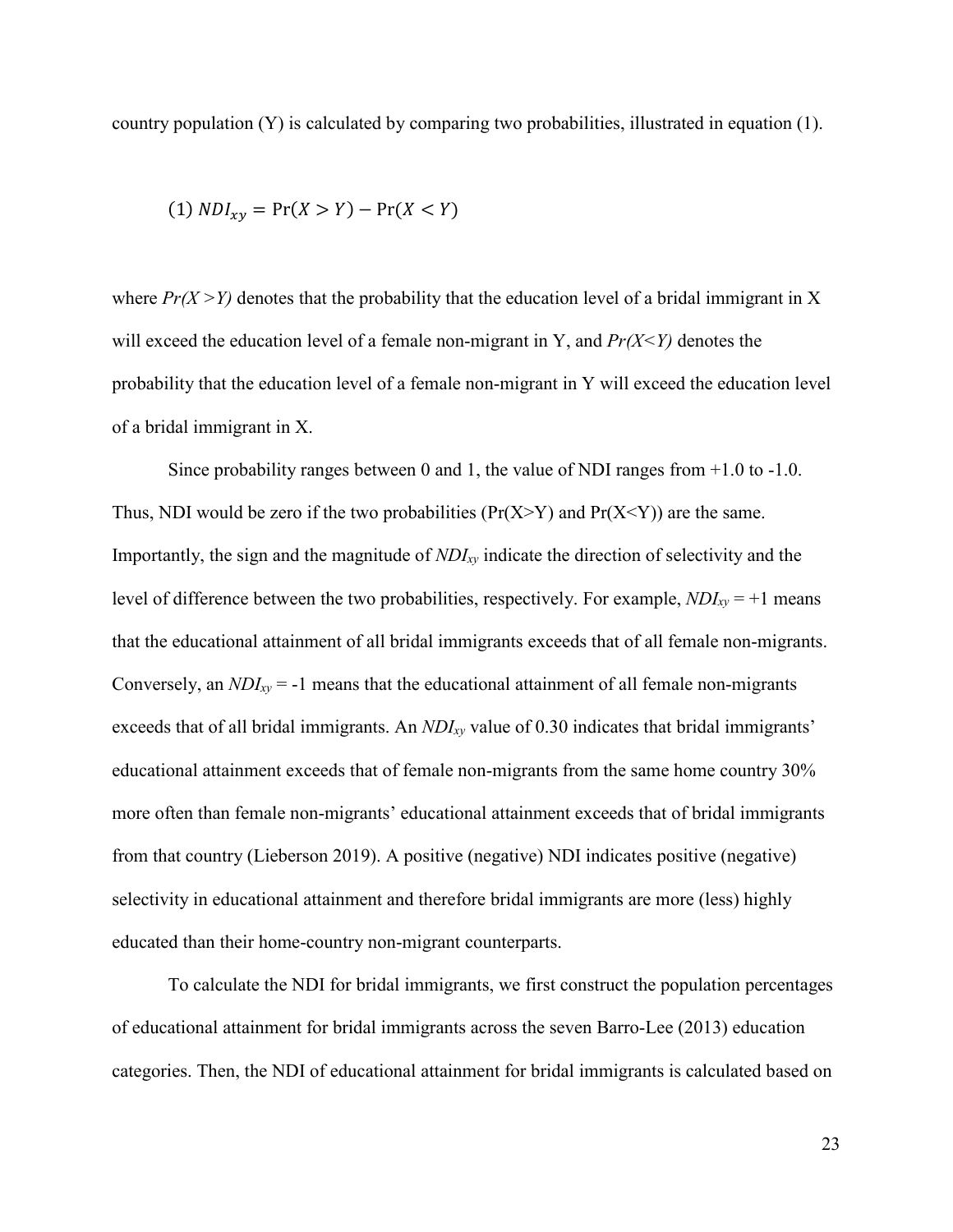two probabilities: the percentage share of bridal immigrants which exceed the educational attainment of their home country population and the percentage share of the home country population which exceed the educational attainment of bridal immigrants from the same home country. A detailed explanation of the NDI is in the Appendix.

#### *Labor Market Participation Model*

The labor market participation of bridal immigrants is analyzed using the logit model, illustrated in equation (2). The dependent variable, *LMP*, is a binary variable which shows labor market participation of bridal immigrant women and whether they are participating in the labor market (=1) or not (=0). We constructed, *LMP*, based on their KNSMF 2015 survey answer for employment status by including those who answered as being a full-time worker, part-time worker, daily worker, or self-employed but did not include those who answered that they are working unpaid for their family business.

(2) 
$$
LMP = \beta_0 + \beta_1 \text{Gender}\_
$$
Attitude\_Wife +  $\beta_2 \text{Gender}\_$ Attitude\_Husband  
+  $\beta_3 Age + \beta_4 Age^2 + \beta_5 Years\_$ Korea +  $\beta_6 Years_{Korea}^2$   
+  $\beta_7 Education + \beta_8 Language\_$ Projectency +  $\beta_9Home\_$ Country  
+  $\beta_{10}Child\_Under5 + \beta_{11}Hh\_$  Income +  $\beta_{12}Rural + \beta_{13} Selection + \varepsilon_i$ 

The model includes two types of variables: gender role attitude variables and observable personal characteristics.

To measure individuals' attitudes regarding gender roles within the family, we utilize the responses by bridal immigrants and their spouses to a gender role attitude question. This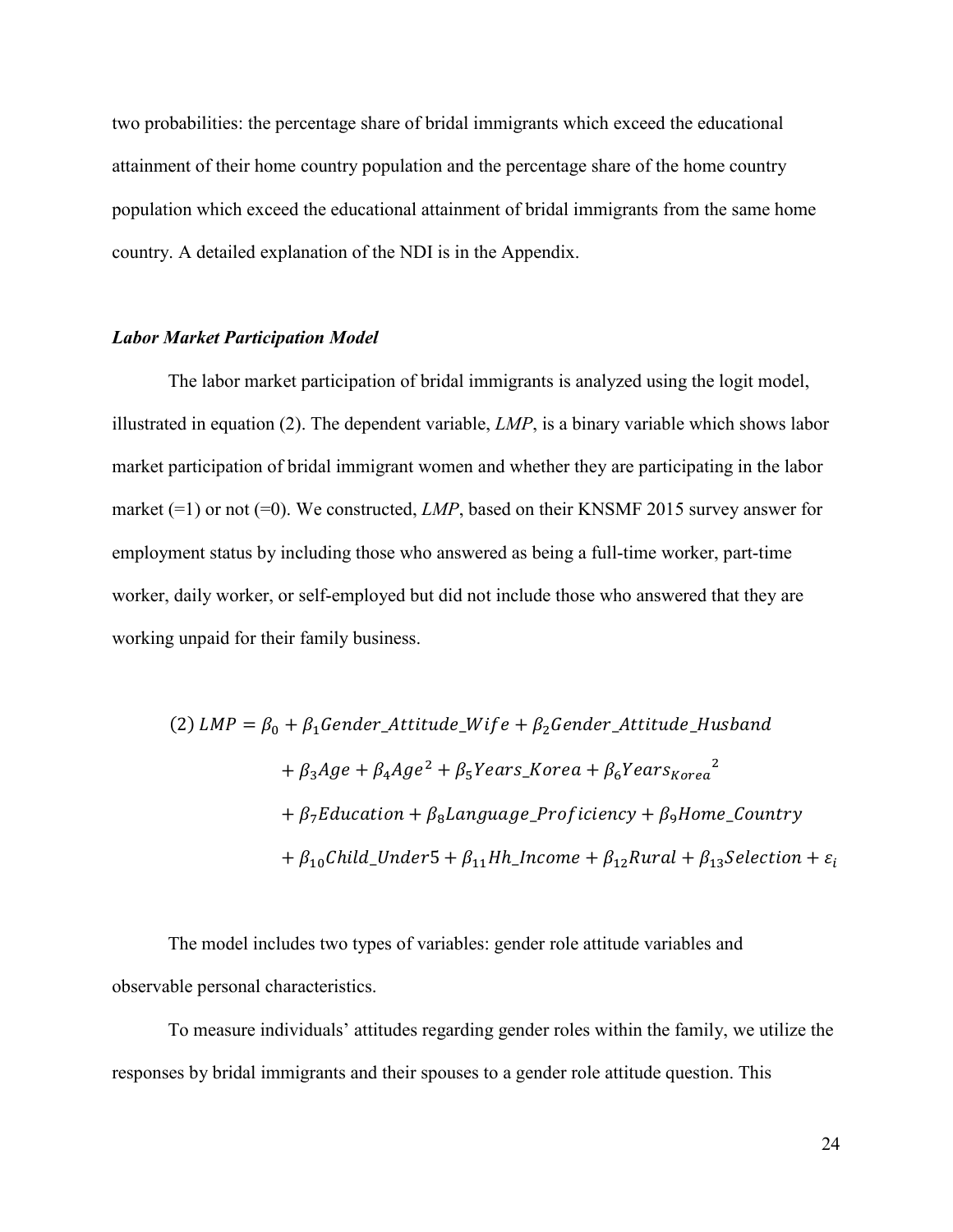qualitative variable reflects respondents' views on gender roles within the family. In the surveys, bridal immigrants and their spouses are asked to answer a question expressing their attitude on the following statement: "Recognition of roles within the family: the work men should do is earning money and the work women should do is caring for the home and family." This is assessed on a Likert scale (1=Strongly agree; 2=Somewhat Agree, 3=Neutral, 4=Somewhat Disagree, 5=Strongly Disagree). Lower values represent more traditional, less gender-egalitarian attitudes, while higher values represent less traditional, more gender-egalitarian values.<sup>[13](#page-25-0)</sup> Following Norström et al. (2012), the responses for both husbands and wives can be interpreted as: 1=Very Traditional; 2=Rather Traditional; 3=Equal; 4=Rather Untraditional; and 5=Very Untraditional. Using this variable, we examine how the decision of bridal immigrant's labor market participation is influenced through both their own perspective on gender roles as well as their husband's perspective on gender roles within the family. The gender equality attitude variable for bridal immigrants and their spouses was used to create *Gender\_Attitude*\_*Wife* and *Gender\_Attitude*\_*Husband.* These variables are included to capture the influences of bridal immigrants' and their spouses' beliefs and attitudes regarding gender equality within the family, respectively.

Observable personal characteristics include *Age* and *Years\_Korea,* which denote the age of an individual and number of years a bridal immigrant has stayed in Korea since migration. We included years since migration in the model, to account for the fact that as bridal immigrants live longer in the host country, the impact from their home country would diminish. *Education, Language\_Proficiency,* and *Home\_Country* represent categorical dummy variables for

<span id="page-25-0"></span><sup>&</sup>lt;sup>13</sup> On this 5-point scale, the bridal immigrant wives had a mean value of 2.77 with a standard deviation of 1.16. The husbands had a mean value of 2.88 with a standard deviation of 1.09. On average, this demonstrates bridal immigrants have a less-egalitarian (i.e., more traditional) attitude than husbands regarding breadwinner roles and earnings.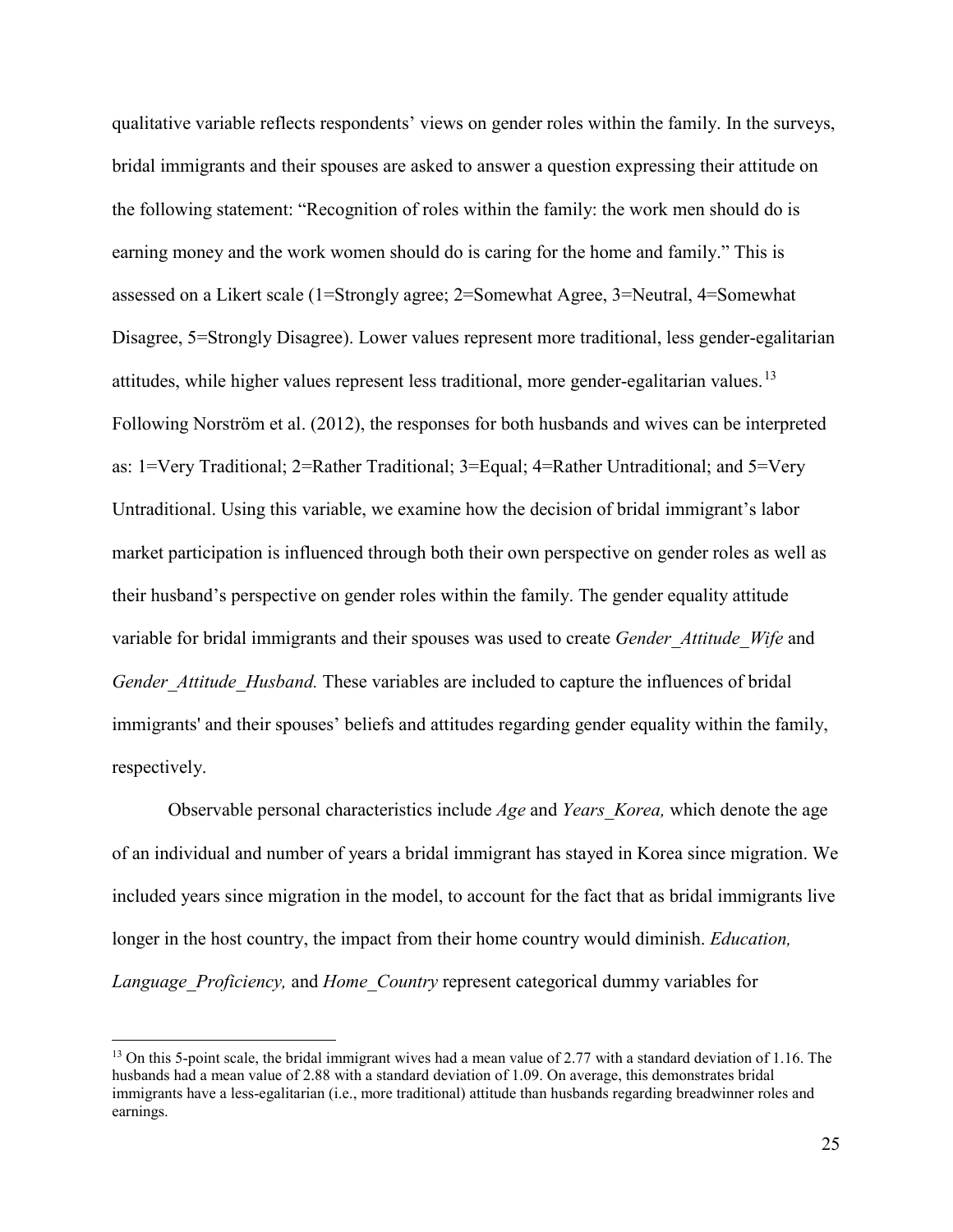education-level, Korean speaking fluency and the bridal immigrants' home countries. We include home country fixed effects in the model given that unmeasured factors from the home country (such as home country gender roles and other cultural factors) can impact the labor market decisions of married immigrants (Blau et al., 2011). The education variable, *Education,*  includes five categories according to the level of final education: individuals who have no schooling *(No\_School*), less than high school education or high school dropout (*Less\_High\_School*), high school graduate (*High\_School*), some college education including 2-

year college graduate (*Some\_College*), and bachelor's degree or higher (*College\_Degree*). *Language\_Proficiency* includes four categories: *Excellent, Good, Average,* or *Poor* according to the self-reported level of Korean speaking fluency. *Home\_Country* indicates bridal immigrants' home country (*China, Mongolia, Cambodia, Philippines, Vietnam, Laos, Thailand, Nepal, Kyrgyzstan,* and *Uzbekistan*). *Child\_Under5* denotes whether bridal immigrants have young children under the age of  $5 (=1)$  or not  $(=0)$ . *Hh Income* denotes monthly household income (converted to U.S. dollars). [14](#page-26-0) *Rural* denotes whether an individual resides in a rural area (=1) or not  $(=0)$ .

*Selection* denotes the educational selectivity of bridal immigrants compared to their non-migrant home country counterparts. We use the ratio of years of schooling between immigrants and the home country population. While NDI is the best metric for evaluating educational selectivity, it cannot be directly incorporated into the regression due to the resulting perfect collinearity with home country fixed effects in the model. Since we need to include home country fixed effects, including a country-specific explanatory variable (i.e. the same value of NDI for all immigrants

<span id="page-26-0"></span><sup>&</sup>lt;sup>14</sup>The reported household income includes eight categories from "less than or equal to 1,000 won" to "above or equal to 7,000 won". The midpoint method from the reported household income is used for the imputed value of monthly household income.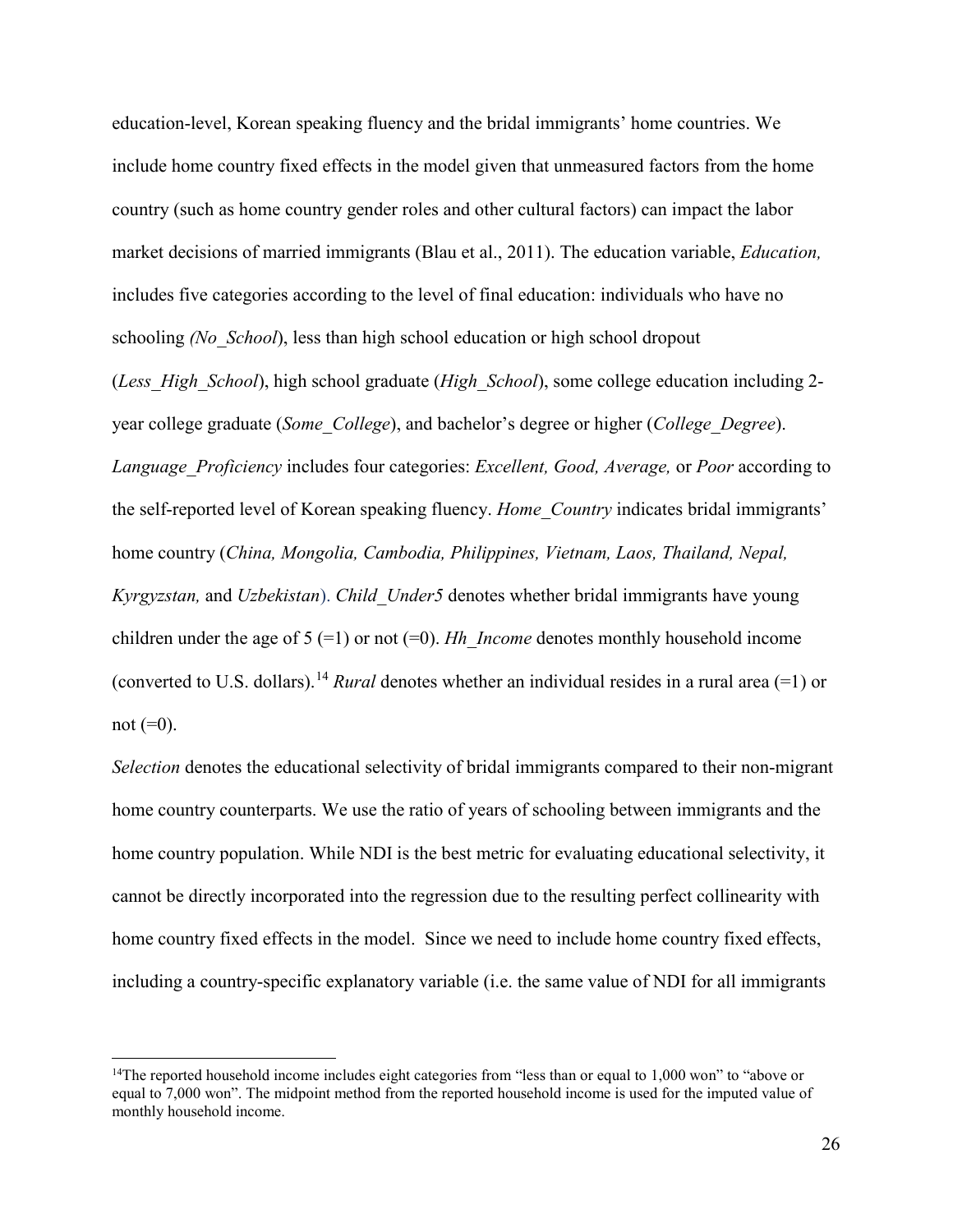from the same home country) in the model would create a perfectly collinear relationship. Therefore, to control for selectivity, we use the ratio of years of education between individual immigrants and the average of their home country population. Individual immigrant's years of schooling are calculated using multiple survey answers on their education (their highest level of education, graduation status, current enrollment status, and current year of school) in KMSMF 2015. The average years of schooling for the home country population are utilized as the average total years of schooling for those between 25 and 64 years of age from Barro and Lee data.<sup>[15](#page-27-0)</sup> The substantive impact of level of education on labor participation is controlled through *Education*, while inclusion of *Selection* implicitly controls for self-selection of immigrants by education. Immigrants who are higher up in the educational distribution of their country of origin may differ in their unmeasured characteristics from those with an equal level of education who place lower in their home country's educational distribution (Blau et al., 2011). To the extent this type of selection is controlled for by this specification, the estimated effects of the other explanatory variables included in the model will be less biased by selectivity.  $\varepsilon_i$  is the error term.

#### **VI. Results**

 $\overline{a}$ 

#### *Bridal Immigrant Educational Selectivity*

Table 5 presents the NDI of all bridal immigrants from all home countries and all show positive NDI. This indicates bridal immigrants are positively selected, although the degree of positive selectivity differs across home countries. This is similar to findings from Huh (2017), which focus on the educational selectivity of immigrant workers in the U.S. and found that all

<span id="page-27-0"></span><sup>&</sup>lt;sup>15</sup> For the average years of schooling for Uzbekistan, we utilized mean years of schooling for female aged 25 and older data for 2005, which provided by Human Development Reports. [https://hdr.undp.org/en/indicators/24106#](https://hdr.undp.org/en/indicators/24106)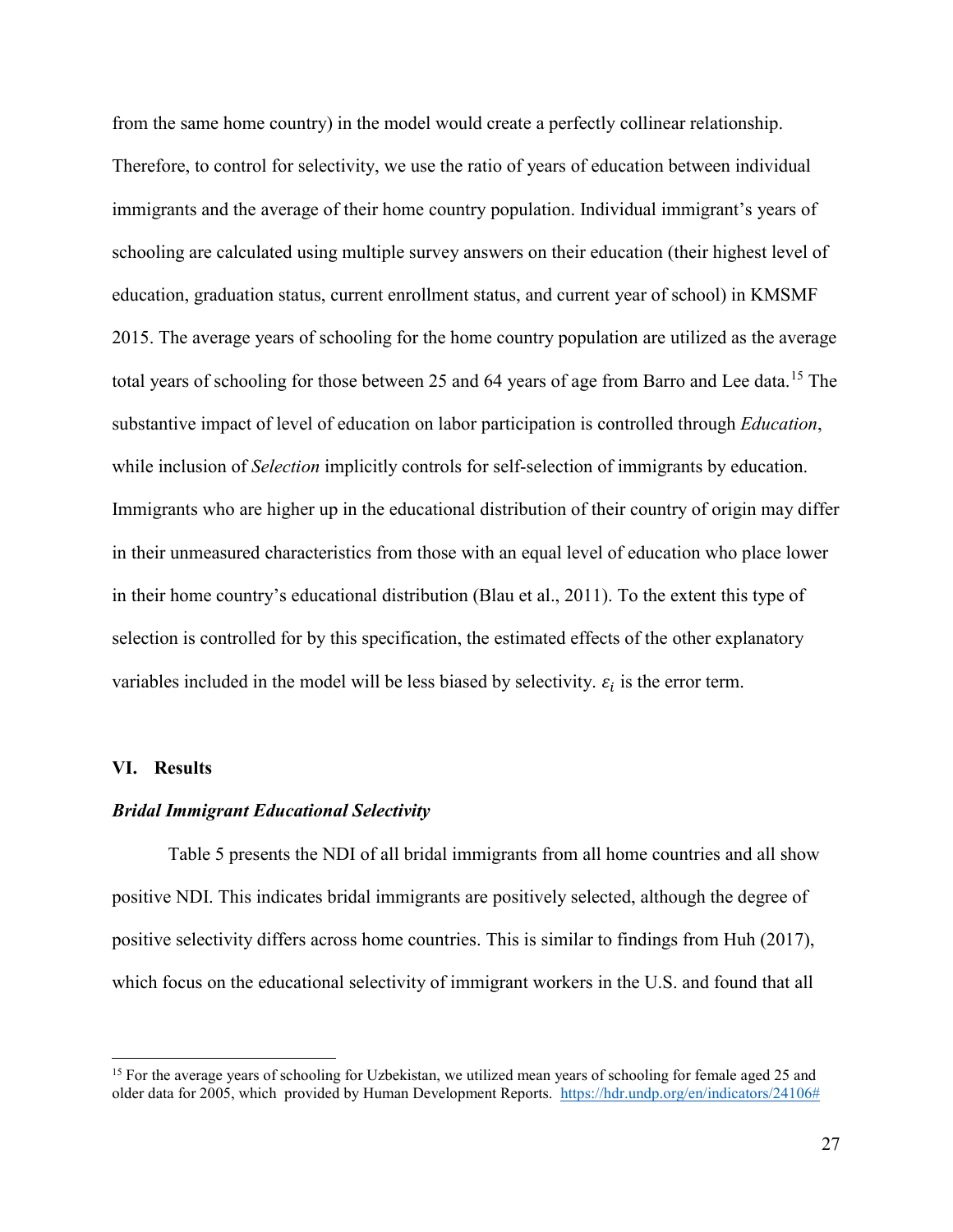immigrants are positively selected. Here, bridal immigrants' degree of selectivity is somewhat lower than was found for U.S. female immigrant workers overall. For example, three out of the four largest home countries (Vietnam, Philippines, and China), have an NDI value of less than 0.5., while the NDIs for most U.S. immigrant women (from 40 countries out of 42 analyzed) were over 0.7. These results still strongly demonstrate that bridal immigrants are positively selfselected in terms of education. As far as educational selectivity proxies for other positive traits (such as intelligence, motivation, work ethic, etc.), these results show that bridal immigrants will more likely embody these traits relative to those non-migrants from their same home country. The results show that women who choose to migrate as bridal immigrants are not coming from the lowest educational (and ability) strata of their home-country.

| <b>Home Country</b> | <b>NDI</b> for Bridal Immigrants |  |  |  |  |
|---------------------|----------------------------------|--|--|--|--|
| China               | 0.393                            |  |  |  |  |
| Mongolia            | 0.346                            |  |  |  |  |
| Cambodia            | 0.825                            |  |  |  |  |
| Philippines         | 0.397                            |  |  |  |  |
| Vietnam             | 0.424                            |  |  |  |  |
| Laos                | 0.748                            |  |  |  |  |
| Thailand            | 0.684                            |  |  |  |  |
| Nepal               | 0.735                            |  |  |  |  |
| Kyrgyzstan          | 0.689                            |  |  |  |  |
| Uzbekistan*         | 0.226                            |  |  |  |  |

**Table 5. Educational Selectivity of Bridal Immigrants in Korea** 

Source: Author Calculations. \*NDI for Uzbekistan is calculated based on 2013 educational attainment data from the World Bank due to a lack of home country educational data in Barro-Lee (additional information in the Appendix).

As seen in Figure 1, educational differences between bridal immigrants and their home country counterparts from three out of the four largest home countries (Vietnam, Philippines, and China), are smaller than those of bridal immigrants from five other home countries (Cambodia,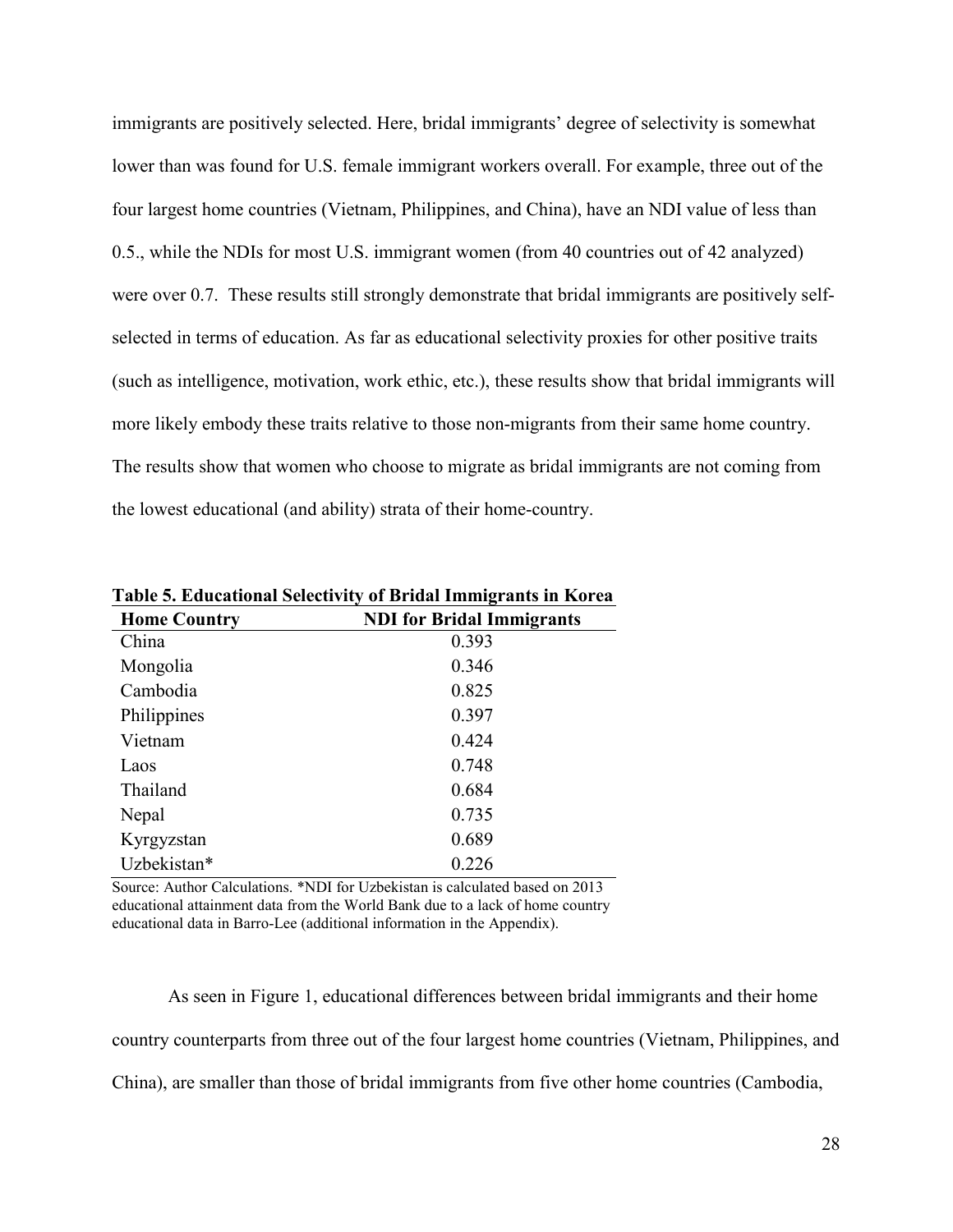Laos, Thailand, Nepal and Kyrgyzstan). Meanwhile, Cambodian bridal immigrants have the highest educational selectivity among all immigrant groups, with an NDI value of 0.826. As a robustness check, we also calculate the NDI of bridal immigrants using home country educational attainments for populations over age 15, as well as using 2010 educational attainment values from Barro-Lee and the NDI values were not much different from the main findings with all showing positive selectivity. These results are provided in the Appendix.



**Figure 1. Educational Attainment NDI for Bridal Immigrants in Korea**

## *Labor Market Participation of Bridal immigrants*

Table 6 presents odds ratios for the Logit model described in equation (2) as well as the baseline model without controls for gender attitudes. Overall, the signs of the odds ratios for most control variables follow expectations and are statistically significant at the 1% level.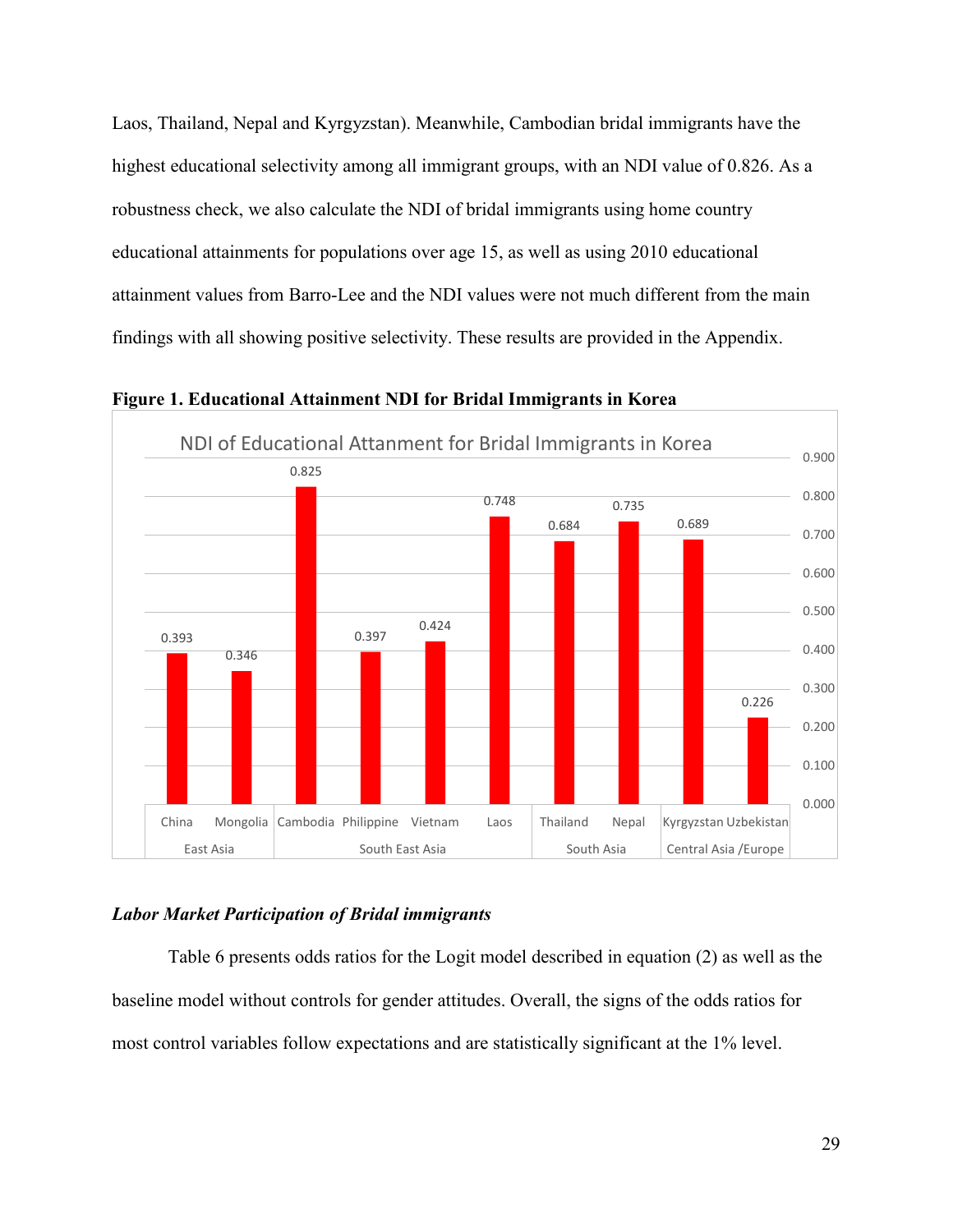| Dependent Variable: LMP  | Model 1    |             | Model 2    |             |  |
|--------------------------|------------|-------------|------------|-------------|--|
| Independent Variable     | Odds Ratio | Robust S.E. | Odds Ratio | Robust S.E. |  |
| Constant                 | $0.017***$ | 0.021       | $0.007***$ | 0.009       |  |
|                          |            |             |            |             |  |
| Gender Attitude Wife     |            |             | 1.118**    | 0.058       |  |
| Gender Attitude Husband  |            |             | $1.185***$ | 0.064       |  |
|                          |            |             |            |             |  |
| Age                      | 0.975      | 0.071       | 0.973      | 0.069       |  |
| Age <sup>2</sup>         | 1.001      | 0.001       | 1.001      | 0.001       |  |
| Years_Korea              | 1.854***   | 0.141       | 1.861***   | 0.139       |  |
| Years Korea <sup>2</sup> | $0.966***$ | 0.005       | $0.966***$ | 0.005       |  |
| Child Under5             | $0.294***$ | 0.040       | $0.303***$ | 0.041       |  |
| Hh Income                | $1.004***$ | 0.000       | $1.004***$ | 0.000       |  |
| Rural                    | 0.867      | 0.103       | 0.895      | 0.108       |  |
| Selection                | 1.009      | 0.964       | 1.006      | 0.095       |  |
|                          |            |             |            |             |  |
| Education                |            |             |            |             |  |
| Less High School         | 1.824**    | 0.459       | 1.832**    | 0.460       |  |
| High School              | $1.677**$  | 0.419       | 1.689**    | 0.422       |  |
| Some College             | 0.977      | 0.454       | 0.941      | 0.437       |  |
| College Degree           | 1.603      | 0.560       | 1.605      | 0.559       |  |
|                          |            |             |            |             |  |
| Language Proficiency     |            |             |            |             |  |
| Excellent                | 1.948**    | 0.580       | 1.974**    | 0.581       |  |
| Good                     | $1.747***$ | 0.325       | $1.704***$ | 0.320       |  |
| Average                  | 1.586***   | 0.244       | $1.553***$ | 0.242       |  |
|                          |            |             |            |             |  |
| <b>Home Country</b>      |            |             |            |             |  |
| China                    | 0.936      | 0.285       | 0.884      | 0.269       |  |
| Kyrgyzstan               | 0.443      | 0.306       | 0.441      | 0.302       |  |
| Laos                     | 1.426      | 0.699       | 1.420      | 0.680       |  |
| Mongolia                 | 0.969      | 0.479       | 0.897      | 0.437       |  |
| Nepal                    | 1.469      | 0.529       | 1.475      | 0.529       |  |
| Philippines              | 1.906**    | 0.568       | 1.942**    | 0.584       |  |
| Thailand                 | 0.991      | 0.527       | 0.957      | 0.561       |  |
| Uzbekistan               | 0.517      | 0.217       | 0.518      | 0.217       |  |
| Vietnam                  | $1.557*$   | 0.368       | 1.584*     | 0.378       |  |
| Observations             | 1,633      |             | 1,633      |             |  |
| Pseudo R2                | 0.180      |             | 0.189      |             |  |
| Chi-Square               | 283.13     |             | 303.68     |             |  |
| (Degrees of Freedom)     | (24)       |             | (26)       |             |  |
| Prob > Chi2              | 0.000      |             | 0.000      |             |  |

# **Table 6. Labor Market Participation of Bridal Immigrants**

reference category for statistical significance: \*p<0.10; \*\*p<0.05; \*\*\*p<0.01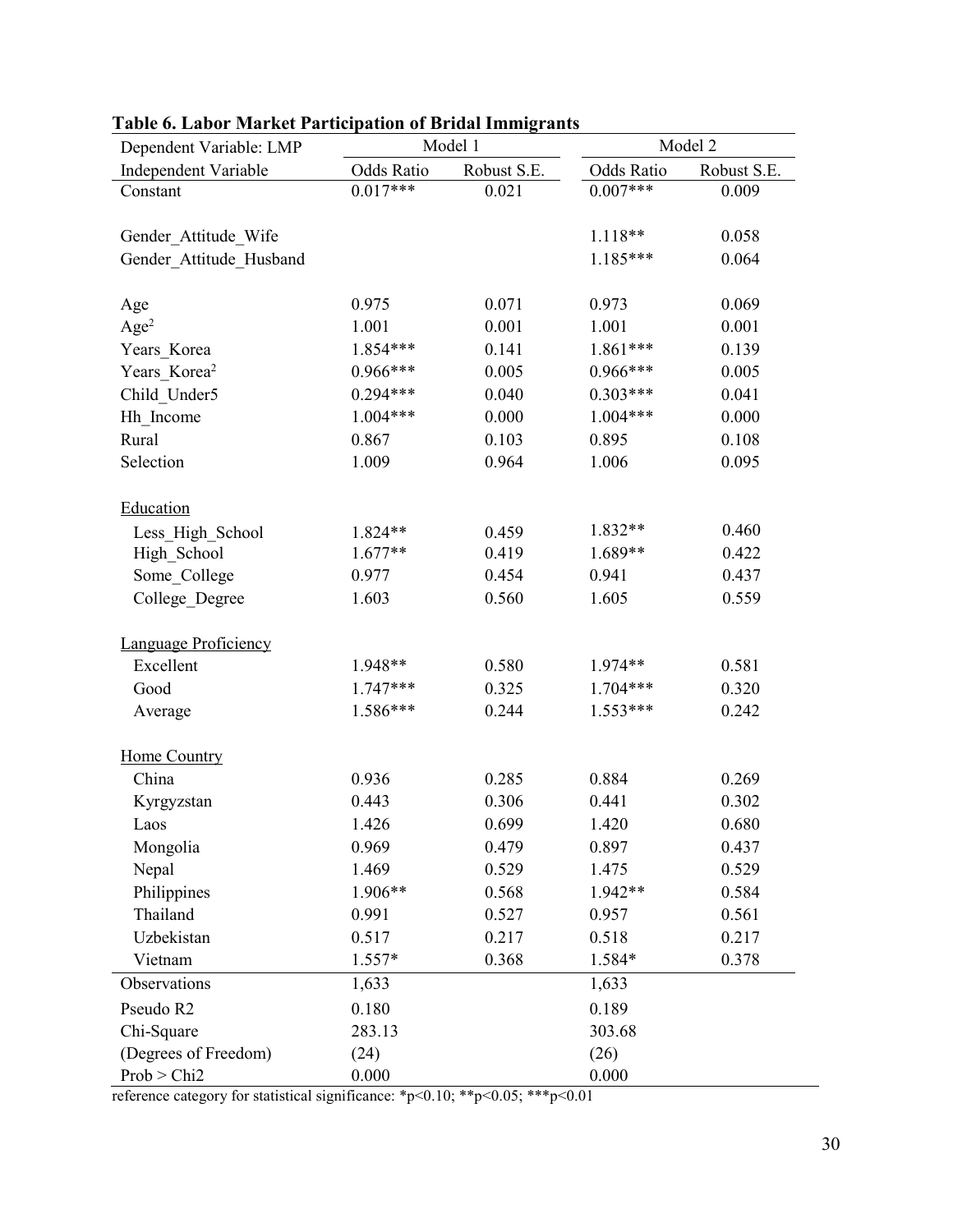The probability of being in the labor market increases as bridal immigrants live more years in Korea (*Years\_Korea*) while the impact of years in Korea decreases over time (*Years\_Korea2* ). Bridal immigrants are 1.8 times more likely to work in the labor market as they live one additional year in Korea, holding all other variables at their average for both models. More education, better Korean speaking skills, and larger household income increase the predicted probability of a bridal immigrant being in the labor market. However, educational selectivity does not change the probability for bridal immigrants to work in the labor market.

Education positively impacts labor market participation for bridal immigrants, with the likelihood of being in the labor market highest for those with less than a high school or a high school education (*Less\_High\_School* and *High\_School* respectively) relative to the base group (*No\_School*). The college educated groups (*Some\_College* and *College\_Degree*) are not more or less likely to work relative to the base group. As expected, having young children under the age of 5 (*Child\_Under5*) decreases the likelihood of bridal immigrants being in the labor market, indicating that bridal immigrants who have young children under age 5 are 0.3 times less likely to work in the paid labor market across all models. Bridal immigrants located in rural areas (*Rural*) are also neither more nor less likely to be in the paid labor market than their urban counterparts. Different from the typical labor supply model, the ages of bridal immigrants do not influence labor market participation. The insignificant impact of age (which reflects experience) on labor market participation, coupled with the greater likelihood of being in the labor market for lower levels of education, reflects the fact that bridal immigrants are mostly part-time workers providing simple ("elementary") labor. Across all models, Filipina and Vietnamese bridal immigrants are about 1.9 times and 1.6 times more likely to work in the labor market, respectively (all relative to the reference group of Cambodian brides).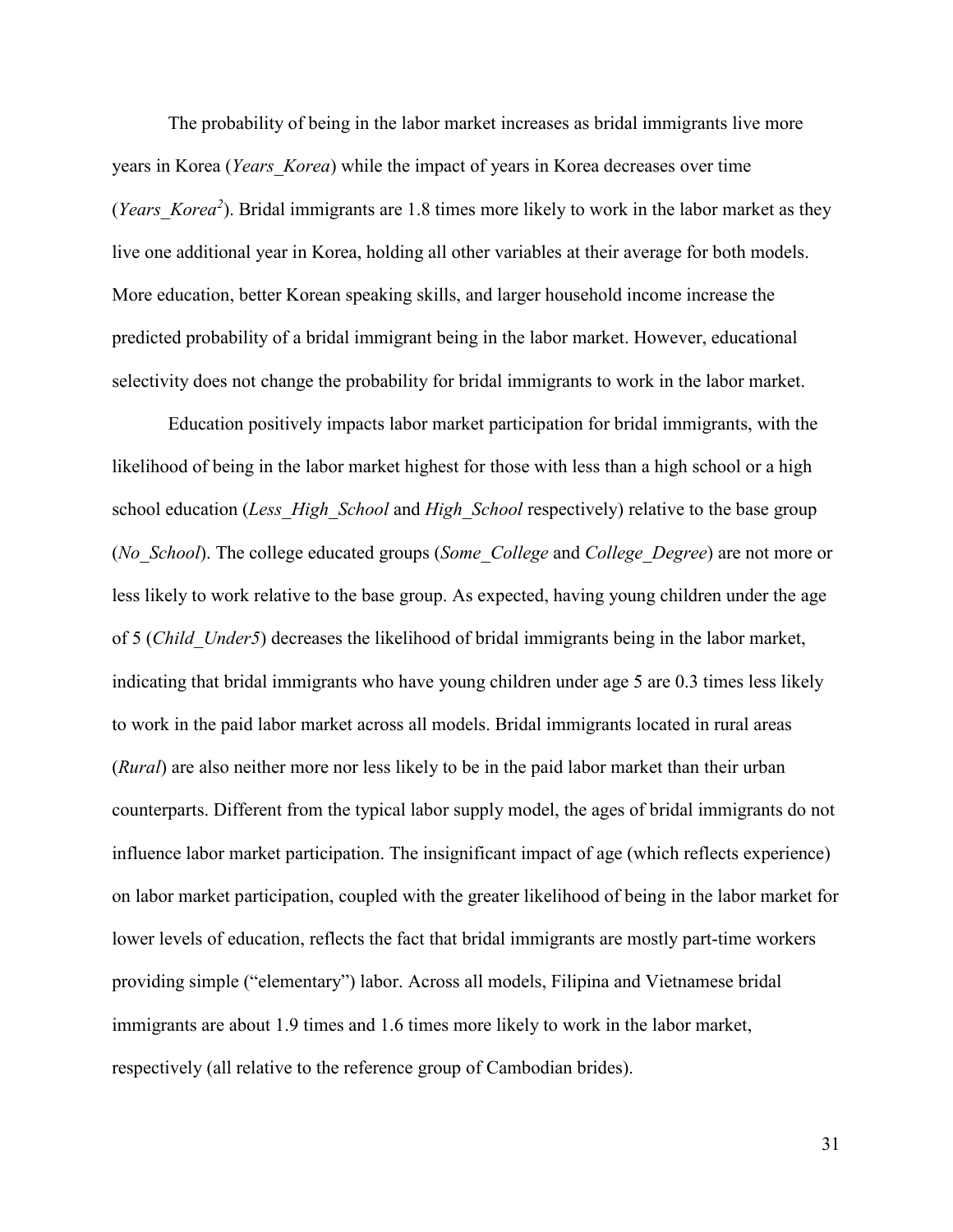The results also demonstrate that bridal immigrants' attitudinal beliefs on gender equality, as represented in the gender role attitude variable have a positive effect on the likelihood of bridal immigrants being in the labor market. The results show that the impact of bridal immigrants' attitudes on likelihood of labor market participation is statistically significant even when controlling for husbands' attitudes. The Model 2 results in Table 6 show that if a bridal immigrant's gender role attitude (represented by *Gender\_Attitude\_Wife*) increases by one unit (becoming less traditional and more egalitarian), a bridal immigrant is around 1.11 times more likely to work in the labor market, holding husband's attitude and other variables at model averages. Thus, a one unit increase in the bridal immigrant's gender role attitude yields an 11% increase in the odds of a bridal immigrant being in the labor market holding husband's gender attitude and other variables constant. If the bridal immigrant's gender role attitude increases by two units, the odds of being in the labor market increase around 1.25 times (leading to a 25% increase in the likelihood of participation). [16](#page-32-0) Considering the scale of the gender role attitude variable, changes in the bridal immigrants' attitudes from the most traditional, least egalitarian attitude (1) to the least traditional, most egalitarian attitude (5) increase the likelihood of a bridal immigrant being in the labor market about 1.75 times, indicating a 75% increase in the odds of a bridal immigrant being in the labor market, holding all other variables constant. The calculated average marginal effect indicates the predicted probability of labor market participation increases by 0.020 with wife's gender role attitude, holding all variables at their averages.

The results even more strongly demonstrate the impact the husbands' attitudinal beliefs on gender equality, as represented in the gender role attitude variable, have on the likelihood of bridal immigrants being in the labor market. The results show that the impact of the husbands'

<span id="page-32-0"></span><sup>&</sup>lt;sup>16</sup> Since odds ratios work in a multiplicative fashion, increasing Wife's Gender Attitude Index by two units increases the odds of being in the labor market by around 1.118\*1.118 =1.25.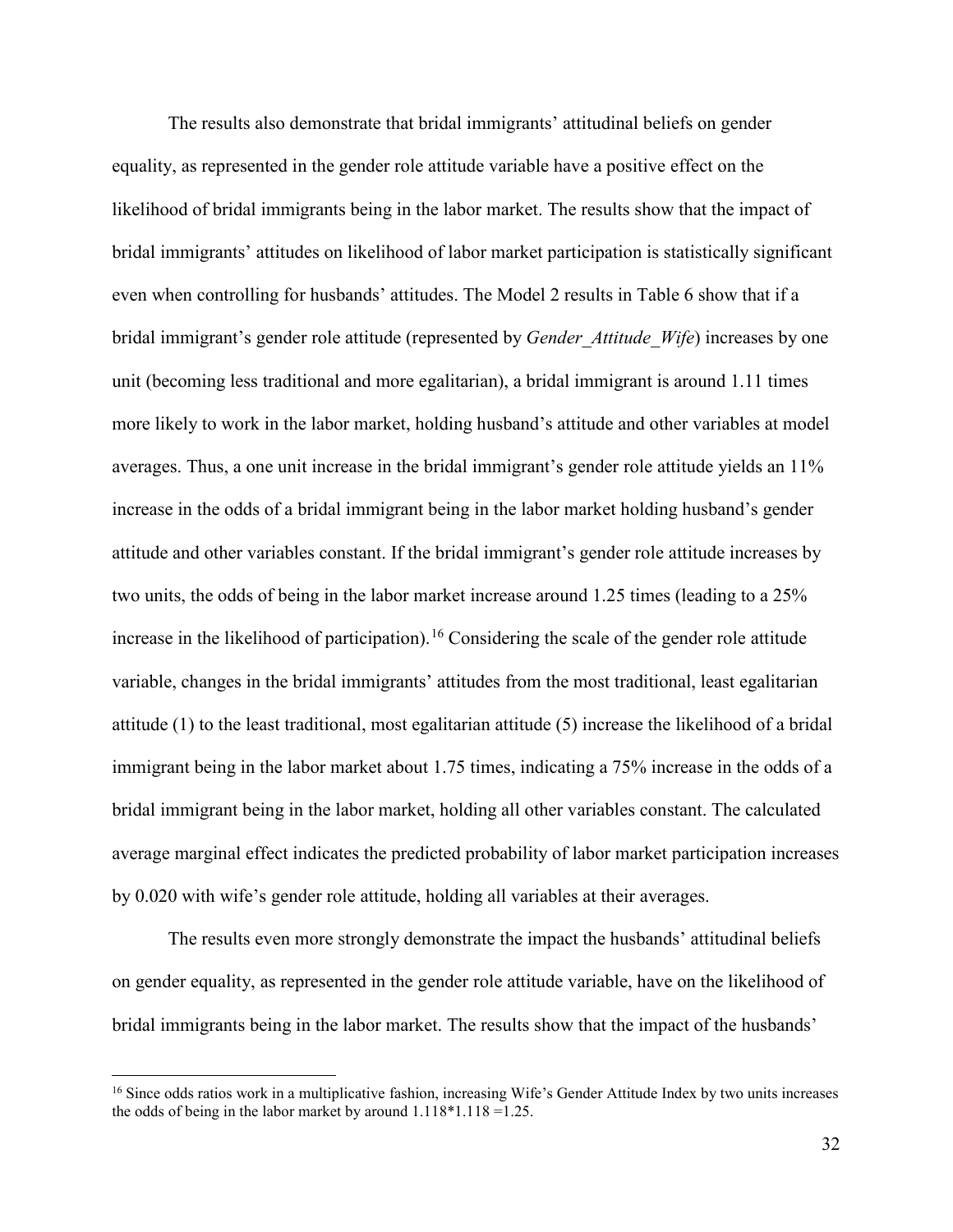attitudes on likelihood of bridal immigrants' labor market participation is statistically significant even when controlling for the wives' attitudes. The Model 2 results in Table 6 show that if a husband's gender role attitude (represented by *Gender\_Attitude\_Husband*) increases by one unit (becoming less traditional and more egalitarian), a bridal immigrant is around 1.18 times more likely to work in the labor market, holding her attitude and other variables at model averages. Thus, a one unit increase in the husband's gender role attitude yields an 18% increase in the odds of a bridal immigrant being in the labor market. This is an even larger impact than the bridal immigrant's attitude itself and strongly demonstrates the influence husband's attitudes have on the bridal immigrants themselves. If the husband's gender role attitude increases by two units, the odds of being in the labor market increase around 1.4 times. Considering the scale of the gender role attitude variable, changes in the husbands' attitudes from the most traditional, least egalitarian attitude (1) to the most untraditional, most egalitarian attitude (5) increase the likelihood of a bridal immigrant being in the labor market about 1.97 times, indicating a 97% increase in the odds of a bridal immigrant being in the labor market, holding all other variables constant.

For robustness checks, we ran multiple sets of regressions using sparser control vectors, differing segments of data, and changing models by adding or reducing explanatory variables. We tested the models with only one spouse's gender attitude (either husband's or wife's), as well as with an additional control variable for a more recent cohort group (the 2010 cohort). Models using regressors with more detailed categorical variables for household income, education, Korean language fluency, as well as nationality (which separates Joseonjeok Chinese who have ancestral Korean heritage from Han Chinese) are also tested. All regression results qualitatively and quantitatively look like the main results with consistent signs and magnitudes for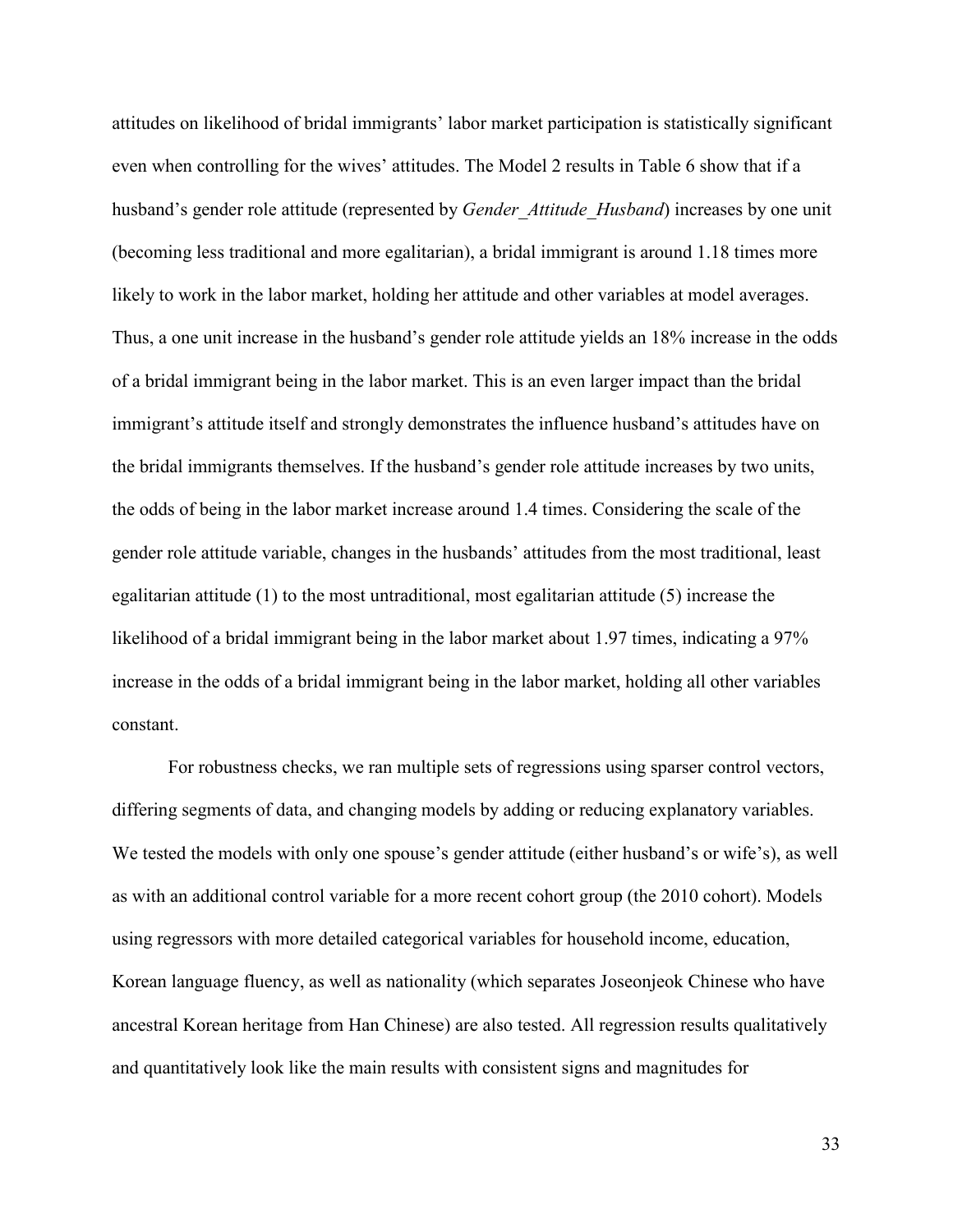coefficients as well as statistical significance. To test whether results may be biased by the large group size of a single nationality (i.e., Vietnamese bridal immigrants), we test for robustness by repeating all regressions using segments of data without Vietnamese bridal immigrants. The main results did not change. Furthermore, all these regressions are repeated with another dependent variable which more broadly defined labor market participants to include unpaid family workers, rather than paid labor market participants only. The main results are supported even more strongly. We also tested the model replacing the source country dummy variables with the country specific NDI values. The results support the main findings even more strongly and do not show any statistical significance of NDIs. Other tests for robustness, such as multicollinearity and heteroskedasticity are also conducted and results are consistently significant with no issues found.

#### **VII. Conclusion**

Understanding how immigrants adapt to their host country as well as who decides to migrate are important sociopolitical and economic issues. Recently, a large influx of bridal immigrants with men in developed Asian countries has occurred. Since these bridal immigrants choose to migrate through marriage after only limited contact with their future husband, they face more risk from unknown information about their husband as well as the host country conditions compared to typical economic migrants or marriage immigrants who follow family members. Consequently, there have been significant concerns raised by the public and media regarding human rights violations, such as human trafficking, sexual slavery, and abuse to migrant women. These concerns have, on the one-hand, created sympathy for bridal immigrants as potential victims of human rights abuses, and on the other-hand, generated negativity from the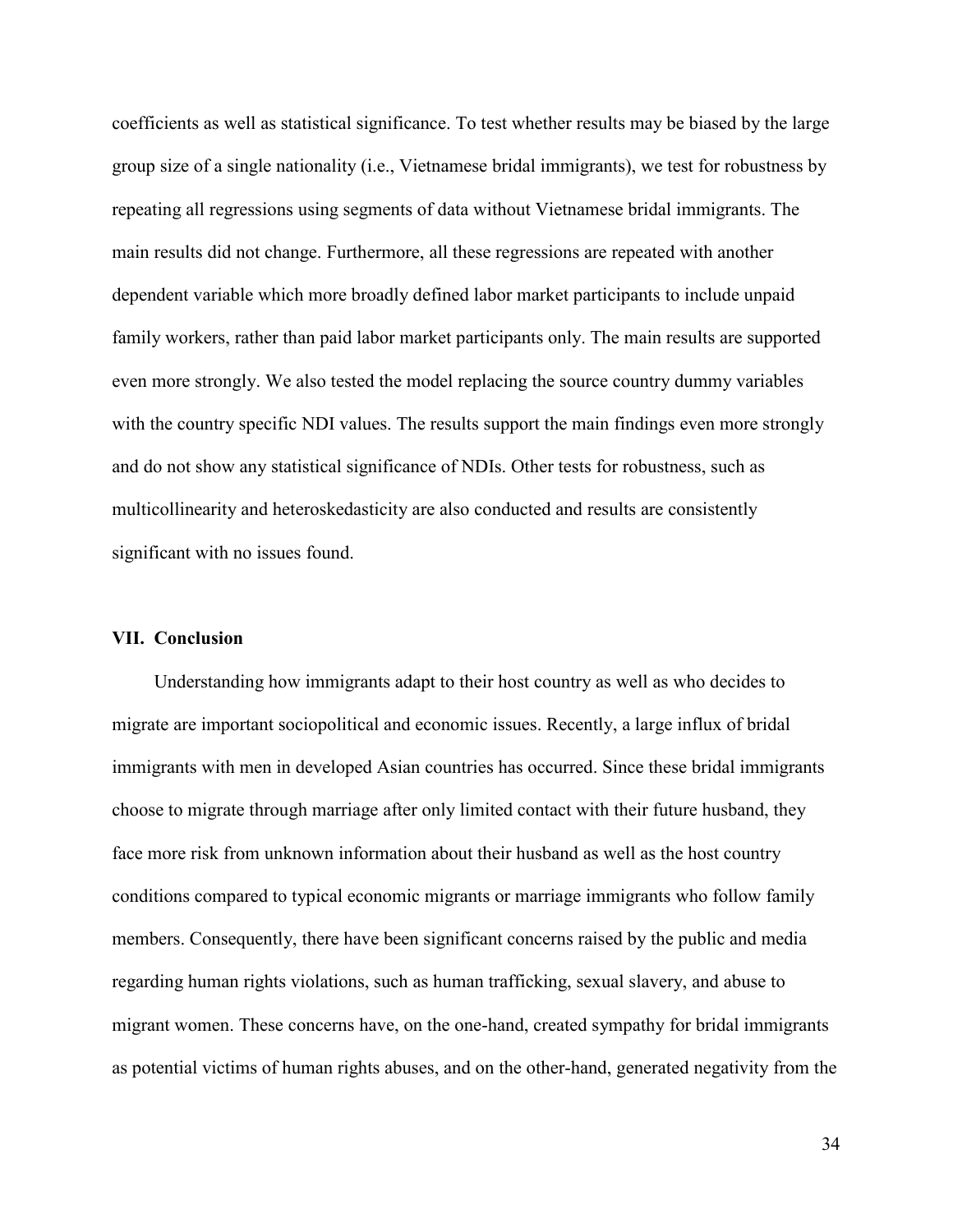potential commodification of sexuality. Bridal immigrants' decisions are influenced not only by economic resources but also these societal gender norms involving family structure, gendered hypergamy, migration, and globalization.

Utilizing KNSMF 2015 data and the Barro-Lee Educational Attainment Dataset, this study examines how the educational attainments of these bridal immigrants are different from those non-migrants who remained in the home country, as well as investigates bridal immigrants' labor market participation after migration from a gendered perspective. Despite the historical and public narratives often surrounding bridal immigrants, the results demonstrate similar findings between bridal immigrants and traditional immigrant workers, demonstrating positive selectivity and the importance of women's gender attitudes on labor market participation. Importantly, this is the first study to quantitatively analyze educational selectivity of bridal immigrants and their labor market participation decisions. In this regard, the study addresses a lack of literature on bridal immigrants as a unique migrant class and additionally contributes to studies in labor, gender, and migration.

Testing educational selectivity, the Net Difference Index of educational attainments for bridal immigrants from 10 home countries are calculated and the results conclusively demonstrate positive selectivity of all bridal immigrants. Examining key factors influencing gender equality, Dilli et al (2018) found that women with more education have an increased capacity to make choices and implement decisions even where gender norms are restrictive. The positive educational selectivity of bridal immigrants implies they have the capacity to make meaningful life decisions. Thus, even if they are victims of the globalized patriarchal system their migration decisions are the result of their effort to improve their lives within that restricted and globalized patriarchal system which may be empowering. It is important to remember;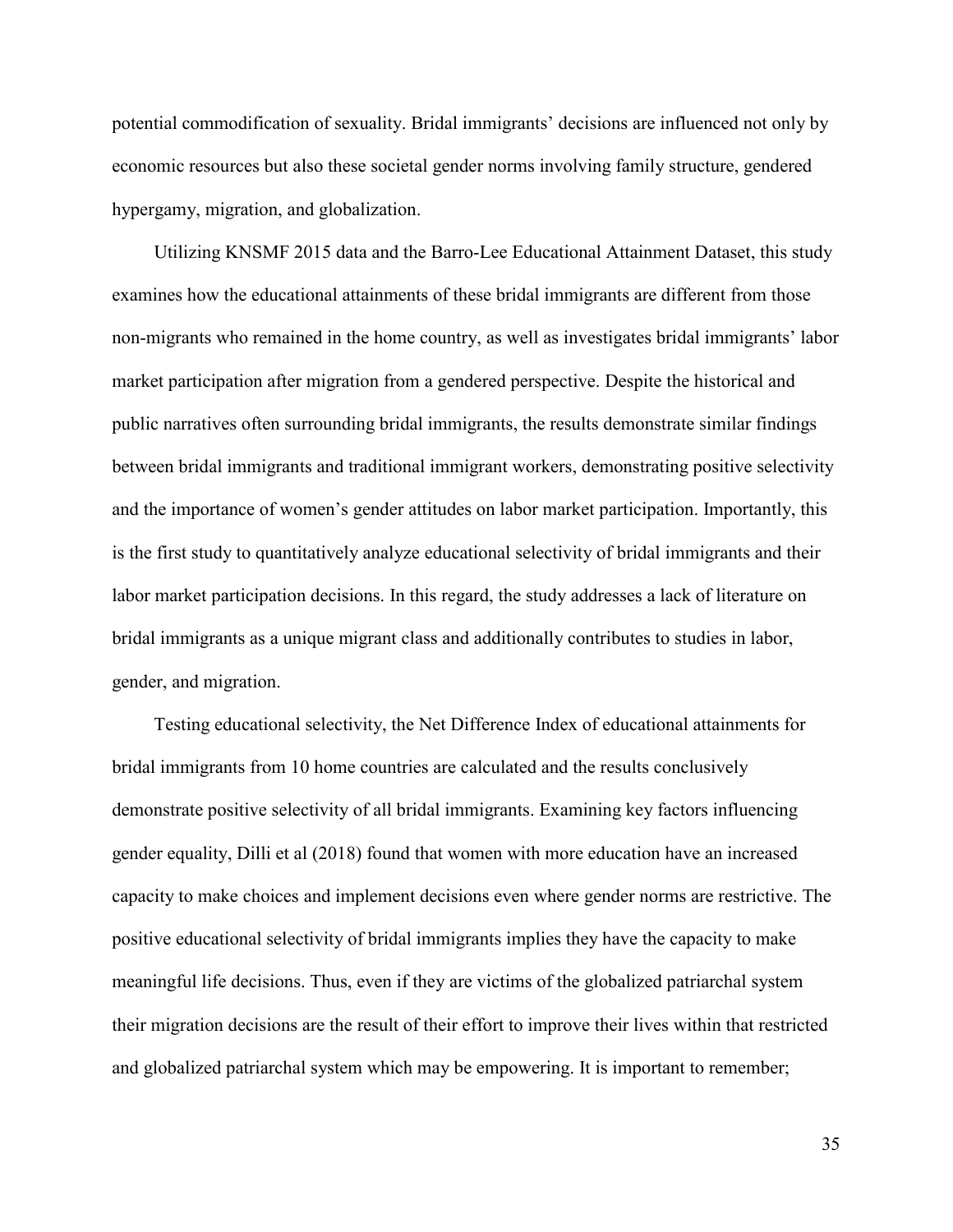however, that although bridal immigrants are more educated than their home country counterparts, they are still a marginalized minority group in the host country and face difficulties such as negative public perception toward "mail-order" brides as well as discrimination. In addition, the fact that educational selectivity shows no effect on the labor market participation and there is also no statistically significant impact of higher education (the college-educated group) on the likelihood of working reflects the labor market conditions that bridal immigrants face in the host country, suggesting their human capital are not fully utilized even though they participate in the labor market. In this regard, investigating the impact of gender attitudes on the labor market participation decision of bridal immigrant women can capture the conditions for capable but marginalized women's decisions under the current globalized patriarchal system.

Given the broad literature identifying how income growth and employment empowers the health, social and economic status of women (Rodriguez, 2022), these results strongly demonstrate the role both husband's and wives' gender role attitudinal beliefs have in determining women's employment (and thus women's empowerment). The labor market participation of bridal immigrants is a meaningful decision since it not only enhances their economic empowerment but also reflects women's agency. The employment could enhance the bargaining power of bridal immigrants since they can live less dependent on their husbands if they have an income resource. Importantly, given that the general expectation for bridal immigrants is not involved with activities in the labor market after migration, the labor market participation of bridal immigrants is a more meaningful decision which reflects these women's capability to identify their goals and exercise their agency regarding economic activities. The regression results suggest that bridal immigrants' own perceptions of gender roles within the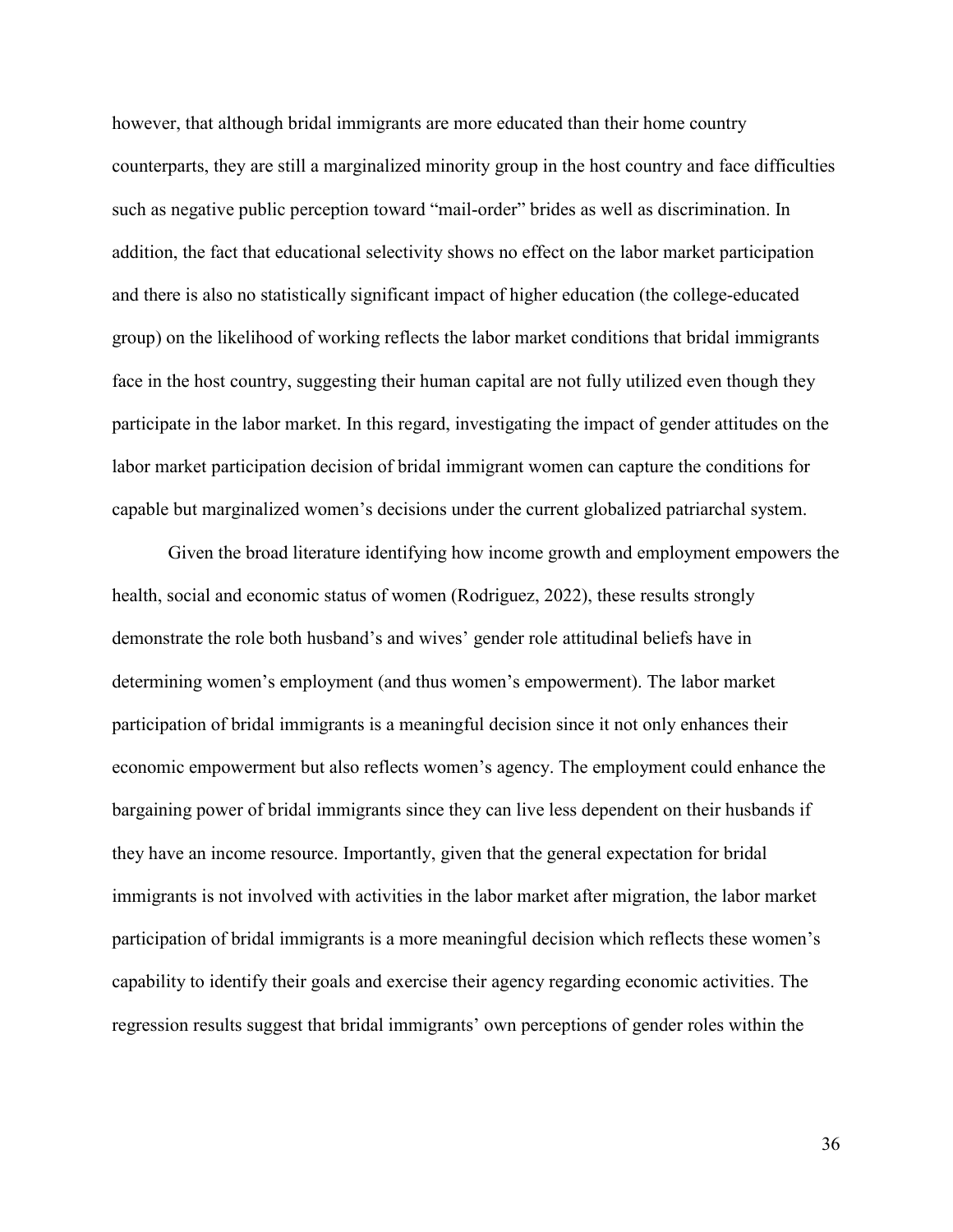family are influential, but not more important than their husbands' perception in determining labor market participation.

Given that the self-selection of bridal immigrants can be influenced by not only their economic condition but also gender status (which restricts women's mobility and opportunities), further examination on the self-selection process of bridal immigrants is needed. For example, what are the most crucial factors for their decision to move from their home country as bridal immigrants? How is the home country gender status of bridal immigrants related to the decision to migrate? To address these topics, more information is needed on bridal immigrants in their home country before migration, including their socioeconomic condition, family relations, and personal information, as well as macro-level home country conditions.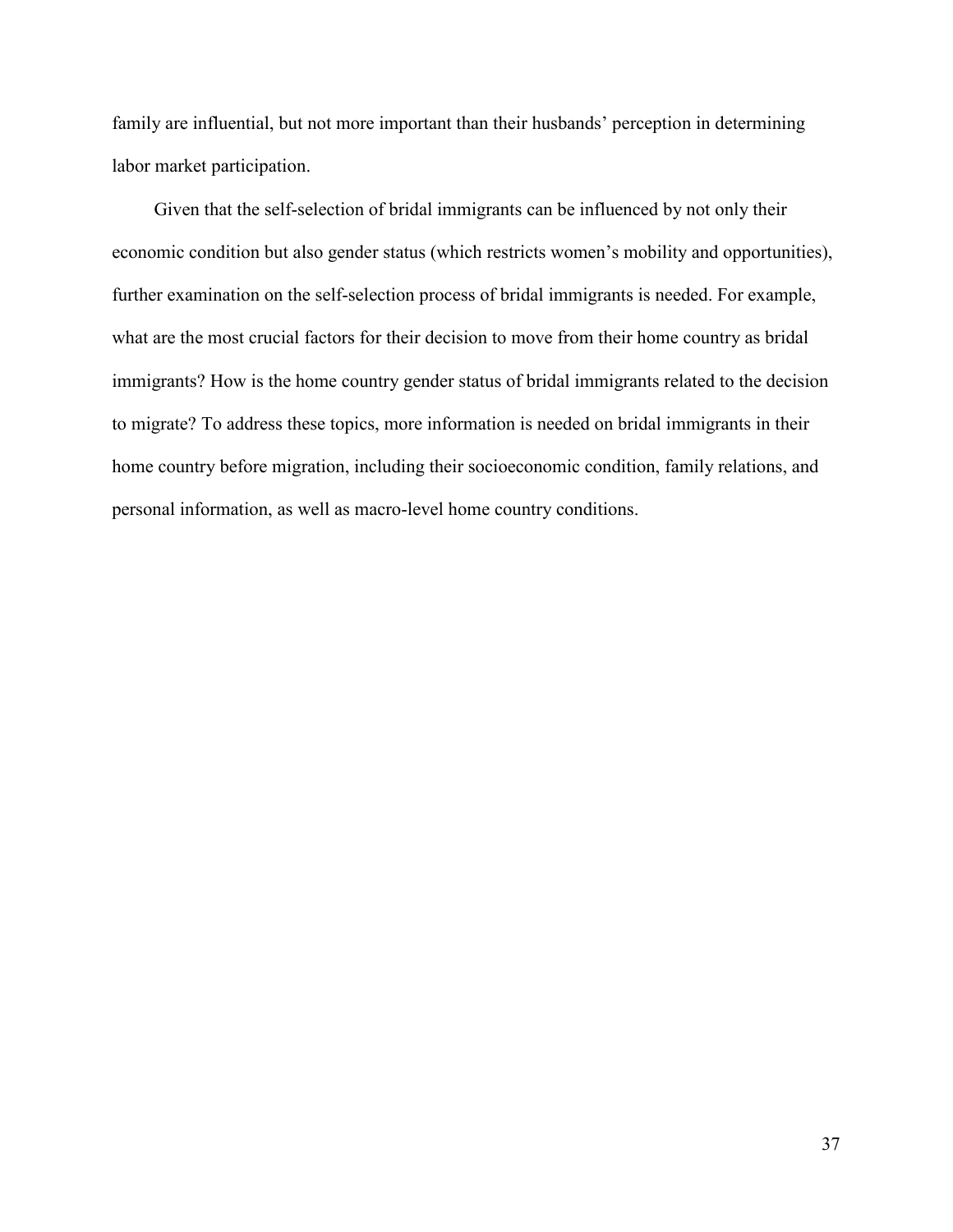#### **References**

- Bankston III, Carl, and Danielle Hidalgo, eds. 2015. *Issues in U.S. Immigration,* 2nd ed. Amenia, NY: Grey House Publishing/Salem Press. 579-580.
- Barro, Robert and Jong-Wha Lee. 2013. "A New Data Set of Educational Attainment in the World, 1950-2010." *Journal of Development Economics* 104(0): 184-198. <https://doi.org/10.1016/j.jdeveco.2012.10.001>
- Blau, Francine D, Lawrence M. Kahn, and Kerry L. Papps. 2011. "Gender Source Country Characteristics, and Labor Market Assimilation Among Immigrants." *The Review of Economics and Statistics*, 93(1): 43-58 https://doi.org/10.1162/REST\_a\_00064
- Çelikaksoy, Aycan, Helena Skyt Nielsen, and Mette Verner. 2006. "Marriage Migration: Just Another Case of Positive Assortative Matching?" *Review of Economics of the Household* 4(3): 253-275. <https://doi.org/10.1007/s11150-006-0006-3>
- Chang, Hsin-Chieh. 2016. "Marital Power Dynamics and Well-Being of Marriage Migrants." *Journal of Family Issues* 37(14): 1994-2020.<https://doi.org/10.1177/0192513X15570317>
- Chang, Hsin-Chieh, and Steven P. Wallace. 2016. "Migration Processes and Self-Rated Health Among Marriage Migrants in South Korea." *Ethnicity & Health* 21(1): 20-38.<https://doi.org/10.1080/13557858.2014.992299>
- Cheon, Yuen Mi, and Grace H. Chung. 2016. "The Role of Social Contact in the Experience of Discrimination: Implications for Subjective Health Among Marriage Migrant Women in South Korea." *Asian Social Work and Policy Review* 10(1): 34-49[. https://doi.org/10.1111/aswp.12073](https://doi.org/10.1111/aswp.12073)
- Choi, Suyun. 2019. "Governing Through Support: Migrant Women's Affective Labor and Government Services for Migrant Workers in South Korea." *Asian Journal of Women's Studies* 25(3): 352-374. <https://doi.org/10.1080/12259276.2019.1646494>
- Chun, Christine S. Y. 1996. "Mail-Order Bride Industry: The Perpetuation of Transnational Economic Inequalities and Stereotypes." *University of Pennsylvania Journal of International Economic Law* 17(0): 1155-1208. <https://scholarship.law.upenn.edu/jil/vol17/iss4/4>
- Chung, Chinsung, Keuntae Kim, and Nicola Piper. 2016. "Marriage Migration in Southeast and East Asia Revisited Through a Migration-Development Nexus Lens." *Critical Asian Studies* 48(4): 463-472. <https://doi.org/10.1080/14672715.2016.1226600>
- CIA World Fact Book. 2022. "Korea: People and Society." [https://www.cia.gov/the-world](https://www.cia.gov/the-world-factbook/countries/korea-south/#people-and-society)[factbook/countries/korea-south/#people-and-society](https://www.cia.gov/the-world-factbook/countries/korea-south/#people-and-society) Accessed 4/16/2022
- Constable, Nicole, ed. 2005. *Cross-Border Marriages: Gender and Mobility in Transnational Asia.* Philadelphia, Pa: University of Pennsylvania Press.
- Constable, Nicole. 2014. *Born Out of Place: Migrant Mothers and the Politics of International Labor*. University of California Press.<https://doi.org/10.1525/9780520957770>
- Dilli, Selin, Sara Carmichael and Auke Rijpma. 2019. "Introducing the Historical Gender Equality Index." *Feminist Economics* 25(1): 31-57[. https://doi.org/10.1080/13545701.2018.1442582](https://doi.org/10.1080/13545701.2018.1442582)
- Fearon, James D. 2003. "Ethnic and Cultural Diversity by Country." *Journal of Economic Growth* 8(2): 195-222. <https://doi.org/10.1023/A:1024419522867>
- Furtado, Delia. 2012. "Human Capital and Interethnic Marriage Decisions." *Economic Inquiry* 50(1): 82-93. <https://doi.org/10.1111/j.1465-7295.2010.00345.x>
- Furtado, Delia, and Nikolaos Theodoropoulos. 2011. "Interethnic Marriage: A Choice Between Ethnic and Educational Similarities." *Journal of Population Economics* 24(4): 1257-1279. <https://doi.org/10.1007/s00148-010-0319-7>
- Huh, Yunsun. 2013. "Gender Equality, Economic Development, and Labor Market Success of East Asian Migrants." *The Journal of Women and Economics* 10(2): 1-27. [https://moam.info/gender-equality-economic](https://moam.info/gender-equality-economic-development-and-labor-_5b82db77097c47b4478b46f3.html)[development-and-labor-\\_5b82db77097c47b4478b46f3.html](https://moam.info/gender-equality-economic-development-and-labor-_5b82db77097c47b4478b46f3.html) Accessed 4/16/2022
- Huh, Yunsun. 2017. "Gender Empowerment and Educational Attainment of US Immigrants and Their Home-Country Counterparts." *Feminist Economics* 23(2): 120-145.<https://doi.org/10.1080/13545701.2016.1198044>
- Hwang, Min-Chul. 2015. "Exploring Marriage Migrants' Citizenship Acquisition in South Korea." *Asian and Pacific Migration Journal* 24(3): 376-402.<https://doi.org/10.1177/0117196815596291>
- Jackson, Suzanne H. 2002. "To Honor and Obey: Trafficking in Mail-Order Brides." *George Washington Law Review* 70:475.<https://ssrn.com/abstract=2830123>
- Jakobsen, Vibeke, and Anika Liversage. 2017. "From Work to Welfare: Institutional Arrangements Shaping Turkish Marriage Migrants' Gendered Trajectories into a New Society." *The International Migration Review* 51(4): 964-998.<https://doi.org/10.1111/imre.12264>
- Johnson, Ericka. 2007. *Dreaming of a Mail-Order Husband: Russian-American Internet Romance*. Durham: Duke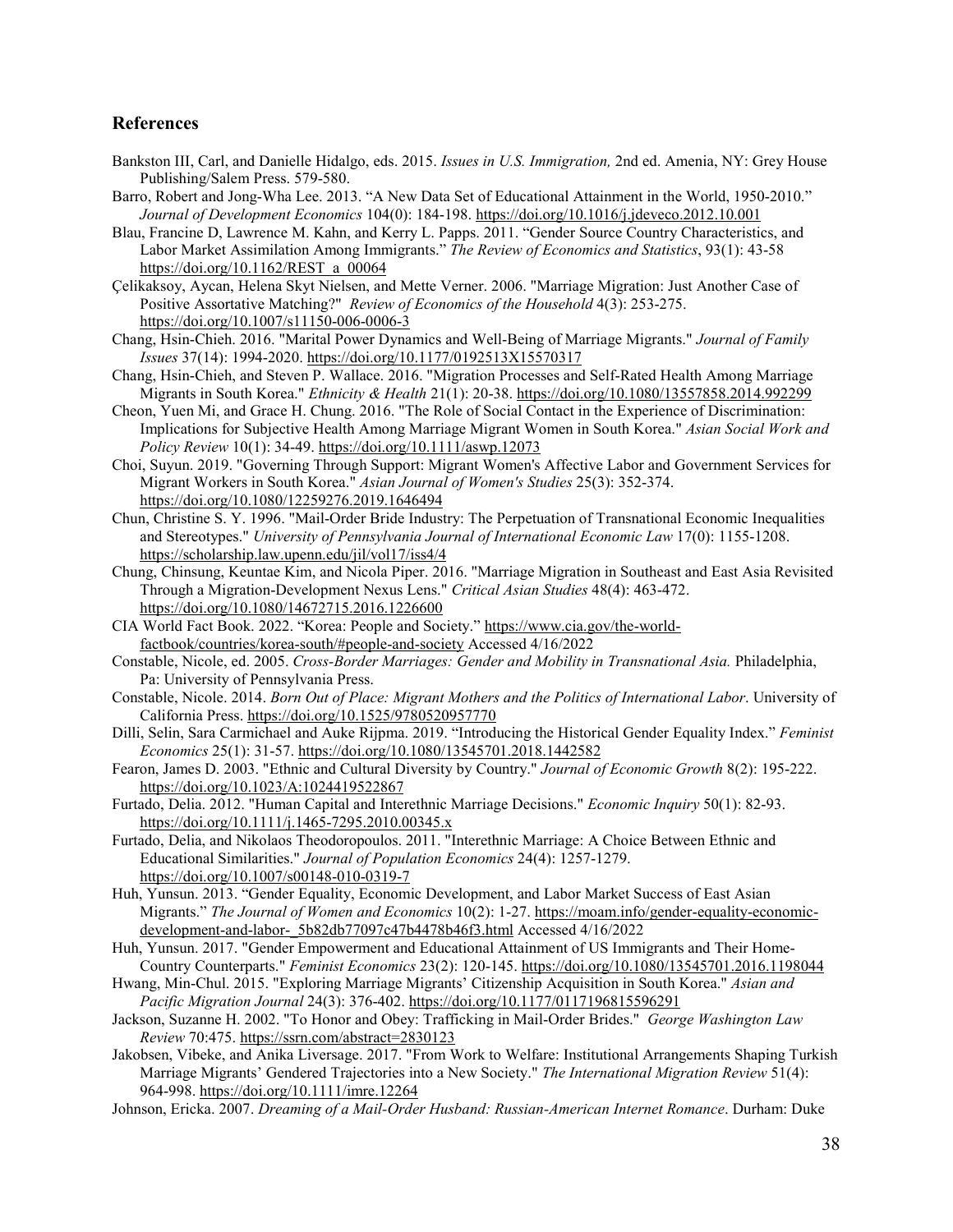University Press.

- Jung, Hyunjoo. 2012. "Constructing Scales and Renegotiating Identities: Women Marriage Migrants in South Korea." *Asian and Pacific Migration Journal* 21(2): 193-215.<https://doi.org/10.1177/011719681202100204>
- Kawaguchi, Daiji, and Soohyung Lee. 2017. "Brides for Sale: Cross‐Border Marriages and Female Immigration." *Economic Inquiry* 55(2): 633-654[. https://doi.org/10.1111/ecin.12411](https://doi.org/10.1111/ecin.12411)
- Kelly, Linda. 2001. "Marriage for Sale: The Mail-Order Bride Industry and the Changing Value of Marriage." *Journal of Gender Race & Justice.* 5:175.
- Kim, Andrew Eungi. 2010. "Increasing Ethnic Diversity in South Korea: An Introductory Essay." *Korea Observer* 41(4): 497-515.<https://kiss.kstudy.com/thesis/thesis-view.asp?key=2884668> Accessed 4/16/2022
- Kim, Junmo, Seung-Bum Yang, and Ador Torneo. 2014. "Marriage Immigration and Multicultural Families: Public Policies and Their Implications for the Philippines and South Korea." *Asian Politics & Policy* 6(1): 97-119. <https://doi.org/10.1111/aspp.12091>
- Kim, Keuntae. 2017. "Cross-Border Marriages in South Korea and the Challenges of Rising Multiculturalism." *International Migration* 55(3): 74-88[. https://doi.org/10.1111/imig.12331](https://doi.org/10.1111/imig.12331)
- Kim, Minjeong. 2013. "Citizenship Projects for Marriage Migrants in South Korea: Intersecting Motherhood with Ethnicity and Class." *Social Politics* 20(4): 455-481[. https://doi.org/10.1093/sp/jxt015](https://doi.org/10.1093/sp/jxt015)
- Kojima, Yu. 2001. "In the Business of Cultural Reproduction: Theoretical Implications of the Mail-Order Bride Phenomenon." *Women's Studies International Forum* 24(2): 199-210[. https://doi.org/10.1016/S0277-](https://doi.org/10.1016/S0277-5395(01)00159-5) [5395\(01\)00159-5](https://doi.org/10.1016/S0277-5395(01)00159-5)
- Korean Immigration Service. 2014. "Annual Report of Korea Immigration Service Statistics 2013" Ministry of Justice [in Korean]. <https://www.immigration.go.kr/bbs/immigration/228/327562/artclView.do> Accessed 4/16/2022
- Korean Ministry of Gender, Equality, and Family. 2014. "Survey of International Marriage Brokerage in Korea 2014." Research Report 2014-36. [in Korean]
- [http://www.mogef.go.kr/mp/pcd/mp\\_pcd\\_s001d.do;jsessionid=ZfM0mrKKviTQ0TebsQcQHRms.mogef20?mi](http://www.mogef.go.kr/mp/pcd/mp_pcd_s001d.do;jsessionid=ZfM0mrKKviTQ0TebsQcQHRms.mogef20?mid=plc503&bbtSn=696408) [d=plc503&bbtSn=696408.](http://www.mogef.go.kr/mp/pcd/mp_pcd_s001d.do;jsessionid=ZfM0mrKKviTQ0TebsQcQHRms.mogef20?mid=plc503&bbtSn=696408) Accessed 4/16/2022
- Korean Ministry of Gender, Equality, and Family. 2017. "Survey of International Marriage Brokerage in Korea 2017." Research Report 2017-23. [in Korean] [http://www.mogef.go.kr/mp/pcd/mp\\_pcd\\_s001d.do;jsessionid=DFTG-](http://www.mogef.go.kr/mp/pcd/mp_pcd_s001d.do;jsessionid=DFTG-1hb+NRMIFJx6r4j90H4.mogef10?mid=plc503&bbtSn=704790)

[1hb+NRMIFJx6r4j90H4.mogef10?mid=plc503&bbtSn=704790.](http://www.mogef.go.kr/mp/pcd/mp_pcd_s001d.do;jsessionid=DFTG-1hb+NRMIFJx6r4j90H4.mogef10?mid=plc503&bbtSn=704790) Accessed 4/16/2022

Korean Women's Development Institute. 2016. "Korea National Survey of Multicultural Families from 2015 – Report." Report 2016-03 [in Korean].

- Korean Women's Development Institute. 2011. "Development of Social Integration System for Marriage Immigrants." Report 2011-19 [in Korean].
- Lee, Samsik and Hyojin Choi. 2015. "Lowest-Low Fertility and Policy Responses in South Korea," in *Low and Lower Fertility: Variations Across Developed Countries*, eds*.* Ronald Rindfuss and Minja Choe. Springer. 107- 133. <https://doi.org/10.1007/978-3-319-21482-5>
- Lee, Hanol, and Dainn Wie. 2020. "Legal Entitlement and Empowerment of Marriage Immigrants in Korea." *Feminist Economics* 26(3): 90-118.<https://doi.org/10.1080/13545701.2020.1718174>
- Lee, Hye-Kyung. 2013. "Employment and Life Satisfaction Among Female Marriage Migrants in South Korea." *Asian and Pacific Migration Journal* 22(2): 199-230[. https://doi.org/10.1177/011719681302200203](https://doi.org/10.1177/011719681302200203)
- Lee, Yean-Ju, Dong-Hoon Seol, and Sung-Nam Cho. 2006. "International Marriages in South Korea: The Significance of Nationality and Ethnicity." *Journal of Population Research* 23(2): 165-182. <https://doi.org/10.1007/BF03031814>
- Lieberson, Stanley. 1976. "Rank–Sum Comparisons between Groups." *Sociological Methodology* 7: 276–91. <https://doi.org/10.2307/270713>
- Lieberson, Stanley. 2019. "A Piece of the Pie: Blacks and White Immigrants Since 1880," in *Social Stratification: Class, Race, and Gender in Sociological Perspective*, ed. David Grusky. New York: Routledge. pp. 580-592. <https://doi.org/10.4324/9780429306419>
- Macrotrends. 2022. "South Korea Immigration Statistics 1960-2022." Immigration Statistics. <https://www.macrotrends.net/countries/KOR/south-korea/immigration-statistics> Accessed 4/16/2022
- Meng, Xin, and Robert G. Gregory. 2005. "Intermarriage and the Economic Assimilation of Immigrants." *Journal of Labor Economics* 23(1): 135-174.<https://doi.org/10.1086/425436>
- Mies, Maria, and Silvia Federici. 2014. *Patriarchy and Accumulation on a World Scale: Women in the International Division of Labour*, 3rd ed. London: Zed Books, Limited.